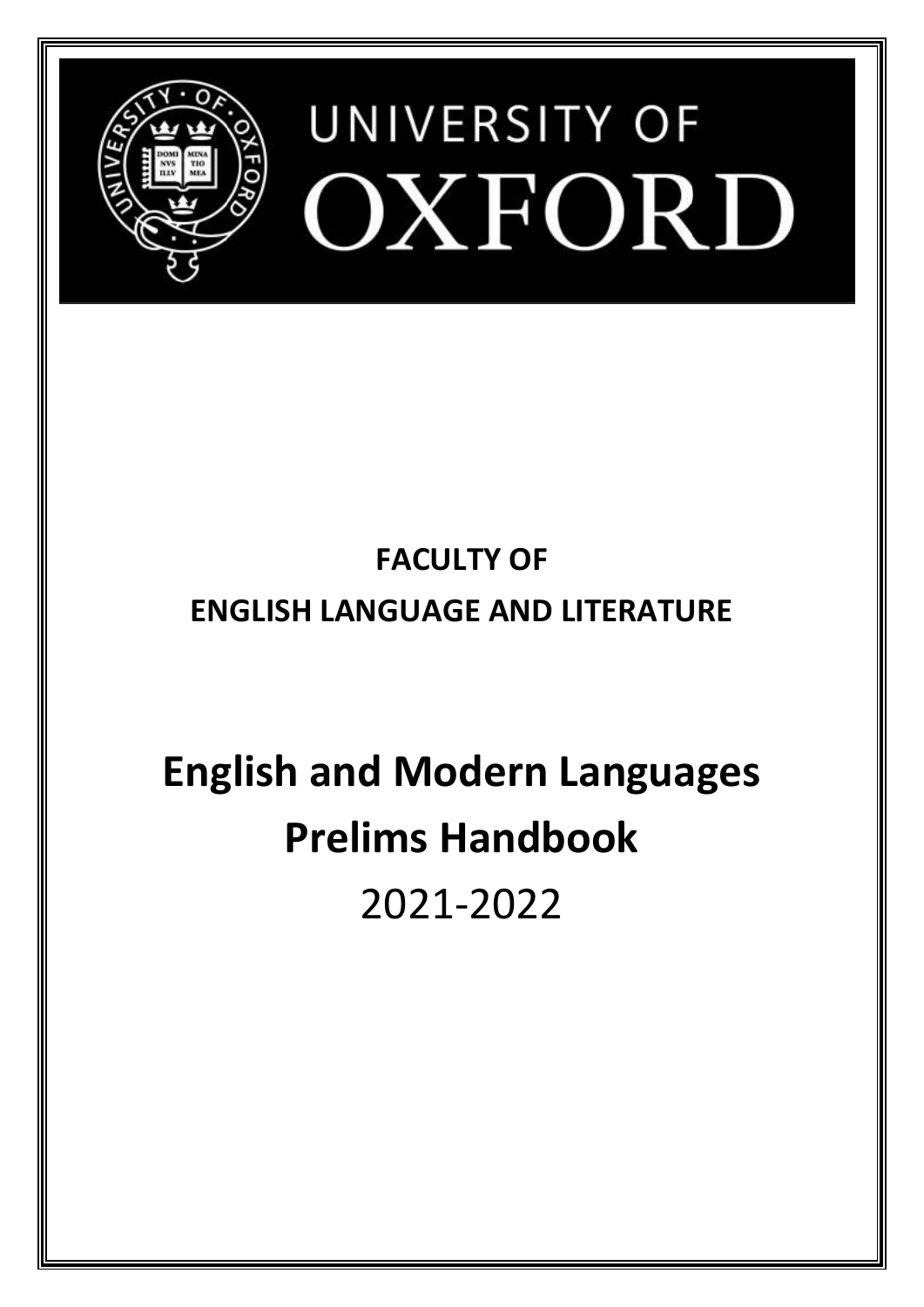# <span id="page-1-0"></span>**1 FOREWORD**

#### <span id="page-1-1"></span>**1.1 Welcome**

A warm welcome to your studies with the Faculties of English and Modern Languages at Oxford. We are very proud of what we can offer you through your course. We have more tutors and students than any other Faculty of English in the UK and both Faculties are ranked first in the world in our subject. Our strength lies in the range of material we cover and the individual attention we can give you to help you find your way. We aim to spark your interest and develop your talents to make you the best critics you can be. Your studies here will be stimulating, testing, challenging, and fun, in equal measure. Oxford has extraordinary resources for the study of literature and culture; it has outstanding libraries and museums and collections, both famous and little-known; a host of entertainment venues to expand your cultural horizons; beautiful and inspiring buildings; and lovely countryside within reach. There are countless opportunities to learn at Oxford and lots of willing brilliant minds to guide you through them. Do not be afraid to seize every chance and to ask questions. We wish you all the best for your time here.

Professor Marion Turner, Chair of the English Faculty Board.

Professor Geraldine Hazbun, Director of Undergraduate Studies, Modern Languages

A great deal of careful planning has taken place before the start of your programme to ensure you remain safe whilst receiving the best possible learning experience, and that you benefit from the resources, services and facilities available to you at Oxford. This handbook will support you with detailed guidance on teaching and assessment for your course and will be an important point of reference for you throughout the year. Please bear in mind, however, that the changing nature of the pandemic and its impact on the University means that the standard information below may not always reflect the specific adaptations that become necessary during 2021-22.

We ask you to bear in mind that circumstances may change at short notice, and that the English Faculty may need to alter, adapt or postpone teaching sessions for reasons beyond our control. All efforts will be made to minimise disruption and maintain the continuity of your course experience. Please ensure that you pay close attention to email communication, remain in regular contact with your key Faculty contacts (details below), and check the University's [Covid-19 webpages](https://www.ox.ac.uk/coronavirus/students) regularly to follow the latest institutional-level guidance.

#### **English Assessment in 2021-22**

After careful thought and consultation, the Faculty has decided to return to three-hour invigilated exams in Exam Schools for Trinity term 2022. Should the pandemic make this impossible, the backup plan is to hold open book, open web, online exams with an 8 hour submission window.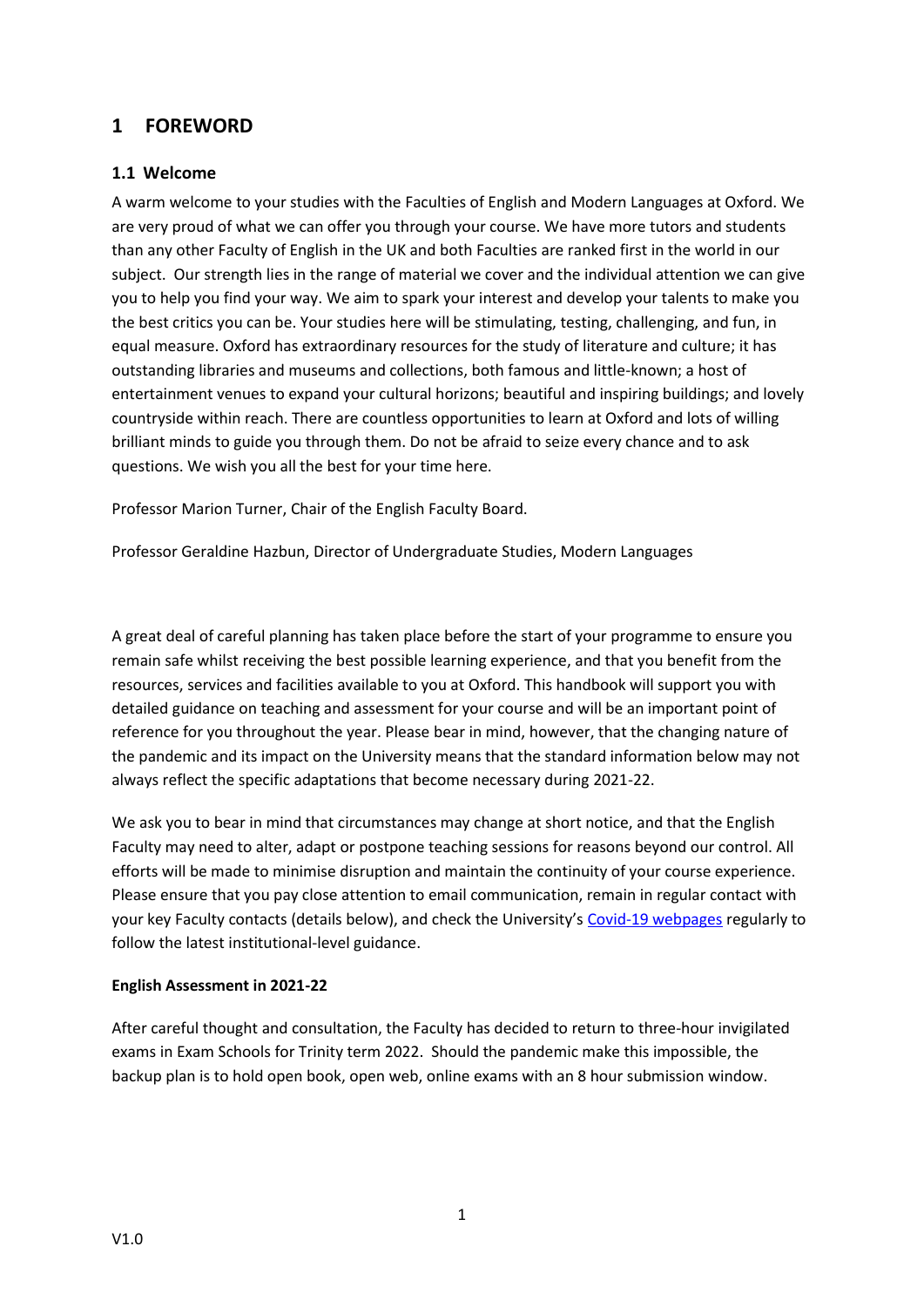# <span id="page-2-0"></span>**1.3 Statement of coverage**

This handbook applies to students starting the course in Michaelmas Term 2021. The information in this handbook may be different for students starting in other years.

#### <span id="page-2-1"></span>**1.4 Version**

| <b>Version</b> | <b>Details</b>     | Date       |
|----------------|--------------------|------------|
| Version 1.0    | Handbook published | 14.12.2021 |
|                |                    |            |

# <span id="page-2-2"></span>**1.5 Disclaimer**

The Examination Regulations relating to this course are available at [http://www.admin.ox.ac.uk/examregs/.](http://www.admin.ox.ac.uk/examregs/) The status of the Examination Regulations as the definitive course document remains suspended for 2021-22. Students will be expected to rely on their course handbooks, examination conventions and communications from their department for the most up to date information on assessment. . If you have any concerns please contact the undergrad@ell.ox.ac.uk.

The information in this handbook is accurate as at the time of publication. However, it may be necessary for changes to be made in certain circumstances, as explained at [www.ox.ac.uk/coursechanges.](http://www.ox.ac.uk/coursechanges) If such changes are made the department will publish a new version of this handbook together with a list of the changes and students will be informed.

# <span id="page-2-3"></span>**1.6 List of contents**

| 1 |       | Foreword                                                   | $\mathbf{1}$   |
|---|-------|------------------------------------------------------------|----------------|
|   | 1.1   | Welcome                                                    | $\mathbf 1$    |
|   | 1.3   | Statement of coverage                                      | $\overline{2}$ |
|   | 1.4   | Version                                                    | $\overline{2}$ |
|   | 1.5   | Disclaimer                                                 | $\overline{2}$ |
|   | 1.6   | List of contents                                           | $\overline{2}$ |
| 2 |       | <b>Course Information</b>                                  | 5              |
|   | 2.1   | Overview                                                   | 5              |
|   | 2.1.1 | Note on Content                                            | 5              |
|   | 2.2   | Educational Aims of the BA in English and Modern Languages | 5              |
|   | 2.3   | Intended learning outcomes                                 | 6              |
|   | 2.4   | Course structure                                           | 10             |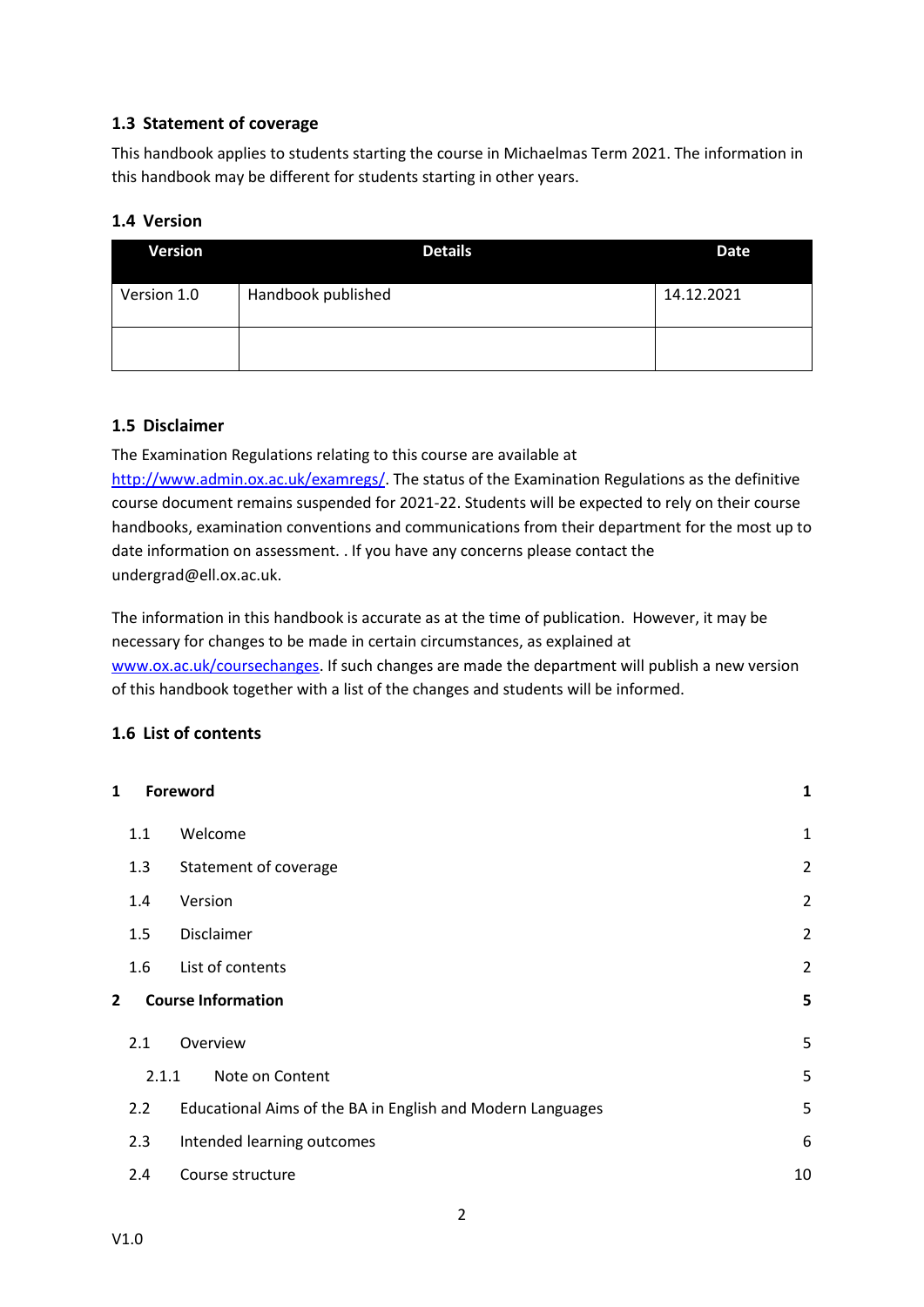|   | 2.5   | Recommended Pattern of Teaching                                         | 11 |
|---|-------|-------------------------------------------------------------------------|----|
|   | 2.6   | Preliminary Examination Paper Information: English                      | 11 |
|   | 2.6.1 | Paper 1: Introduction to English Language and Literature                | 11 |
|   | 2.6.2 | Paper 2                                                                 | 12 |
|   | 2.7   | Preliminary Examination Paper Information: Modern Languages             | 15 |
|   | 2.7.1 | Language Papers                                                         | 15 |
|   | 2.7.2 | Literature Papers                                                       | 16 |
|   | 2.8   | <b>Creating a Balanced Course</b>                                       | 16 |
| 3 |       | <b>Studying</b>                                                         | 17 |
|   | 3.1   | Marking and Classification Criteria                                     | 17 |
|   | 3.1.1 | Criteria for Examination Questions in English                           | 17 |
|   | 3.1.2 | Criteria for Portfolio Essays in English                                | 18 |
|   | 3.1.3 | Mark descriptors for English                                            | 19 |
|   | 3.2   | Examinations                                                            | 21 |
|   | 3.2.1 | Examiners                                                               | 22 |
|   | 3.2.2 | Old English and Early Middle English character protocol for timed exams | 22 |
|   | 3.3   | Good academic practice                                                  | 22 |
|   | 3.4   | Presentation of portfolio essays                                        | 23 |
|   | 3.5   | References and Bibliography                                             | 23 |
|   | 3.5.1 | Sample bibliography of style handbooks                                  | 24 |
|   | 3.5.2 | Modern Humanities Research Association (MHRA) referencing               | 24 |
|   | 3.5.3 | Citing the OED                                                          | 28 |
|   | 3.5.4 | Guidelines for Citation of Objects in Written Work                      | 29 |
|   | 3.5.5 | <b>Text Analysis Tools</b>                                              | 30 |
|   | 3.5.6 | <b>Bibliographies</b>                                                   | 30 |
|   | 3.5.7 | <b>Online Resources</b>                                                 | 31 |
| 4 |       | <b>About the Faculties</b>                                              | 32 |
|   | 4.1   | The Faculty Offices and Key Contacts                                    | 32 |
|   | 4.2   | Committees and Decision-making within the Faculties                     | 33 |
|   | 4.3   | The Undergraduate Joint Consultative Committee (JCC)                    | 34 |
|   | 4.4   | <b>Evaluation and feedback</b>                                          | 35 |
|   | 4.5   | <b>Building Access</b>                                                  | 35 |
|   | 4.6   | Complaints                                                              | 35 |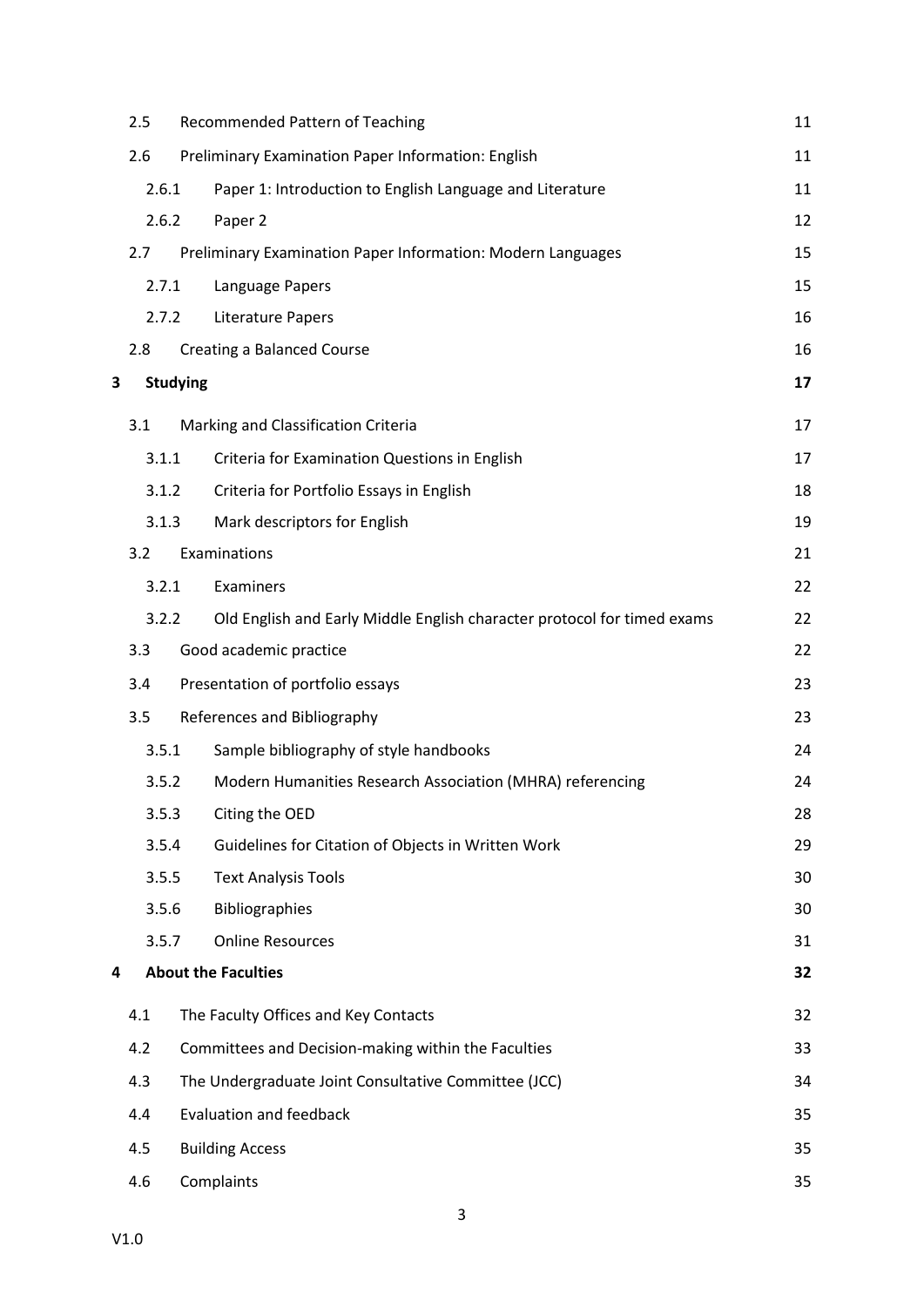|    | 4.7   | Career development                         | 36 |
|----|-------|--------------------------------------------|----|
| 5. |       | <b>Appendices</b>                          | 38 |
|    | 5.1   | Lecture Recording                          | 38 |
|    | 5.1.1 | <b>EULA (End User Licencing Agreement)</b> | 38 |
|    | 5.1.2 | Notice of Recording                        | 39 |
|    | 5.2   | <b>EMERGENCY INFORMATION</b>               | 40 |
|    | 5.2.1 | <b>Oxford University Security Services</b> | 40 |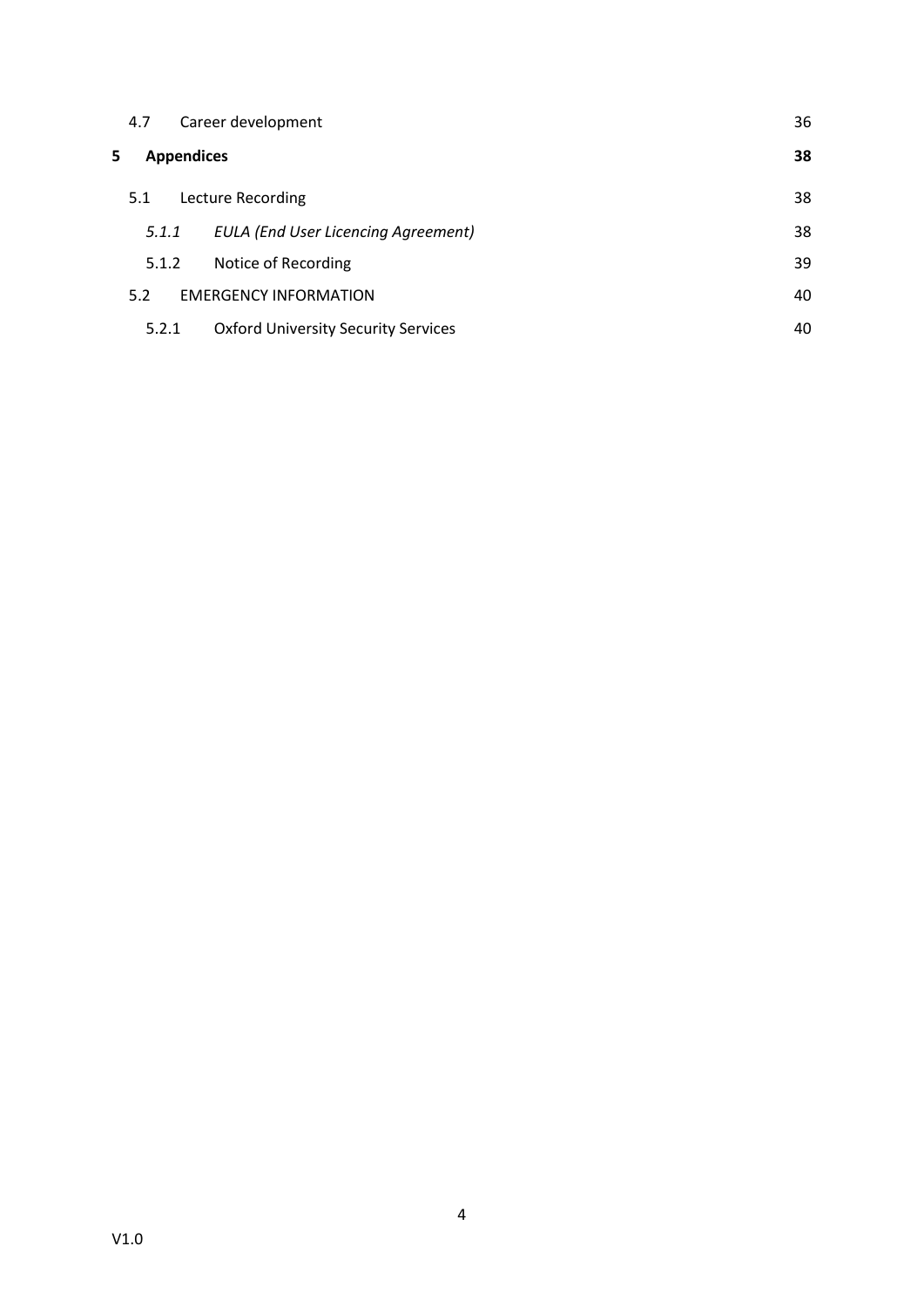# <span id="page-5-0"></span>**2 COURSE INFORMATION**

# <span id="page-5-1"></span>**2.1 Overview**

This handbook covers the Preliminary Examination in English and Modern Languages, the first year of BA (hons) English and Modern Languages award. Undergraduate awards are located at Levels 4, 5 and 6 of the Frameworks for Higher Education Qualifications. The Subject Benchmark Statement for English and for Languages, Cultures and Societies can be found at [https://www.qaa.ac.uk/docs/qaa/subject-benchmark-statements/](https://www.qaa.ac.uk/docs/qaa/subject-benchmark-statements/sbs-english-15.pdf?sfvrsn=4f9df781_12) [sbs-english-15.pdf?sfvrsn=4f9df781\\_12](https://www.qaa.ac.uk/docs/qaa/subject-benchmark-statements/sbs-english-15.pdf?sfvrsn=4f9df781_12) an[d http://www.qaa.ac.uk/docs/qaa/subject-benchmark-](http://www.qaa.ac.uk/docs/qaa/subject-benchmark-statements/sbs-languages-cultures-and-societies-15.pdf)

[statements/sbs-languages-cultures-and-societies-15.pdf](http://www.qaa.ac.uk/docs/qaa/subject-benchmark-statements/sbs-languages-cultures-and-societies-15.pdf)

This handbook contains essential information about the Faculties and the course, but further useful information is available via the English Faculty and Modern Languages Faculty Canvas pages for undergraduates, at [https://login.canvas.ox.ac.uk/.](https://login.canvas.ox.ac.uk/)In particular, you should consult the English Prelims Handbook, Modern Languages Undergraduate Course Handbook and individual language handbooks for the detailed information they provide. These are available online at: <https://oess.web.ox.ac.uk/handbooks> and [https://canvas.ox.ac.uk/courses/20010.](https://canvas.ox.ac.uk/courses/20010)

If you have any issues with teaching or supervision please raise these as soon as possible so that they can be addressed promptly. Details of whom to contact are provided in section  $4.1$  of this handbook.

#### <span id="page-5-2"></span>**2.1.1 Note on Content**

The course explores potentially challenging topics. Literature and the other materials we study sometimes portray extreme physical, emotional and psychological states; depict, question, and/or endorse racist, misogynist and prejudiced views or language; and can include graphic representations of inequality and violence (of all kinds). As a Faculty, we believe that one of the important roles of study in the humanities is to explore and challenge ideas that are shocking or uncomfortable, and to understand their origins, expression and influence. We also recognise that these texts will affect students differently depending on their particular backgrounds and experiences. If anything about the material troubles you, please contact your tutors or welfare supporters.

# <span id="page-5-3"></span>**2.2 Educational Aims of the BA in English and Modern Languages**

The programme aims to enable its students to

- i) Acquire a knowledge of a foreign culture with specific reference to its literature and language, characterised by range, depth and conceptual sophistication
- ii) Achieve a high level of competence in the spoken and written language they are studying, and to communicate effectively in formal and informal registers
- iii) Acquire some knowledge of the historical development of the expressive resources of the English language and the ways in which this relates to and impacts on the production of literary texts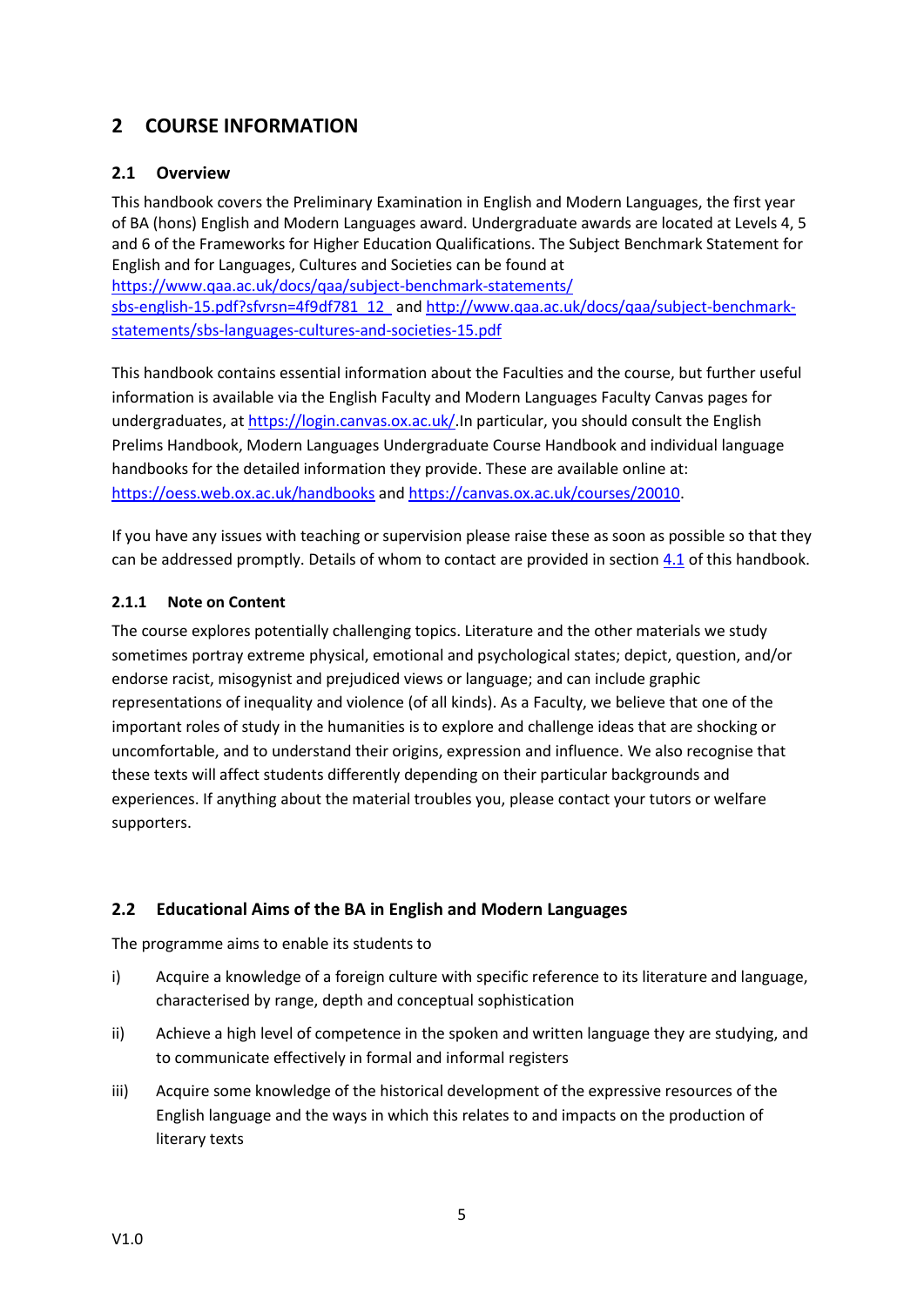- iv) Think critically and in an historicised manner about the complex relationship between literary texts and their social, political, cultural and other relevant contexts
- v) Develop the skill of independent thinking and writing, drawing on technical skills in literary and linguistic investigation, and on a sensitive understanding of foreign cultures in the past and in the present
- vi) Promote skills of relevance to further professional development of cultural, literary and linguistic understanding, and which are transferable to a wide range of contexts in the workplace and in later life
- vii) Engage and enhance their critical skills, imagination and creativity as an intrinsic part of an intense learning experience.

#### <span id="page-6-0"></span>**2.3 Intended learning outcomes**

| A              | Knowledge and understanding of:                                                                                                                                                                  | Related teaching/learning methods and<br><b>strategies</b>                                                                                                                                                                                                                                                                                                                                                                                                                                                                                       |
|----------------|--------------------------------------------------------------------------------------------------------------------------------------------------------------------------------------------------|--------------------------------------------------------------------------------------------------------------------------------------------------------------------------------------------------------------------------------------------------------------------------------------------------------------------------------------------------------------------------------------------------------------------------------------------------------------------------------------------------------------------------------------------------|
| $\mathbf{1}$   | How primary evidence is employed in<br>literary-critical, linguistic and philological<br>analysis and argument;                                                                                  | The detailed study of linguistic structures,<br>literary texts, and films and other artefacts<br>from a range of periods is essential to the<br>course. Literary works are read in their original<br>language, as is some of the associated critical<br>writing. Close attention is paid in lectures,<br>classes and tutorials to the texts' generic,<br>cultural and linguistic specificity.                                                                                                                                                    |
| $\overline{2}$ | A broad range of literary and, where<br>chosen, linguistics topics including<br>literary theory, the history of literary<br>criticism, and processes of literary<br>production and dissemination | On the Modern Languages side, students may<br>study broad topics in the literature of different<br>periods of their choice, ranging from the<br>medieval to the modern, and may also choose<br>from a further wide range of courses more<br>focussed on specific literary and linguistic<br>topics. On the English side, the course allows<br>students to read and analyse literature from a<br>wide range of periods and genres and exposes<br>them to a variety of theoretical and ideological<br>approaches to literary and cultural history. |
| 3              | Relevant linguistic skills;                                                                                                                                                                      | Students have a variety of language classes<br>throughout their course, and also spend their<br>third year abroad to develop their written and<br>oral skills in the language(s) studied.                                                                                                                                                                                                                                                                                                                                                        |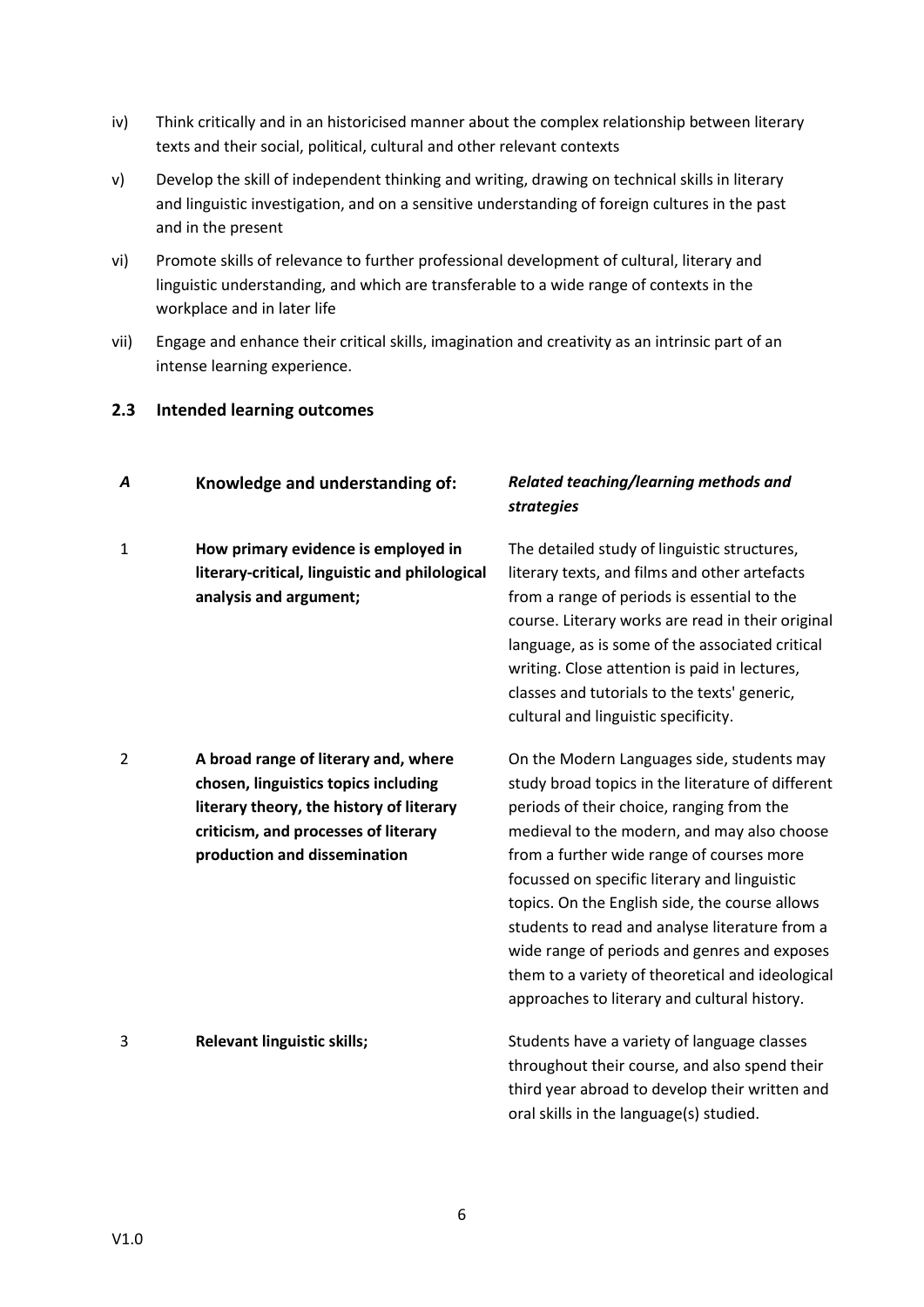#### Assessment:

In terms of summative assessment, most aspects of the required knowledge and understanding are tested through written examinations held during the course of the third and the twelfth terms of the programme, and by extended essays submitted in the tenth and eleventh terms. Within a range of Special Subjects studied, some options involve coursework. Oral language skills are tested in examinations in the final term of the course.

Formative assessment is provided in both weekly tutorials and practice examinations. Understanding is particularly assessed on a continuous formative basis through the weekly tutorial or seminar, and through language classes. Most colleges also have a regime of termly report reading that offers regular valuable feedback to the student.

| Β              | Intellectual skills: the ability to                                                                              | Teaching/learning methods and strategies                                                                                                                                                                                                                                                                                                                                       |
|----------------|------------------------------------------------------------------------------------------------------------------|--------------------------------------------------------------------------------------------------------------------------------------------------------------------------------------------------------------------------------------------------------------------------------------------------------------------------------------------------------------------------------|
| 1              | Read closely, exercise critical judgement<br>and undertake sophisticated analysis;                               | There is emphasis throughout the programme<br>on the skills relevant to the careful and critical<br>reading and exegesis of primary texts. The<br>ability to gather, sift, synthesise and interpret<br>secondary material is also recognised as<br>making a particular contribution to the<br>development of sophisticated analytical skills.                                  |
| $\overline{2}$ | Argue persuasively, using appropriate<br>and accurate critical terminology;                                      | Practical rhetorical skills are honed within the<br>weekly tutorial context, and in the classes<br>associated with some elements of the course.<br>Student essays and presentations must display<br>the ability to identify issues, to formulate<br>arguments that are susceptible to<br>demonstration, and to marshal evidence and<br>analysis in a logical and coherent way. |
| 3              | Approach problems with creativity and<br>imagination;                                                            | Developing the creative thinking and<br>encouraging the exercise of disciplined<br>imagination of all students is integral to the<br>programme. These attributes are regarded as<br>essential if students are to comprehend the<br>values and expectations of present and past<br>societies, and the literary cultures and<br>languages studied.                               |
| 4              | Develop the exercise of independence of<br>mind, and a readiness to challenge and<br>criticise accepted opinion. | The study of a foreign culture develops an<br>awareness of contrasts with our native culture.<br>All our learning strategies are designed to<br>inculcate independence of thought, most<br>particularly the vigorous argument that we                                                                                                                                          |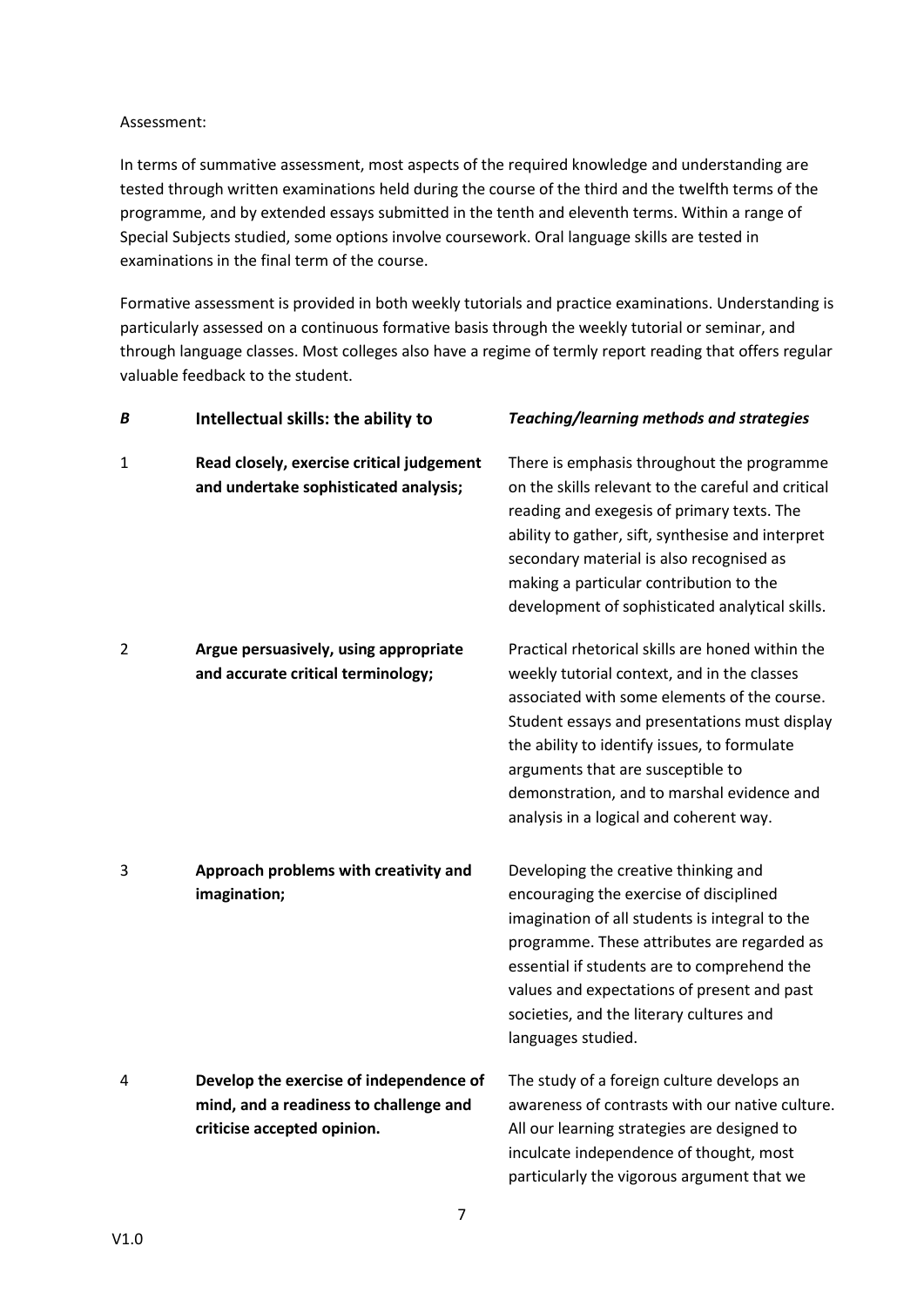seek to encourage in our regular tutorials. On literary and linguistic or philological topics, students are expected to acquire familiarity with different and sometimes conflicting approaches and interpretations, and to develop their own views through critical engagement with the work of others.

They will also have contact through tutorials and lectures, with post-holders at the forefront of new research whose own work is likely to challenge certain aspects of the status quo within their particular fields.

#### *Assessment:*

The formative assessment provided by weekly tutorials is critical to the development and monitoring of the intellectual skills set out here. Students receive weekly scrutiny of these skills through their presentation and defence of written essay material in front of an established academic and, usually, one or more of the student's peer group. In classes, presentations to a larger group of peers need to be thorough, professional, and critically and textually persuasive.

| С              | Practical skills: the ability to                                                                                                                                                           | <b>Teaching/learning methods and strategies</b>                                                                                                                                                                                                               |
|----------------|--------------------------------------------------------------------------------------------------------------------------------------------------------------------------------------------|---------------------------------------------------------------------------------------------------------------------------------------------------------------------------------------------------------------------------------------------------------------|
| 1              | Write well in a manner which can be<br>adapted for a variety of audiences and<br>contexts;                                                                                                 | The continuous scrutiny of written work,<br>whether produced for tutorials, language<br>classes or examinations, aims to promote<br>writing which is marked by well-structured and<br>coherent argument, in a prose that is clear,<br>appropriate and fluent. |
| $\overline{2}$ | <b>Engage in oral discussion and argument</b><br>with others, in a way that advances<br>understanding of the problems at issue<br>and the appropriate approaches and<br>solutions to them; | The weekly tutorials and other classes or<br>seminars provide ample opportunity to<br>develop and refine high-level skills in oral<br>presentation and discussion.                                                                                            |
| 3              | Ensure that a range of evidence and<br>opinion can be brought to bear on a<br>problem, and to develop research skills<br>to this end;                                                      | Emphasis is placed on showing a familiarity<br>with a variety of bibliographical resources and<br>on demonstrating an ability to identify and<br>retrieve primary sources and secondary<br>literature in English and other languages.                         |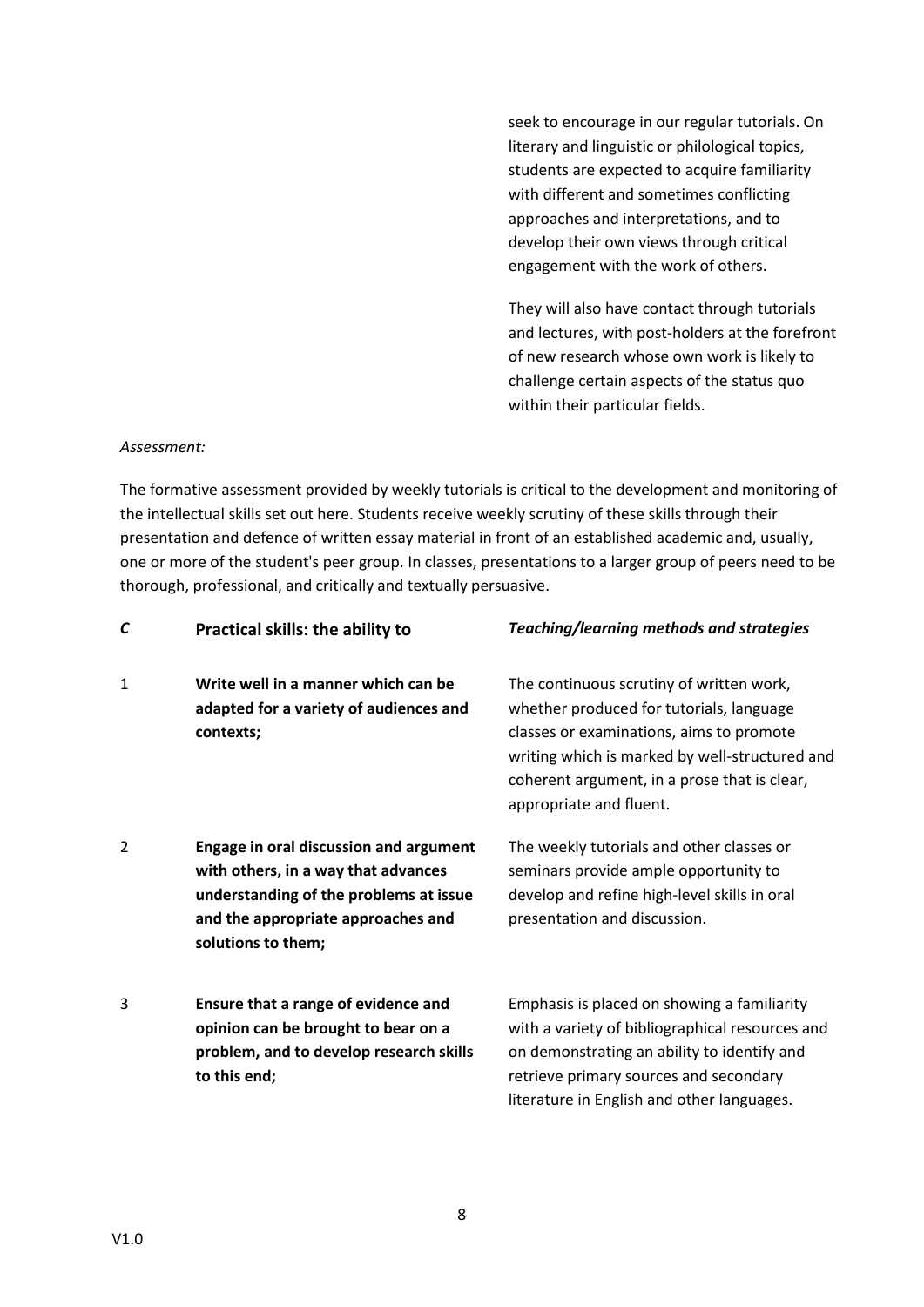| 4 | Employ advanced language skills in oral | A range of language classes is provided          |
|---|-----------------------------------------|--------------------------------------------------|
|   | and written contexts.                   | throughout the undergraduate course.             |
|   |                                         | Conversation, discourse and comprehension        |
|   |                                         | classes with native speakers develop oral and    |
|   |                                         | aural skills in formal and informal contexts.    |
|   |                                         | Classes on the written language teach formal     |
|   |                                         | grammar and extend students' accuracy and        |
|   |                                         | knowledge of different registers through         |
|   |                                         | translation into and out of the language(s)      |
|   |                                         | studied, and through essay composition and       |
|   |                                         | other exercises.                                 |
| 5 | The ability to access, manipulate and   | Induction sessions in IT are supplemented by a   |
|   | assess electronic data                  | range of opportunities to develop skills in this |

#### *Assessment:*

Formative assessment through the weekly tutorial, seminar presentations where appropriate, and language classes enables a continuous monitoring of the development of practical skills. Termly reports from tutors and language teachers identify both points of excellence and of concern, while more formal assessment through termly College-based examinations ('collections') provides opportunities to monitor and provide feedback on skills associated with timed written examinations.

field.

| D              | Transferable skills: the ability to                                                                                                                                   | <b>Teaching/learning methods and strategies</b>                                                                                                                        |
|----------------|-----------------------------------------------------------------------------------------------------------------------------------------------------------------------|------------------------------------------------------------------------------------------------------------------------------------------------------------------------|
| 1              | Find information, organise and deploy it;                                                                                                                             | Information retrieval from printed materials,<br>together with the regular use of IT (library<br>catalogues etc.), is integral to all aspects of the<br>programme.     |
| $\overline{2}$ | Draw on such information to consider<br>and analyse complex problems, in ways<br>that are imaginative and sensitive to the<br>norms and traditions of other cultures; | These are the skills at the heart of our<br>programme. They are eminently transferable<br>to contexts beyond the university and they<br>foster cultural awareness.     |
| 3              | Work well independently, with a strong<br>sense of self-direction, but with the<br>ability to work constructively in co-<br>operation with others;                    | The tutorial system is designed to promote<br>independent research skills, while Faculty and<br>College-based seminars for certain options<br>encourage collaboration. |

9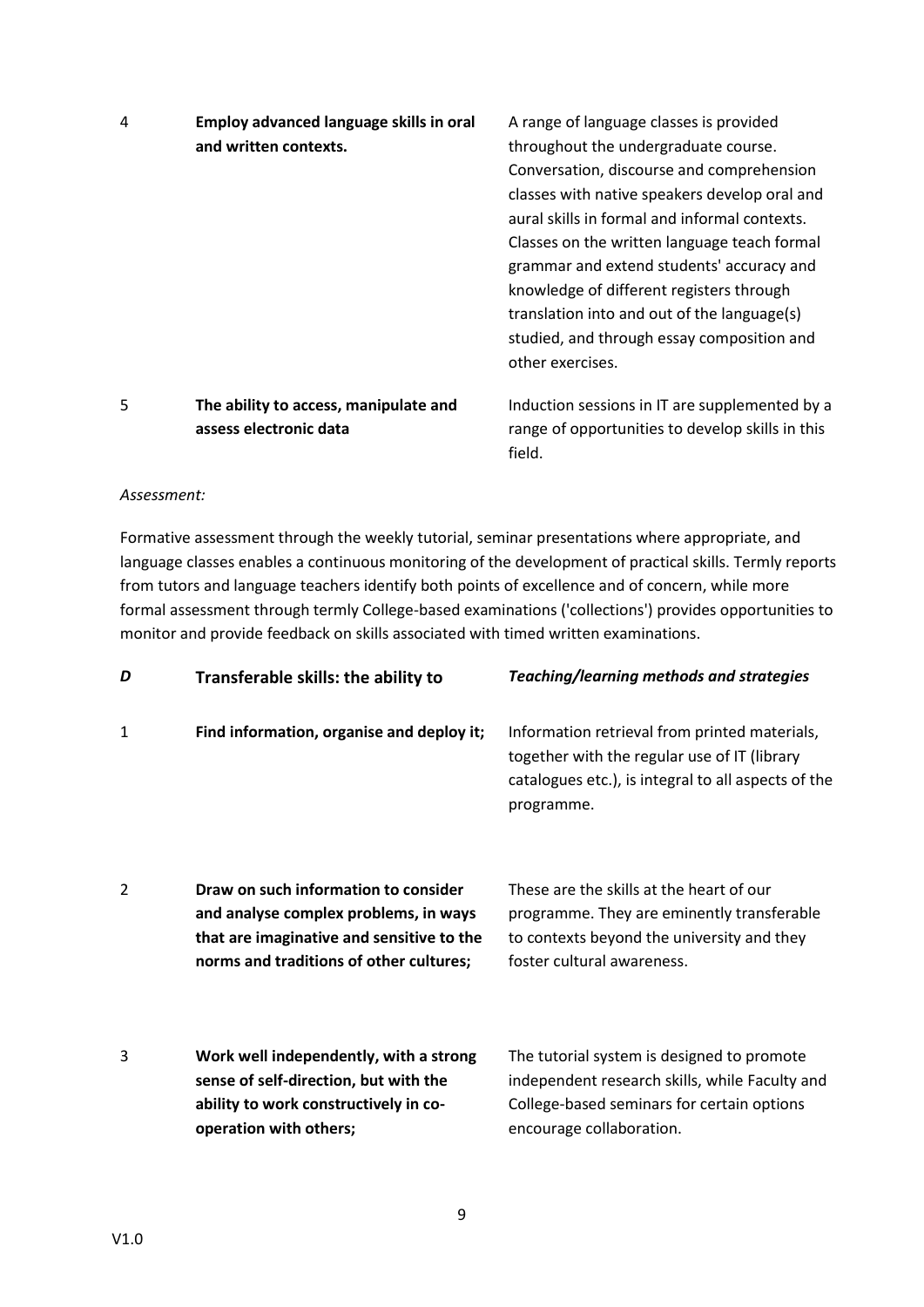| 4 | <b>Structure and communicate ideas</b><br>effectively in a variety of written and oral<br>formats; | Fostering the ability to present ideas effectively<br>and to respond constructively to the ideas of<br>others is integral to the nature and<br>construction of the programme.                                                 |
|---|----------------------------------------------------------------------------------------------------|-------------------------------------------------------------------------------------------------------------------------------------------------------------------------------------------------------------------------------|
| 5 | Plan and organise the use of time<br>effectively;                                                  | Students who are expected to produce up to<br>four pieces of written work per week (tutorial<br>essay plus language work) learn how to<br>organise their time very efficiently.                                               |
| 6 | Employ language skills at an advanced<br>level.                                                    | Graduates of this programme will have<br>received extensive language training and will<br>normally have spent a year abroad in the<br>relevant country, refining their language skills<br>in a variety of practical contexts. |

#### Assessment:

The transferable skills identified in (1)-(6) above are essential elements of this programme. As such they become the focus of much of the regular comment provided by tutors and language teachers in their weekly contacts with students, and in the various modes of formal feed-back provided to students throughout the course.

#### <span id="page-10-0"></span>**2.4 Course structure**

The Preliminary Examination (also known as the First Public Examination or FPE) is taken in, or just after, Trinity Term and consists of six papers, four in your modern language and two in English literature. Section 2.6 below gives a general outline of the papers; you should consult the handbooks for English and the language you are studying for further details about each paper.

In the Final Honour School you will take Part 1 (MML Papers), either Part II or Part III (English Papers) and Part IV (Dissertation).

For your Modern Languages papers you will continue with language work and translations, and also choose two option papers.

For the English side of your programme, you will take three papers from the English single honours course, choosing to take all your papers from either English Course I or Course II.

Finally, all students will write a dissertation in any area of English Language or Literature, or combining English with your Modern Language.

In total, up to four papers for EML (including the dissertation) may take the form of submitted work.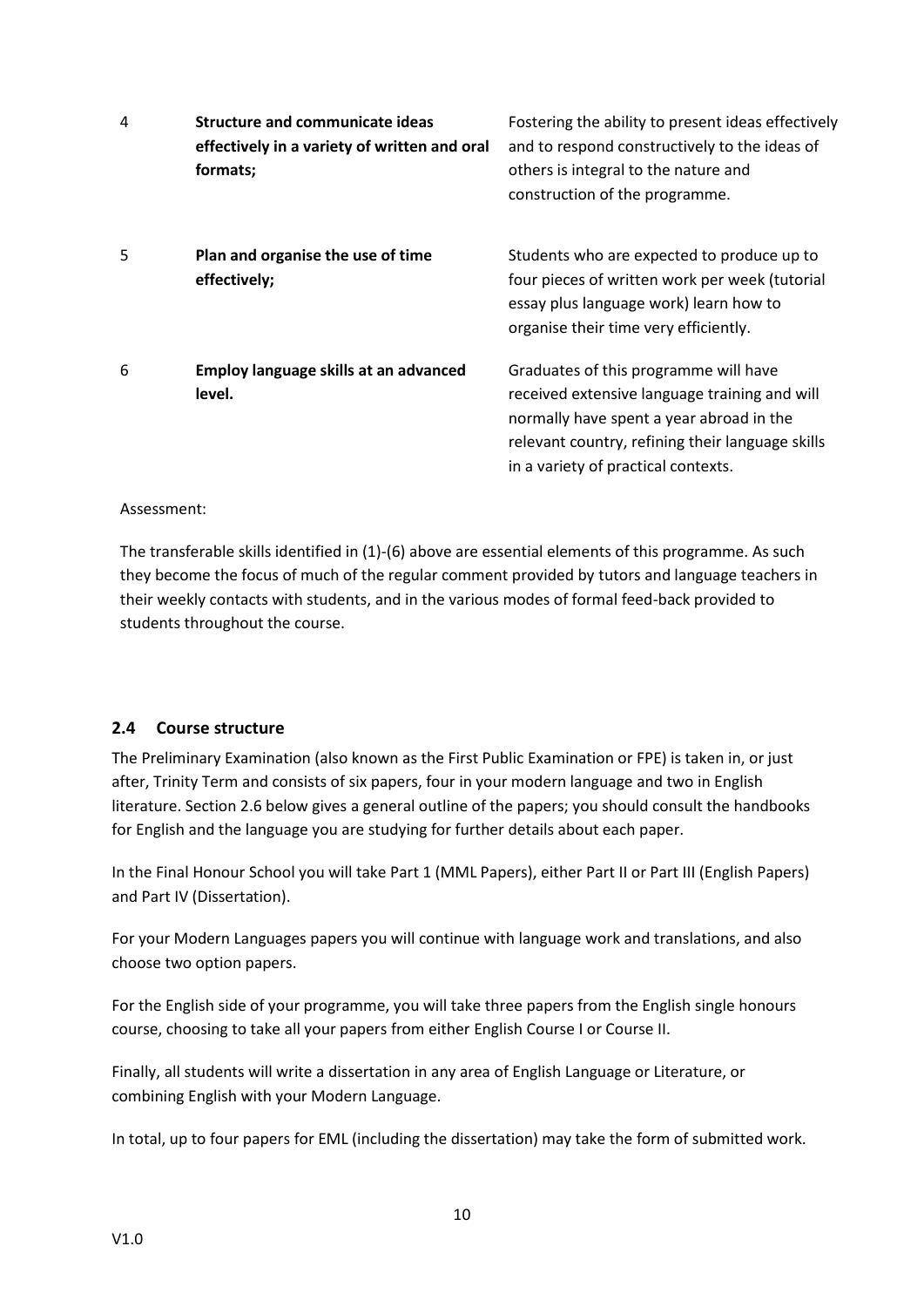# <span id="page-11-0"></span>**2.5 Recommended Pattern of Teaching**

Please see the appropriate sections in the relevant handbooks of each parent school for more detailed information on typical patterns of teaching.

# <span id="page-11-1"></span>**2.6 Preliminary Examination Paper Information: English**

Every candidate offers two English papers, one compulsory, the other involving a choice from three alternatives. The compulsory paper is Introduction to English Language and Literature. The second paper must be chosen from Literature in English 650 – 1350, 1830 – 1910, or 1910 – present day, (as below).

#### <span id="page-11-2"></span>**2.6.1 Paper 1: Introduction to English Language and Literature**

This paper is intended to introduce you to English language and literature as a discipline, and to a variety of approaches to reading texts. It will introduce you to formal study of the English language, with particular reference to its historical development, its use as a literary medium, and the role of cultural and social factors on its development and use. The paper will also acquaint you with a wide range of theoretical issues and reading skills, but in doing so seeks to encourage you to think for yourself and to exercise critical scrutiny.

The English Faculty Library's Guide to Prelims 1[: http://ox.libguides.com/english-prelims-paper-1](http://ox.libguides.com/english-prelims-paper-1) contains direct links to an invaluable range of online and bibliographic resources. Many of these are essential for work on the language section of the paper.

There is a course of 16 core lectures which run weekly through Michaelmas and Hilary terms. The lectures in Michaelmas Term will cover topics relating to literature, and those in Hilary Term will cover language.

Colleges will normally supplement these by eight college classes spread over those two terms, and by four tutorials. This college teaching will give you the opportunity to practise written work for your portfolio examination.

NOTE: College tutors will not necessarily base classes and tutorials on the weekly lecture topics and the further reading that accompanies them. The lectures are designed to introduce topics and to suggest approaches to them. Your college work will supplement and challenge what you have learnt in lectures. You will be expected to make connections between and around the lecture topics, and you will want to think about how studying for this paper informs and enriches your first year work as a whole.

#### **Assessment**

Assessment for this paper will be by portfolio. The examination paper, consisting of a section on language and a section on literature, will be released by the Faculty on Monday of week 4 of Trinity Term. Your portfolio will consist of two pieces of written work of between 1,500 and 2,000 words each (including footnotes but excluding bibliography). The portfolio must be submitted online on Thursday of week 5, Trinity Term.

You are required to choose one question from each of the two sections. Questions in the language section require an answer in the form of a commentary. This commentary is based on texts that you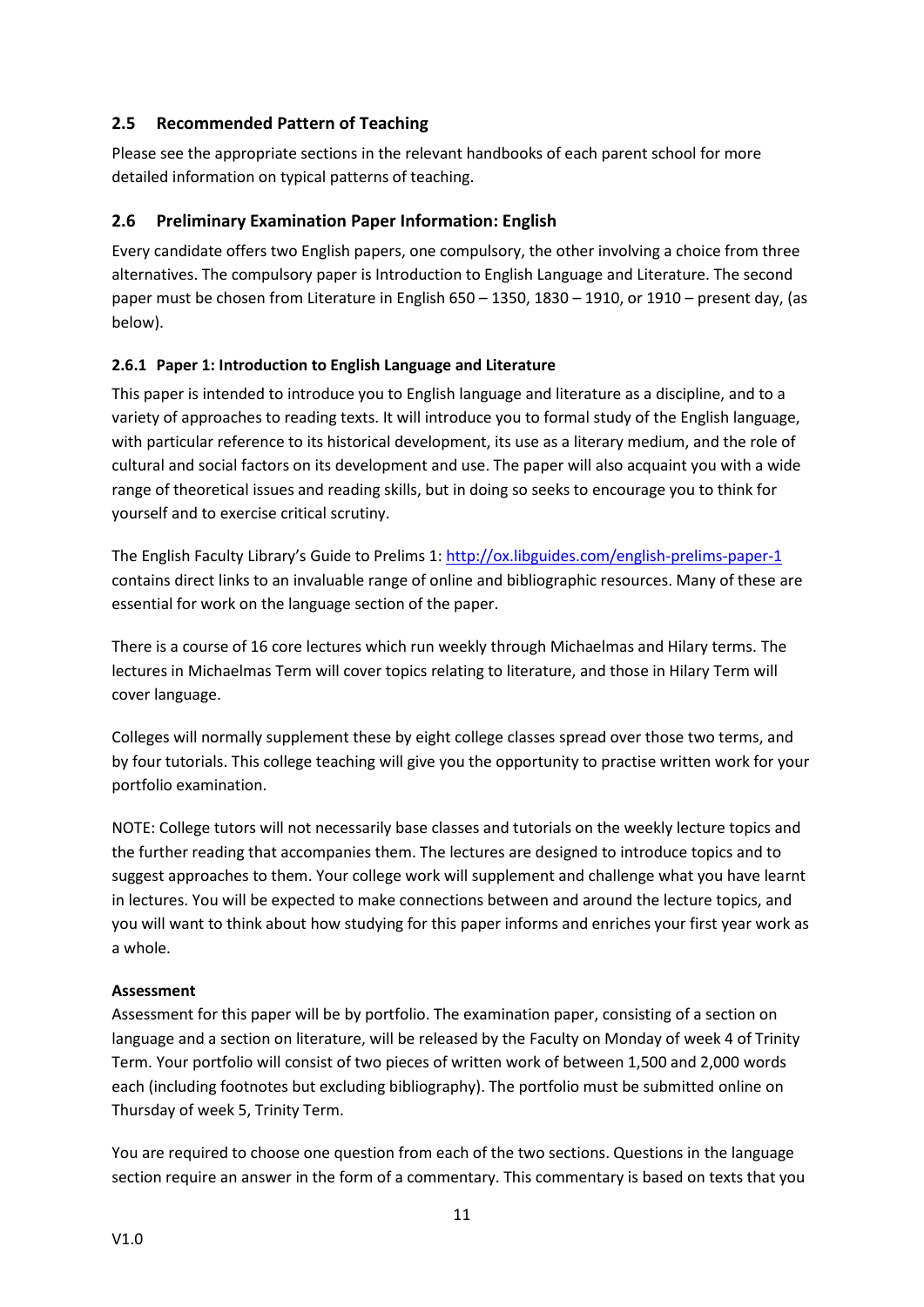choose for yourself. You should be careful to select textual material that meets the precise terms of the question you have chosen to answer. **Copies of the texts or passages used must be included as an appendix to the portfolio, and the combined length of all texts you have chosen must not exceed 70 lines in total.** Texts or passages should be clearly annotated with line numbers (e.g. every five lines); it is fine to do so by hand. You should also list a line length for each text as well as a total line length for all appended material.

Questions in the literature section require an answer in the form of an essay.

You must avoid duplicating material used in this paper when answering other papers, ie. if writing on a text or extract from a text under this paper, you may not write on the same text under any other Prelims paper. In addition, you are not permitted to duplicate material between the two sections of the portfolio.

Information on presentation and referencing requirements for portfolio essays may be found in section 3.4 of this handbook.

# <span id="page-12-0"></span>**2.6.2 Paper 2**

Candidates must choose one from the three options below:

# *2.6.2.1 a) Early Medieval Literature, c. 650 – 1350*

This paper introduces literatures characterized by astonishing invention and innovation. In 650 Britain and Ireland comprised numerous competing kingdoms. Christianity, introduced to England in the late sixth century by missionaries from the Roman and Celtic Churches, was assuming a dominant religious and cultural influence. Languages and cultures mingled and clashed, including early English dialects, Irish, Welsh, Pictish, Old Norse, Byzantine, and varieties of Latin. This is the time of the earliest extant English poem ascribed to a named author, Cædmon, yet the seventh century also produced, in Bede, the finest scholar in Europe at the time; in Aldhelm one of the most talented of poets (he wrote in Latin); and at Canterbury the best school in northern Europe, run by an abbot born in North Africa and an archbishop from Tarsus (in what is now south-east Turkey).

By 1350 England was a powerful nation with imperial ambitions, embroiled in wars with Scotland and France, but also ravaged by the Black Death of 1348. King Edward III and his court chroniclers and poets drew upon an extensive cultural and literary heritage, in which history and fiction blended, consciously emulating the legendary King Arthur, holding tournaments and festivals in celebration of court, knighthood and chivalry. And around the middle of the whole period comes the Norman Conquest of 1066 and the subsequent colonization of England and, in time, Wales and parts of Ireland. The Norman castles and cathedrals still prominent in many towns are only one kind of material legacy from 650–1350, in which the development of literacy, manuscript production, the legal system, schools and universities including Oxford gave huge scope for artistic and literary creativity.

The Norman Conquest changed English language and literature profoundly, and helps mark a shift between what we call Old English (to c.1100) and Early Middle English (c.1100 to c.1300 or so). However, it was one of numerous moments of political and demographic change, starting with Germanic migration before this period begins, and including Viking and Danish raiders, settlers and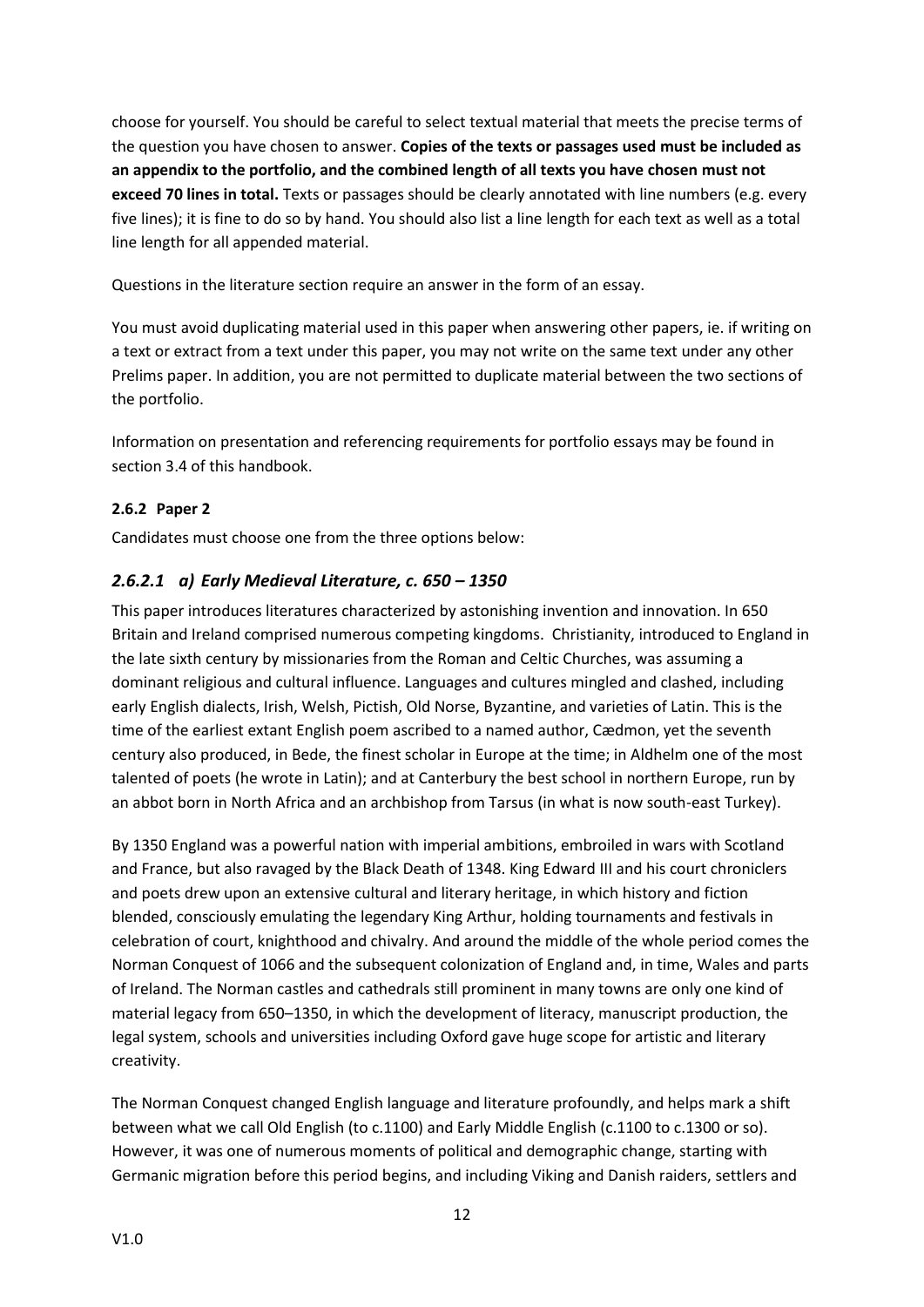rulers, religious and mercantile travellers, and a significant community of Jews, who became subject to persecution and were eventually expelled in the late thirteenth century. At the same time, successive attempts to capture and control contested holy sites such as Jerusalem fed the development of religious and racial, including racist, ideologies. Throughout this period, questions of identity and belonging are probed across a vast range of literary forms: lyric and epic; debate and dialogue; riddles; secular and saintly biographies; fable and vision; sermons and sagas; history and romance.

In the 3-hour examination you will write two essays, and will be able to choose between writing a critical commentary on a passage of either Old or Early Middle English. The passages set will be taken from the following recommended texts.

i. Old English (All in Bruce Mitchell and Fred C. Robinson, A Guide to Old English (Oxford, 2012), 8th edition.)

- *The Dream of the Rood*
- *The Battle of Maldon*
- *The Wanderer*
- an extract from *Beowulf* ('Beowulf's fight with Grendel', lines 702–897)

ii. Early Middle English

- *The Owl and the Nightingale*, an extract (in John Burrow and Thorlac Turville-Petre, A Book of Middle English, 3rd edn (Oxford, 2005), lines 1–390)
- Laȝamon's *Brut*, an extract (in W.R.J. Barron and S.C. Weinberg, Layamon's Arthur (Exeter, 2001), lines 13971–14297)
- *Havelok*, an extract (in Ronald B. Herzman, Graham Drake, and Eve Salisbury, Four Romances of England (Kalamazoo, 1999), lines 2512–2855)
- *Ancrene Wisse*, an extract (in Robert Hasenfratz, Ancrene Wisse (Kalamazoo, 2000) Part 7, lines 1–194.

(Annotated editions of all of these texts and extracts are available via Canvas)

On the examination paper candidates will be able to choose from a total of four commentary passages each year (two Old English and two Early Middle English). You will be expected to comment on aspects of content and style and to show that you have a good understanding of either Old or Early Middle English as a literary language.

The essay questions will tend to be based on topics rather than individual authors. You can answer them with reference to either Old or Early Middle English literature, or by comparative consideration of the two. You are expected to focus closely on the recommended texts (Old and/or Early Middle English) in your work for this paper as a whole, but there is also scope to read beyond the recommended texts and to work more broadly on some of the major preoccupations of the literature of the period c. 650–1350. You may write an essay on the text on which you also write a commentary, but if you do so you must not repeat material. You must show substantial knowledge of at least THREE texts across the two essays. You may write on texts in languages other than English (e.g. Latin, Anglo-Norman, Old Norse) for up to one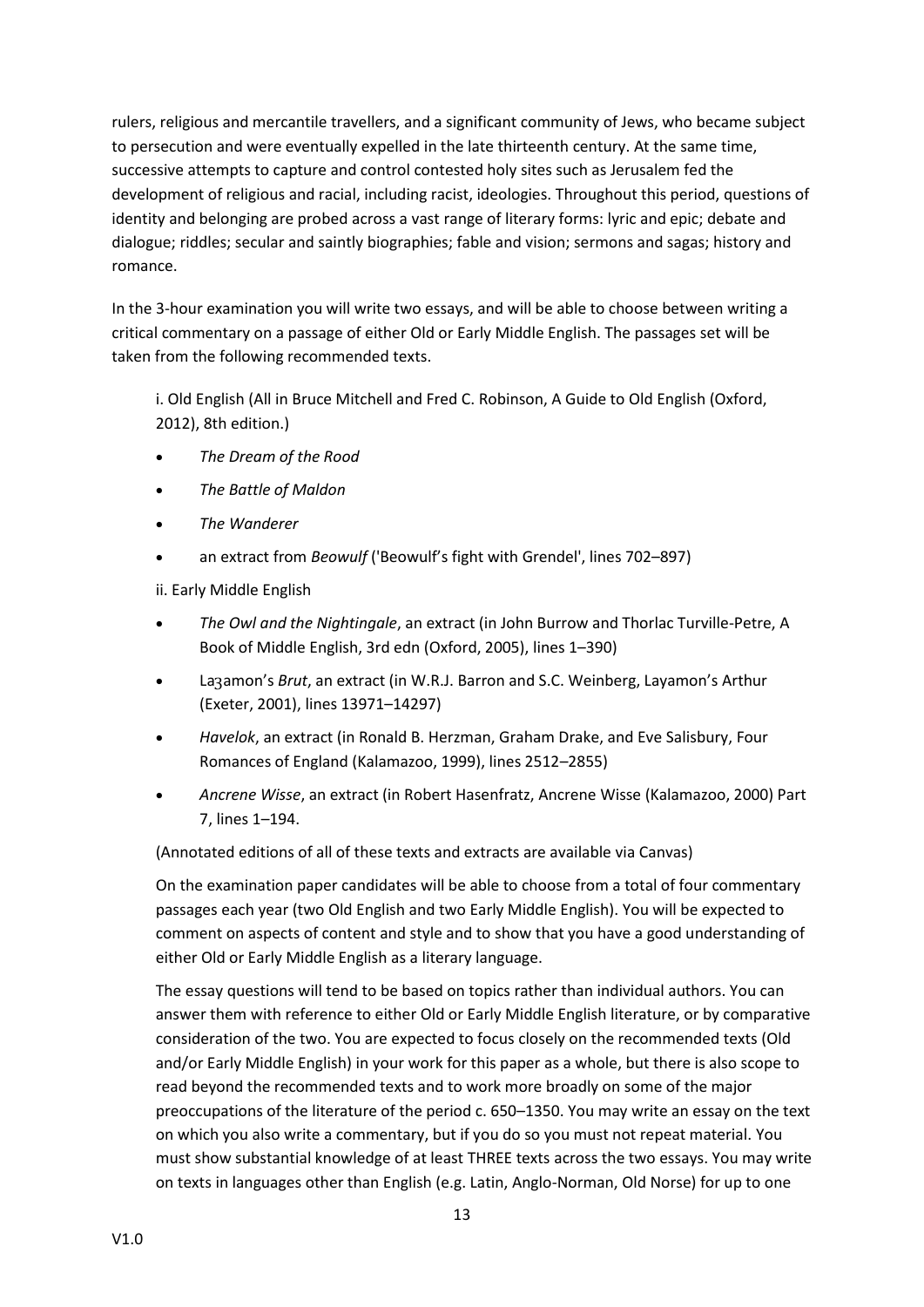third of this paper (e.g. all of one essay, or a portion of both essays). However, you are required to show substantial knowledge of Old English and/or Early Middle English language in BOTH section A and Section B of the paper.

# *2.6.2.2 b) Literature in English 1830 - 1910*

This paper examines literature in English from roughly 1830 to 1910, though you are permitted to look at material earlier and later than these boundaries in order to make sense of any particular writer's development. The essay questions in the examination tend to be based on topics, rather than authors. This gives you the opportunity to write across a range of authors, focusing on some of the major preoccupations, both thematic and stylistic, of the period. Alternatively, you may choose to focus each of your examination answers on the work of only one or two authors.

Issues that you might choose to cover could include (for example) the development of realism, responses to industrialism, women's writing, concepts of identity and selfhood, guilt and transgression, memory and uses of the past, verbal and metrical experimentation, attitudes towards nation, race and Empire, decadence, the roots of modernism, symbolism, science, religion, class, domesticity, writing for children and the treatment of childhood, romance, popular fiction, melodrama, the social problem play, drama and identity, theatre and performance issues, the relationship between literature and art. These are only some of the possible topics that might legitimately be studied for this paper; there is no set list of texts or topics you are expected to cover.

Among the authors you might consider studying are the following: Arnold, Braddon, the Brontës, Elizabeth Barrett Browning, Robert Browning, Carlyle, Carroll, Clough, Wilkie Collins, Conrad, Dickens, Emily Dickinson, Frederick Douglass, George Eliot, Emerson, Margaret Fuller, Elizabeth Gaskell, George Gissing, Hardy, Nathaniel Hawthorne, Hopkins, Harriet Jacobs, Henry James, Melville, Meredith, John Stuart Mill, Newman, Pater, Patmore, Charlotte Perkins Gilman, Poe, Christina Rossetti, Ruskin, Olive Schreiner, Shaw, R. L. Stevenson, Swinburne, Harriet Beecher Stowe, Tennyson, Thackeray, Thoreau, Twain, H. G. Wells, Wharton, Whitman, and Oscar Wilde. However, you may also choose to study groups of writers or particular genres, such as spasmodic poetry, Gothic, the dramatic monologue, elegy, and so on.

Candidates are encouraged to read widely within the period. You may discuss any literature written in the English language: there are no exclusions based on the author's citizenship, country of origin, or residence.

#### **Structure of the examination**

This paper is examined by a 3-hour written exam. Students will be expected to answer three essay questions, and to show substantial knowledge of the work of at least three authors. Do not repeat material. You should NOT write more than one essay substantially on the same author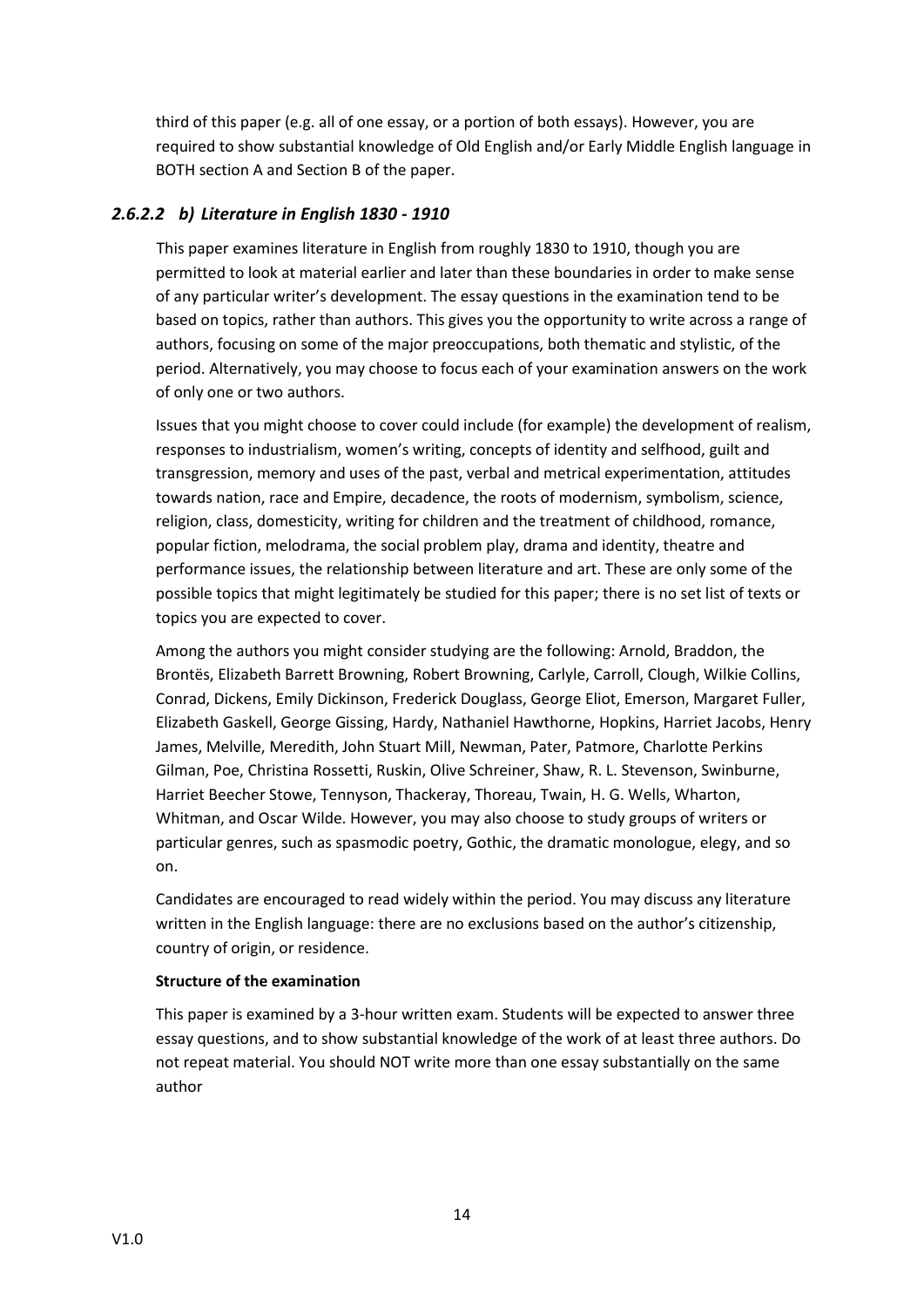# *2.6.2.3 c) Literature in English 1910 – present day*

This paper examines  $20<sup>th</sup>$  and  $21<sup>st</sup>$  century Literature. The essay questions in the examination tend to be based on topics, rather than authors. This gives you the opportunity to write across a range of authors, focusing on some of the major thematic and stylistic preoccupations of the period. Alternatively you may choose to focus each of your examination answers on the work of only one or two authors.

Issues that you might choose to cover would include (for example) modernism, postmodernism, ideas of literary language, postcolonialism, literary experimentalism, primitivism, national (and other) identities, popular culture, concepts of literary value, journalism, gender, intertextuality, literature and other art forms, technology, innovations in modern theatre, war literature, and representations of the city.

Among the authors you might consider studying are Achebe, Atwood, Auden, James Baldwin, Djuna Barnes, Beckett, Bishop, Bowen, Kamau Brathwaite, Caryl Churchill, Coetzee, Conrad, DeLillo, Duffy, T. S. Eliot, William Faulkner, Forster, Friel, Greene, Heaney, Hemingway, Hill, Langston Hughes, Ted Hughes, Joyce, Larkin, Lawrence, Lessing, Mamet, Mansfield, Miller, Toni Morrison, Muldoon, Nabokov, Naipaul, Ondaatje, Orwell, Osborne, Pinter, Plath, the poets of the two World Wars, Pound, Roth, Rushdie, Shaw, Soyinka, Stein, Stoppard, Dylan Thomas, Walcott, Waugh, Tennessee Williams, Woolf, and Yeats.

Candidates are encouraged to read widely within the period. You may discuss any literature written in the English language: there are no exclusions based on the author's citizenship, country of origin, or residence

#### **Structure of the examination**

This paper is examined by a 3-hour written exam. Students will be expected to answer three essay questions, and to show substantial knowledge of the work of at least three authors. Do not repeat material. You should NOT write more than one essay substantially on the same author.

#### <span id="page-15-0"></span>**2.7 Preliminary Examination Paper Information: Modern Languages**

#### <span id="page-15-1"></span>2.7.1 Language Papers

(As specified for papers I, IIA, and IIB in the regulations for the Preliminary Examination for Modern Languages, including certification of attendance and participation in oral classes.)

Translation from and into the target language, comprehension or other language exercises. There is some variation between languages.

These exercises test your knowledge of grammar and vocabulary and your ability to comprehend and use the language accurately. But you should see them also as tests of translation ability. To translate well requires sensitivity to nuance and register and draws on some of the skills of textual appreciation that you will develop in your preparation of the literature papers.

Regular classes will give you practice in all aspects of the work on which you will be examined. Tutors will offer advice about the use of dictionaries and grammars. In those languages where students are accepted without the A-level (or equivalent), separate additional intensive instruction is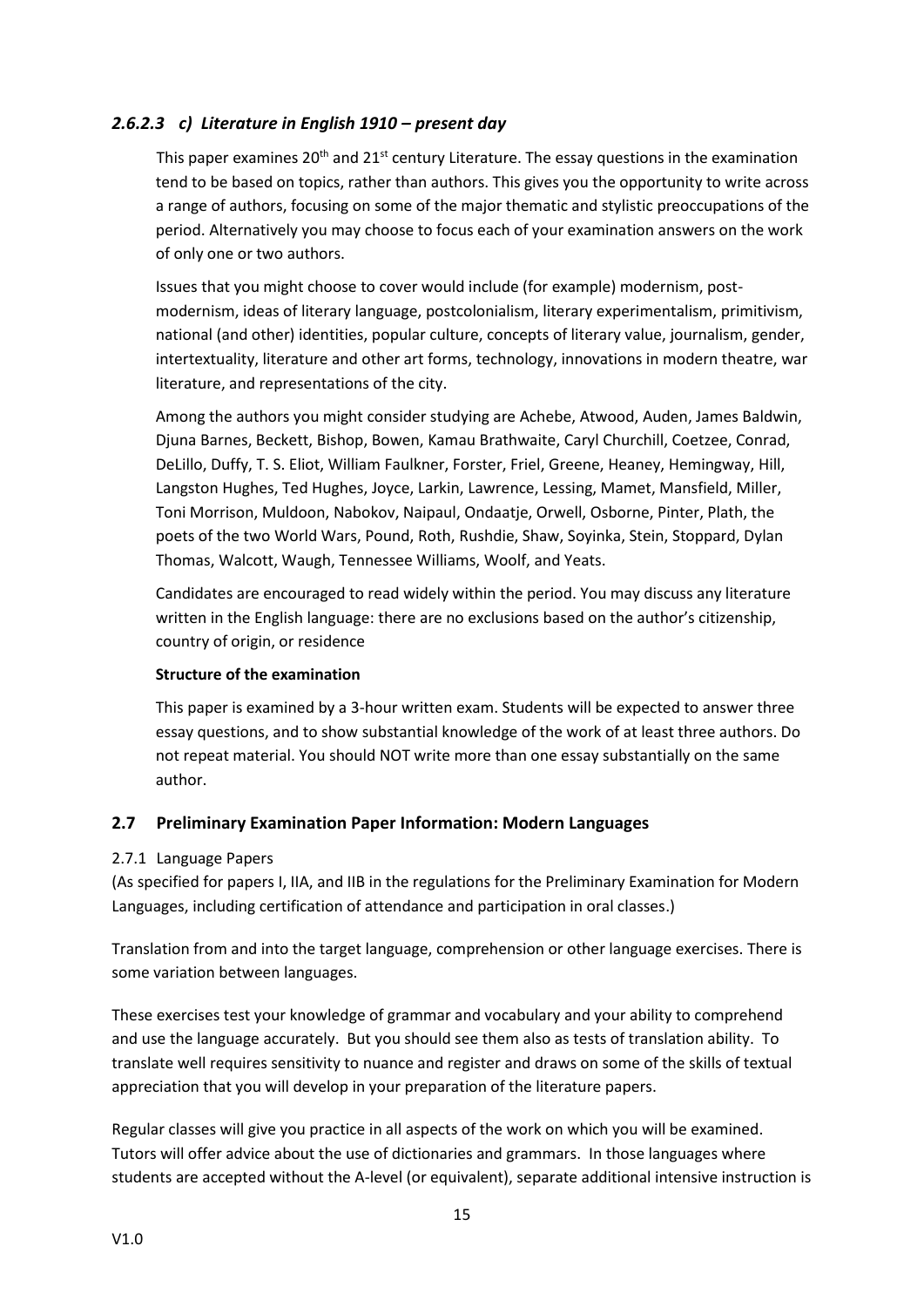normally provided to help get your language up to the necessary level. As a rule at least one piece of written work per week will be required during term, and you will be encouraged to develop learning strategies enabling you to expand your knowledge of the language effectively and independently. Considerable emphasis throughout all parts of the course will be placed on developing your reading skills in various registers, so that you learn to read texts closely, while also gaining the confidence to tackle long articles and substantial works.

#### <span id="page-16-0"></span>2.7.2 Literature Papers

(As specified for papers III and IV in the regulations for the Preliminary Examination for Modern Languages.)

Many students begin the course without having had the opportunity to undertake much formal study of foreign literature. Both literature papers require you to undertake close reading in the original of a range of texts selected from different periods and different genres so that you will gradually build up your reading speed, become familiar with the various possible ways of studying texts, and learn how to write critical commentaries and essays. This will provide a sure grounding for the literary study you will do from the second year onwards.

You will gain an understanding of different periods of literature and developments in the language, setting them in context and showing how passages from them might be commented on in detail. You will be encouraged to develop your own ideas and construct a coherent argument in essays, and analyse a text with close attention to detail in commentaries. Your work on prose, drama and poetry will help you gain an appreciation of literary genres and will interact with your work on journalistic texts, videos etc. to give a broad sense of different registers, modes of expression and media. Throughout the year you will be required to read and write about the prescribed texts for your tutor in college who will discuss your work with you in a series of tutorials or seminars. Lecturers will offer bibliographical advice, as will your tutors.

# <span id="page-16-1"></span>**2.8 Creating a Balanced Course**

The richness of the EML course is in the range of options from which you can choose: in effect, every EML undergraduate constructs their own course. This means that, together with your College tutors, you need to think carefully about how to arrange your work across the year so as to make it both coherent and manageable.

In the first year, the work in your Modern Language will be spread evenly across the three terms. You will have half the workload of students reading single honours Modern Languages.

On the English side, the compulsory lectures for the Introduction to English Language and Literature paper run regularly through Michaelmas and Hilary; colleges will also offer tutorials and classes in these terms. You will readily be able to fit in with these arrangements. The Paper that may need some special attention is your English period paper. In most Colleges, English students study a paper a term: your College tutors will discuss arrangements, and may allow you to study your chosen paper over two terms so as to make the workload manageable.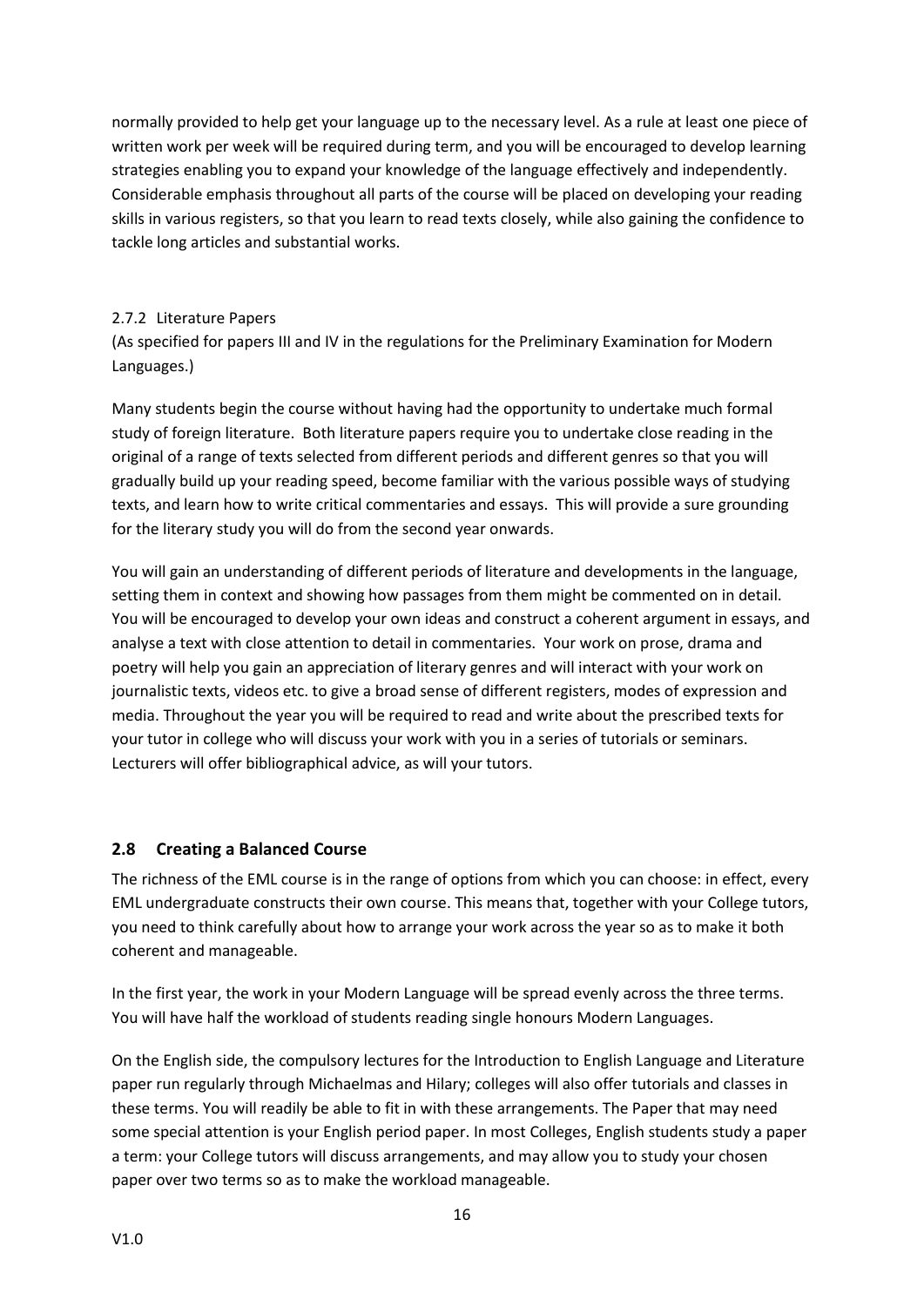# <span id="page-17-0"></span>**3 STUDYING**

You can find further study skills advice, including information on the role of tutorials, lectures, classes and seminars at Oxford; essay formatting; revision; exams; plagiarism; and what happens next, in the appendices to the electronic handbooks accessible via:

<https://canvas.ox.ac.uk/courses/30422> and [https://canvas.ox.ac.uk/courses/20010.](https://canvas.ox.ac.uk/courses/20010)

# <span id="page-17-1"></span>**3.1 Marking and Classification Criteria**

The English and Modern Languages elements of Prelims are considered separately. In order to pass, candidates need to pass separately in English, in Modern Language subject (a) language papers, and in Modern Language subject (b) literature papers. The marking conventions applied are those used in the parent schools. For Modern Languages, please see the Marking Descriptors for the Preliminary Examination in Modern Languages on [Canvas.](https://canvas.ox.ac.uk/courses/20010/files/1967133/download?wrap=1)

The Preliminary Examination in English and Modern Languages is not classified. It is designed to ensure that students are sufficiently prepared to proceed to the Honours degree in the second and third years. To this end, all papers must gain a pass mark of 40 or above. If you do not achieve the pass mark, you will re-take the paper at the discretion of the examiners. Short weight (incomplete) work will be penalised by a proportionate reduction of the mark(s). The maximum deduction that can be made for short weight will be equivalent to the proportion of the answer that is missing.

| <b>Distinction</b> | English: One mark of 70 and above; no mark below 60; an<br>average of 67 |
|--------------------|--------------------------------------------------------------------------|
|                    | Modern Languages: An average of 70                                       |
| Pass               | Agreed marks of 40 and above on all papers                               |

The marks profiles for English and Modern Languages Prelims are:

Please also find below the Humanities Division marking criteria and mark descriptors for assessed work.

#### <span id="page-17-2"></span>**3.1.1 Criteria for Examination Questions in English**

These criteria will be used in marking all timed question papers in both public examinations and in the marking of College Collections.

| <b>Engagement</b> | incisiveness of engagement with the question;<br>$\overline{\phantom{a}}$                |
|-------------------|------------------------------------------------------------------------------------------|
|                   | depth and sophistication of comprehension of issues and<br>implications of the question; |
|                   | relevant awareness of literary history and theory and critical<br>traditions;            |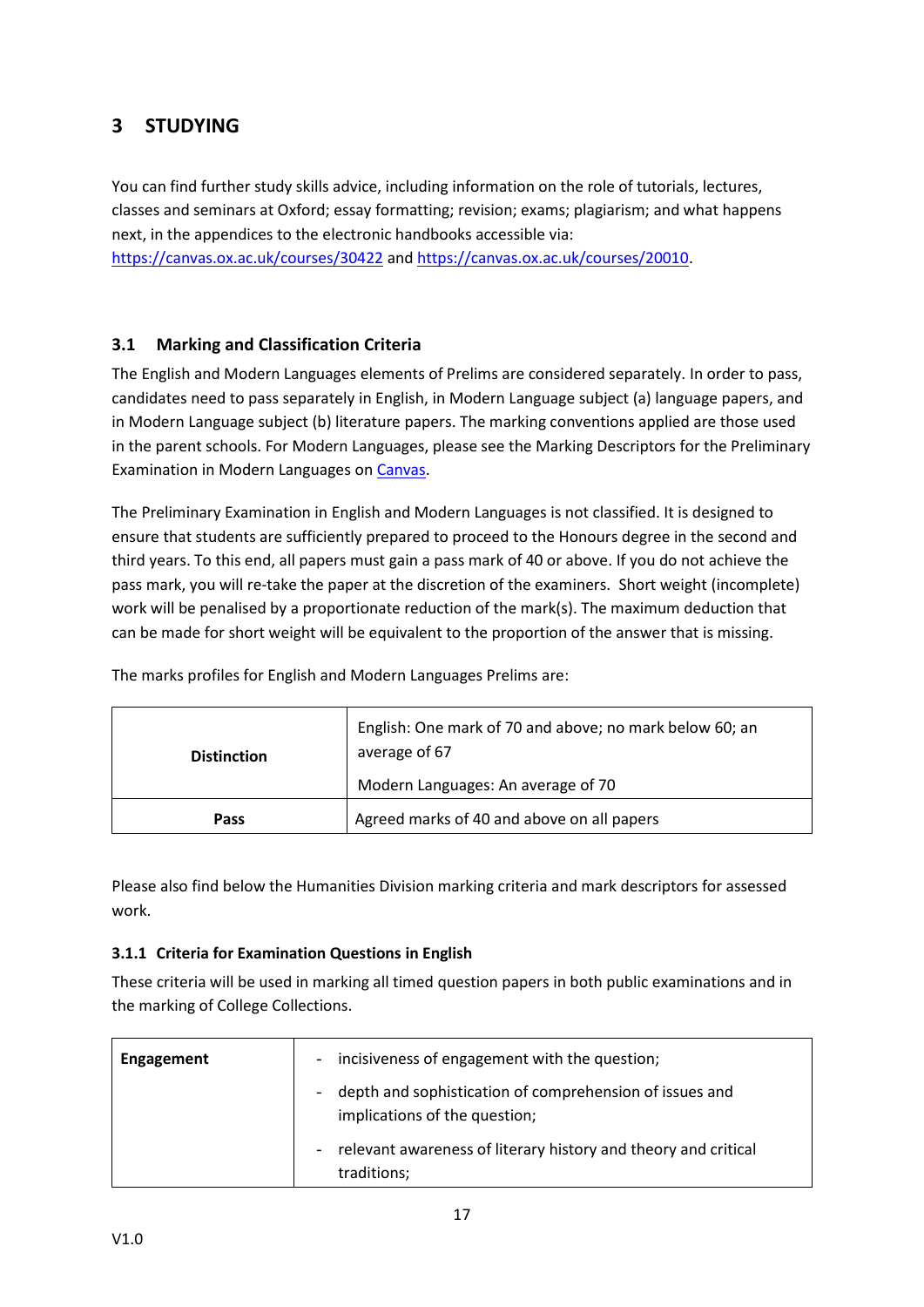|                           | directness of answer to the question;                                        |
|---------------------------|------------------------------------------------------------------------------|
|                           | grasp and handling of critical materials.                                    |
| Argument                  | coherence of argument;                                                       |
|                           | analytical clarity and power;                                                |
|                           | intellectually incisive argument and sophistication of<br>conceptualization; |
|                           | independence of argument;                                                    |
|                           | quality of critical analysis of text in the service of argument.             |
| Information               | relevance of deployment of information;                                      |
|                           | depth, precision and detail of evidence cited;                               |
|                           | accuracy of facts;                                                           |
|                           | relevant knowledge of primary texts.                                         |
| <b>Organisation &amp;</b> | clarity and coherence of structure;                                          |
| Presentation              | clarity, fluency and elegance of prose;                                      |
|                           | correctness of grammar, spelling, and punctuation.                           |

# <span id="page-18-0"></span>**3.1.2 Criteria for Portfolio Essays in English**

These criteria will be used in marking portfolio essays in English Preliminary public examinations.

| <b>Engagement</b> | identification and clear delineation of a subject, appropriate to a 1,500-<br>$\overline{\phantom{0}}$<br>2,000 word essay;                                            |  |
|-------------------|------------------------------------------------------------------------------------------------------------------------------------------------------------------------|--|
|                   | close attention to the terms of the set theme or question;                                                                                                             |  |
|                   | for the commentary essay, appropriateness of choice of passages for<br>$\overline{\phantom{a}}$<br>commentary and the imagination and initiative shown in that choice; |  |
|                   | awareness of relevant linguistic, theoretical and critical methods and<br>traditions;                                                                                  |  |
|                   | precise and appropriate deployment of linguistic terminology as<br>appropriate;                                                                                        |  |
|                   | depth and sophistication of comprehension of and engagement with<br>issues;                                                                                            |  |
|                   | grasp and handling of linguistic, theoretical and critical materials.                                                                                                  |  |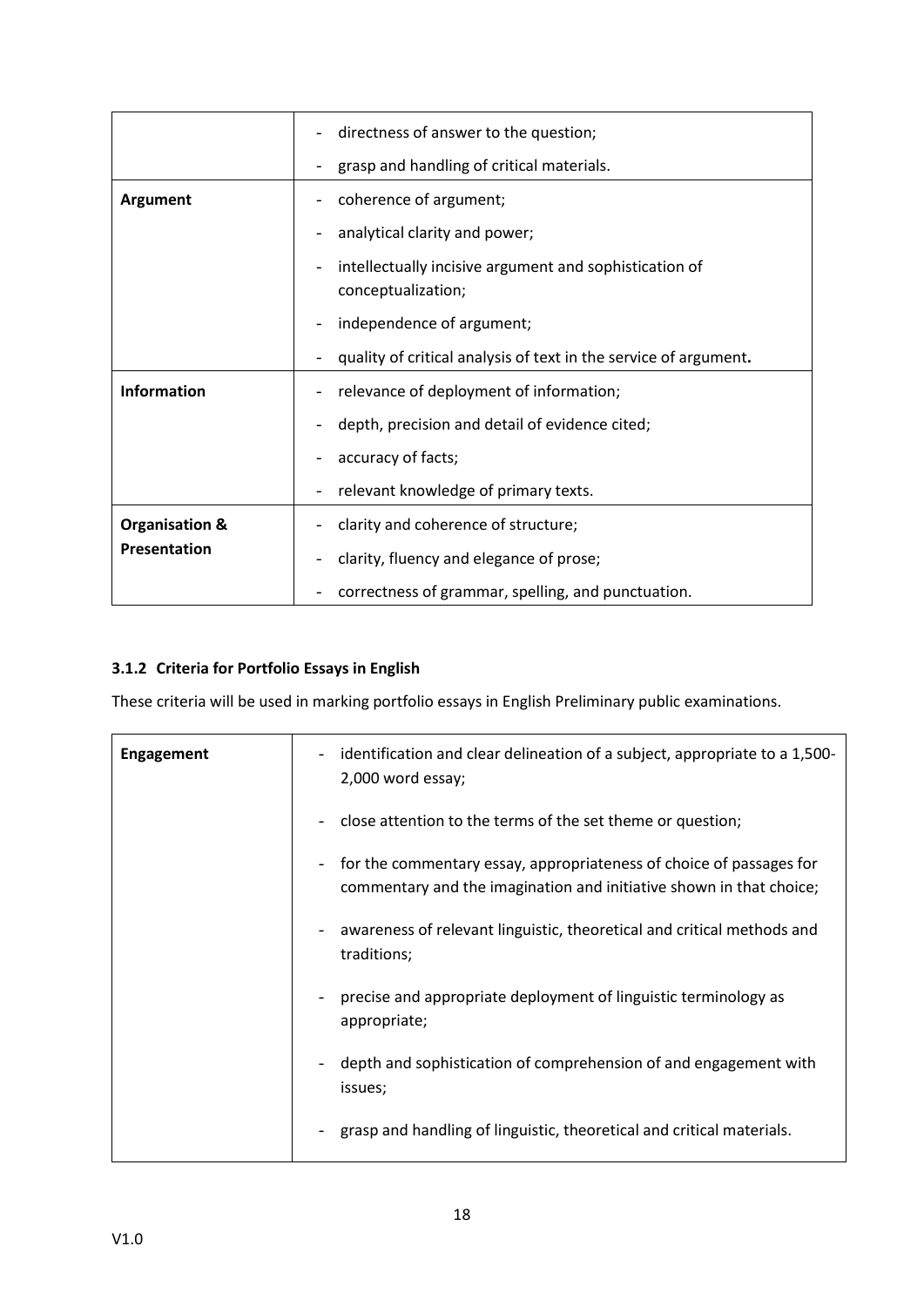| <b>Argument</b>           | coherence of argument;<br>$\overline{\phantom{a}}$                                                                |  |
|---------------------------|-------------------------------------------------------------------------------------------------------------------|--|
|                           | analytical clarity and power;                                                                                     |  |
|                           | intellectually incisive argument and sophistication of conceptualization;                                         |  |
|                           | independence of argument;                                                                                         |  |
|                           | - quality of linguistic, theoretical or critical analysis (as appropriate) of<br>text in the service of argument. |  |
| <b>Information</b>        | use of primary texts;                                                                                             |  |
|                           | relevance of information deployed;                                                                                |  |
|                           | depth, precision, detail and accuracy of evidence cited;<br>$\overline{\phantom{a}}$                              |  |
|                           | relevant knowledge of primary texts.                                                                              |  |
| <b>Organisation &amp;</b> | clarity and coherence of structure;                                                                               |  |
| Presentation              | clarity, fluency and elegance of prose;                                                                           |  |
|                           | correctness of grammar, spelling, and punctuation;                                                                |  |
|                           | correctness of apparatus and form of footnotes and bibliography.                                                  |  |

# <span id="page-19-0"></span>**3.1.3 Mark descriptors for English**

| <b>Numerical</b><br><b>Marks</b> | Category           | <b>Criteria: Examination scripts</b>                                                                                   | <b>Criteria: Portfolio Essays</b>                                                                                                                                                                                                                                                      |
|----------------------------------|--------------------|------------------------------------------------------------------------------------------------------------------------|----------------------------------------------------------------------------------------------------------------------------------------------------------------------------------------------------------------------------------------------------------------------------------------|
| $86+$                            | <b>Distinction</b> | Outstanding work of marked<br>independence and sophistication.                                                         | Work of a very high standard,<br>excellent handling of scholarly<br>apparatus, wide-ranging research,<br>command of a wide range of primary<br>and secondary material. Excellent<br>choice of subject and handling of<br>arguments to suit the limits of a 1,500-<br>2,000-word essay. |
| 80-85                            | <b>Distinction</b> | Scripts will excel across the range of<br>criteria.                                                                    | Essays will excel across the range of<br>the criteria.                                                                                                                                                                                                                                 |
| 75-79                            | <b>Distinction</b> | Scripts will excel in more than one<br>area, and be at least highly competent<br>in other respects. That is, they must | Essays will excel in more than one<br>area, and be at least highly competent<br>in other respects. That is, they must                                                                                                                                                                  |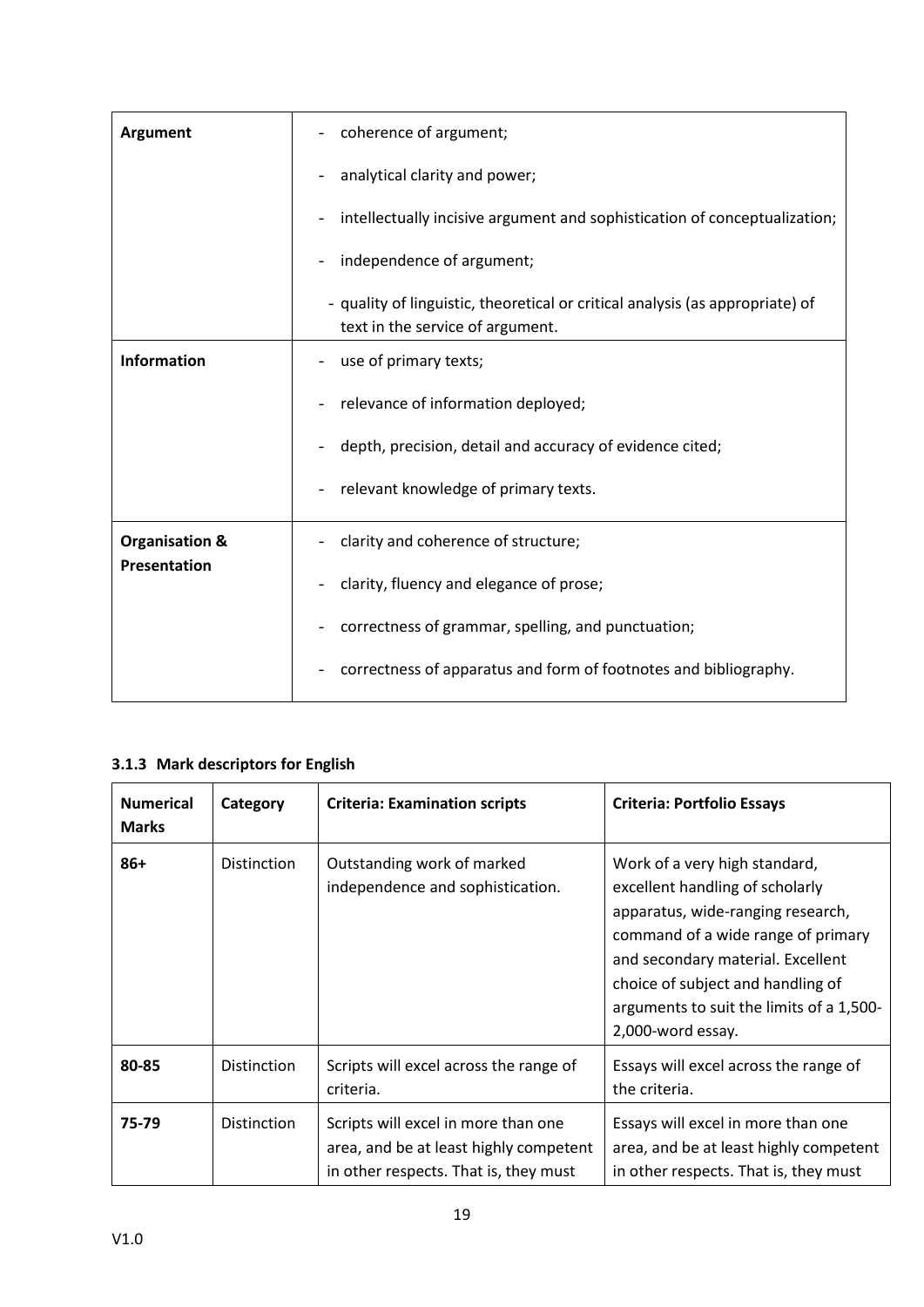|       |             | be excellent for some combination of<br>sophisticated engagement with the<br>issues, incisiveness of argument and<br>critical analysis, and quality of<br>knowledge, as well as being presented<br>clearly and coherently. Truly<br>outstanding features may compensate                                                                                                                                                                                                                                    | be excellent for some combination of<br>the quality of choice and delineation<br>of an appropriate subject, incisiveness<br>of argument and critical analysis,<br>quality of primary evidence, textual<br>and otherwise, on display, as well as<br>being presented clearly and                                                                                                                                                                                                                                  |
|-------|-------------|------------------------------------------------------------------------------------------------------------------------------------------------------------------------------------------------------------------------------------------------------------------------------------------------------------------------------------------------------------------------------------------------------------------------------------------------------------------------------------------------------------|-----------------------------------------------------------------------------------------------------------------------------------------------------------------------------------------------------------------------------------------------------------------------------------------------------------------------------------------------------------------------------------------------------------------------------------------------------------------------------------------------------------------|
|       |             | for mere high-competence elsewhere.                                                                                                                                                                                                                                                                                                                                                                                                                                                                        | coherently. Truly outstanding features<br>may compensate for mere high-<br>competence elsewhere.                                                                                                                                                                                                                                                                                                                                                                                                                |
| 70-74 | Distinction | Scripts will be at least very highly<br>competent across the board, and<br>probably excel in at least one group of<br>criteria. Relative weaknesses in some<br>areas may be compensated by<br>conspicuous strengths in others.                                                                                                                                                                                                                                                                             | Essays will be at least very highly<br>competent across the board, and<br>probably excel in at least one group of<br>criteria. Relative weaknesses in some<br>areas may be compensated by<br>conspicuous strengths in others.                                                                                                                                                                                                                                                                                   |
| 65-69 | Pass        | Scripts will demonstrate considerable<br>competence across the range of the<br>criteria. They must exhibit some<br>essential features, addressing the<br>question directly and relevantly, and<br>offering a coherent argument<br>substantiated with accurate and<br>relevant evidence, the whole being<br>clearly-presented. Nevertheless,<br>additional strengths (for instance, the<br>sophistication of the arguments, or<br>the quality of literary analysis) may<br>compensate for other weaknesses. | Essays will demonstrate considerable<br>competence across the range of the<br>criteria. They must exhibit some<br>essential features, identifying a clear<br>subject and offering a coherent<br>argument based on accurate primary<br>evidence and textual analysis, the<br>whole being clearly-presented.<br>Nevertheless, additional strengths (for<br>instance, the sophistication of the<br>arguments, or the quality of literary,<br>linguistic or other analysis) may<br>compensate for other weaknesses. |
| 60-64 | Pass        | Scripts will be competent and should<br>manifest the essential features<br>described above, in that they must<br>offer relevant, substantiated and clear<br>arguments; but they will do so with<br>less range, depth, precision and<br>perhaps clarity. Again, qualities of a<br>higher order may compensate for<br>some weaknesses.                                                                                                                                                                       | Essays will be competent and should<br>manifest the essential features<br>described above, but they will do so<br>with less range, depth, precision and<br>perhaps clarity. Again, qualities of a<br>higher order may compensate for<br>some weaknesses.                                                                                                                                                                                                                                                        |
| 50-59 | Pass        | Scripts must show evidence of some<br>solid competence in expounding<br>information and analysis. But they will<br>be marred by a failure on one criterion<br>or another: failure to discuss the                                                                                                                                                                                                                                                                                                           | Essays must show evidence of some<br>solid competence in research and<br>analysis, but they will be marred by a<br>failure on one criterion or another:<br>failure to offer a clear argument, lack                                                                                                                                                                                                                                                                                                              |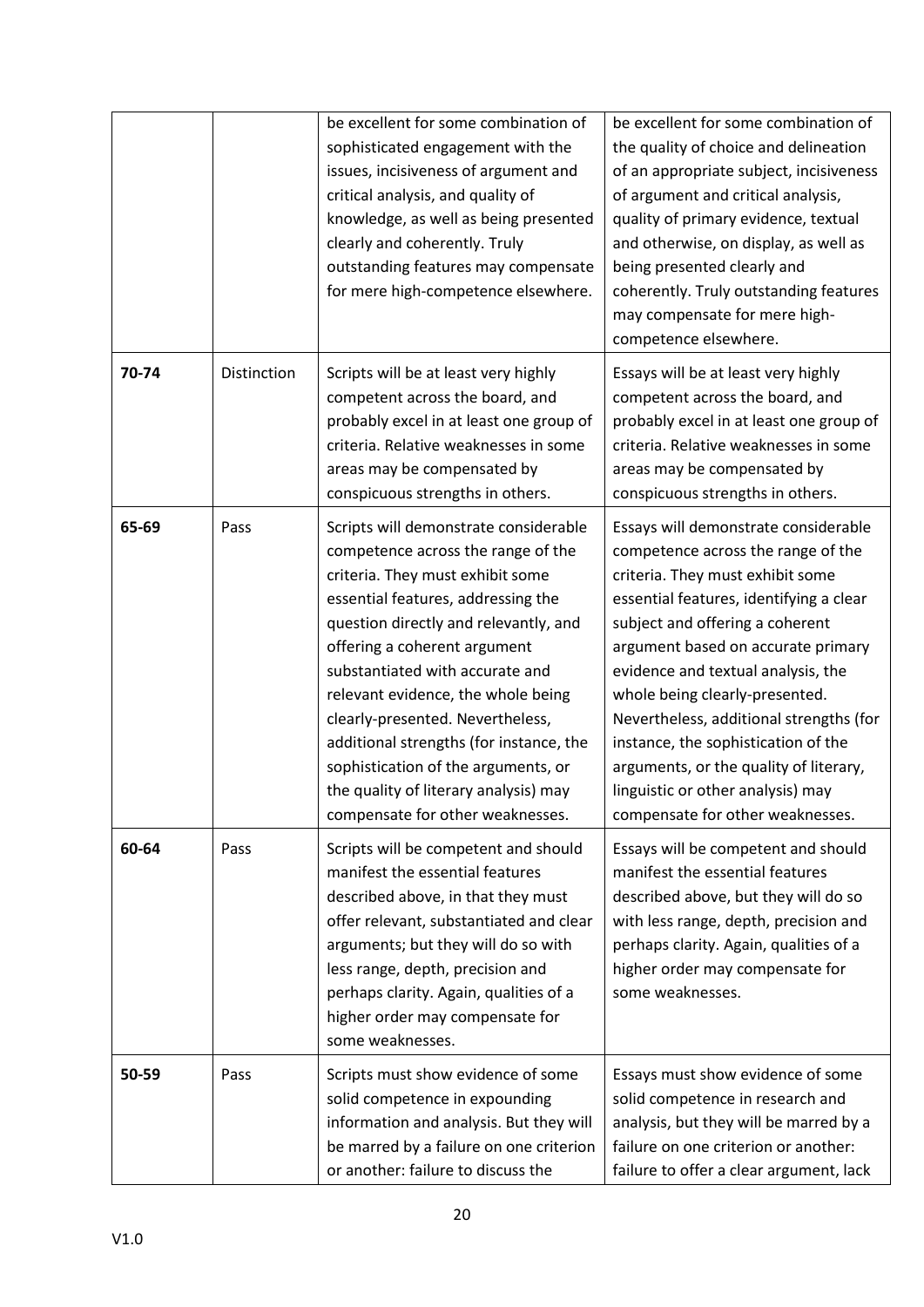|                                |      | question directly, irrelevant citing of<br>information, factual error, lack of<br>detail, or poor organization and<br>presentation, including incorrect<br>prose.                                                                                                                                                                                                                                                                                | of research and primary evidence or<br>irrelevance in its deployment, or poor<br>organization and presentation,<br>including incorrect prose and<br>inadequate apparatus.                                                                                                                                                                                                                                                                               |
|--------------------------------|------|--------------------------------------------------------------------------------------------------------------------------------------------------------------------------------------------------------------------------------------------------------------------------------------------------------------------------------------------------------------------------------------------------------------------------------------------------|---------------------------------------------------------------------------------------------------------------------------------------------------------------------------------------------------------------------------------------------------------------------------------------------------------------------------------------------------------------------------------------------------------------------------------------------------------|
| 40-49                          | Pass | Scripts will fall down on a number of<br>criteria, but will exhibit some vestiges<br>of the qualities required, such as the<br>ability to see the point of the<br>question, to deploy information, or to<br>offer some coherent analysis towards<br>an argument. Such qualities will not<br>be displayed at a high level or<br>consistently, and will be marred by<br>irrelevance, incoherence, error and<br>poor organization and presentation. | Essays will fall down on a number of<br>criteria, but will exhibit some vestiges<br>of the qualities required, such as the<br>ability to identify a subject, to deploy<br>evidence found in research, or to offer<br>some coherent analysis towards an<br>argument. But such qualities will not<br>be displayed at a high level or<br>consistently, and will be marred by<br>irrelevance, incoherence, error and<br>poor organization and presentation. |
| 30-39                          | Fail | Scripts will display a modicum of<br>knowledge or understanding of some<br>points, but will display almost none of<br>the higher qualities described in the<br>criteria. They will be marred by high<br>levels of factual error and irrelevance,<br>generalization and lack of information,<br>and poor organization and<br>presentation.                                                                                                        | Essays will display a modicum of<br>knowledge or understanding of some<br>points, but will display almost none of<br>the higher qualities described in the<br>criteria, and will not be based on any<br>meaningful research. They will be<br>marred by high levels of factual error<br>and irrelevance, generalization and<br>lack of information, and poor<br>organization and presentation; and<br>they may be very brief.                            |
| Less than<br>or equal to<br>29 | Fail | Scripts will fail to exhibit any of the<br>required qualities. Candidates who fail<br>to observe rubrics and rules beyond<br>what the marking-schemes allow for<br>may also be failed.                                                                                                                                                                                                                                                           | Essays will fail to exhibit any of the<br>required qualities.                                                                                                                                                                                                                                                                                                                                                                                           |

Mark descriptors for individual Modern Languages can be found on Canvas: <https://canvas.ox.ac.uk/courses/20010/files/1967133/download?wrap=1>

# <span id="page-21-0"></span>**3.2 Examinations**

Exam conventions are the formal record of the specific assessment standards for the course or courses to which they apply. They set out how your examined work will be marked and how the resulting marks will be used to arrive at a final result and classification of your award. They include information on: marking scales, marking and classification criteria, scaling of marks, progression, resits, penalties for late submission and penalties for over-length work. Examination conventions can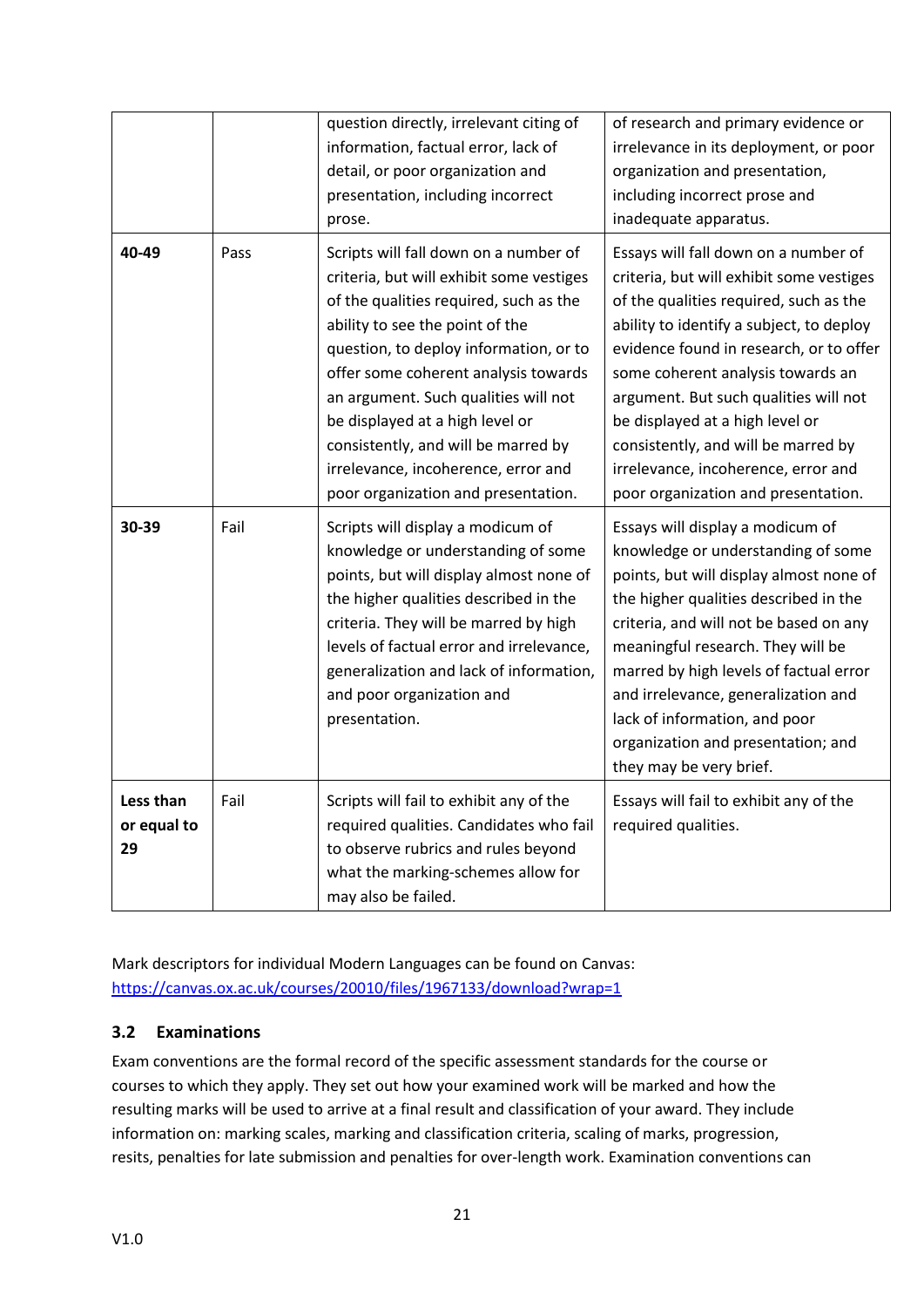be found in the English [Handbook](https://oess.web.ox.ac.uk/handbooks) and the Modern Languages faculty's Canvas pages: <https://canvas.ox.ac.uk/courses/20010/modules/items/185651>

## <span id="page-22-0"></span>**3.2.1 Examiners**

Candidates should not under any circumstances seek to make direct contact with individual internal or external examiners regarding the content, conduct, or outcome of an examination. Any queries should be addressed to the Chair of Examiners via the Examinations Secretary/Administrator. If you are unhappy with an aspect of your assessment you may make a complaint or appeal (see Section 4.6).

Examiners' reports for past years can be found on the faculties' Canvas pages.

# <span id="page-22-1"></span>**3.2.2 Old English and Early Middle English character protocol for timed exams**

Where students are using a word processor in a timed exam, it is recommended to represent Old English and Early Middle English characters as follows:

| $D$ or $\delta$ (eth) | dh |
|-----------------------|----|
| Þ or þ (thorn)        | th |
| $AE$ or $ae$ (ash)    | ae |
| 3 (yogh)              | 3  |

For portfolios and dissertations (as opposed to timed exams) the Faculty expects the correct characters to be used rather than the exam protocol, which is intended to aid rapid typing. Students choosing to use the Old English or Early Middle English characters rather than the conventions in an exam will not be penalised.

# <span id="page-22-2"></span>**3.3 Good academic practice**

Plagiarism is presenting someone else's work or ideas as your own, with or without their consent, by incorporating it into your work without full acknowledgement. All published and unpublished material, whether in manuscript, printed or electronic form, is covered under this definition.

Plagiarism may be intentional or reckless, or unintentional. Under the regulations for examinations, intentional or reckless plagiarism is a disciplinary offence. Further guidance on plagiarism can be found at https://canvas.ox.ac.uk/courses/28028

The University has also produced an extensive set of resources to help you maintain good academic practice; this can be found at [www.ox.ac.uk/students/academic/guidance/skills.](http://www.ox.ac.uk/students/academic/guidance/skills) Further to this we would recommend all students use the online learning opportunities to develop their skills further; <https://weblearn.ox.ac.uk/portal/hierarchy/skills/plag> and more guidance on good referencing practice can be found in section 3.5 of this handbook.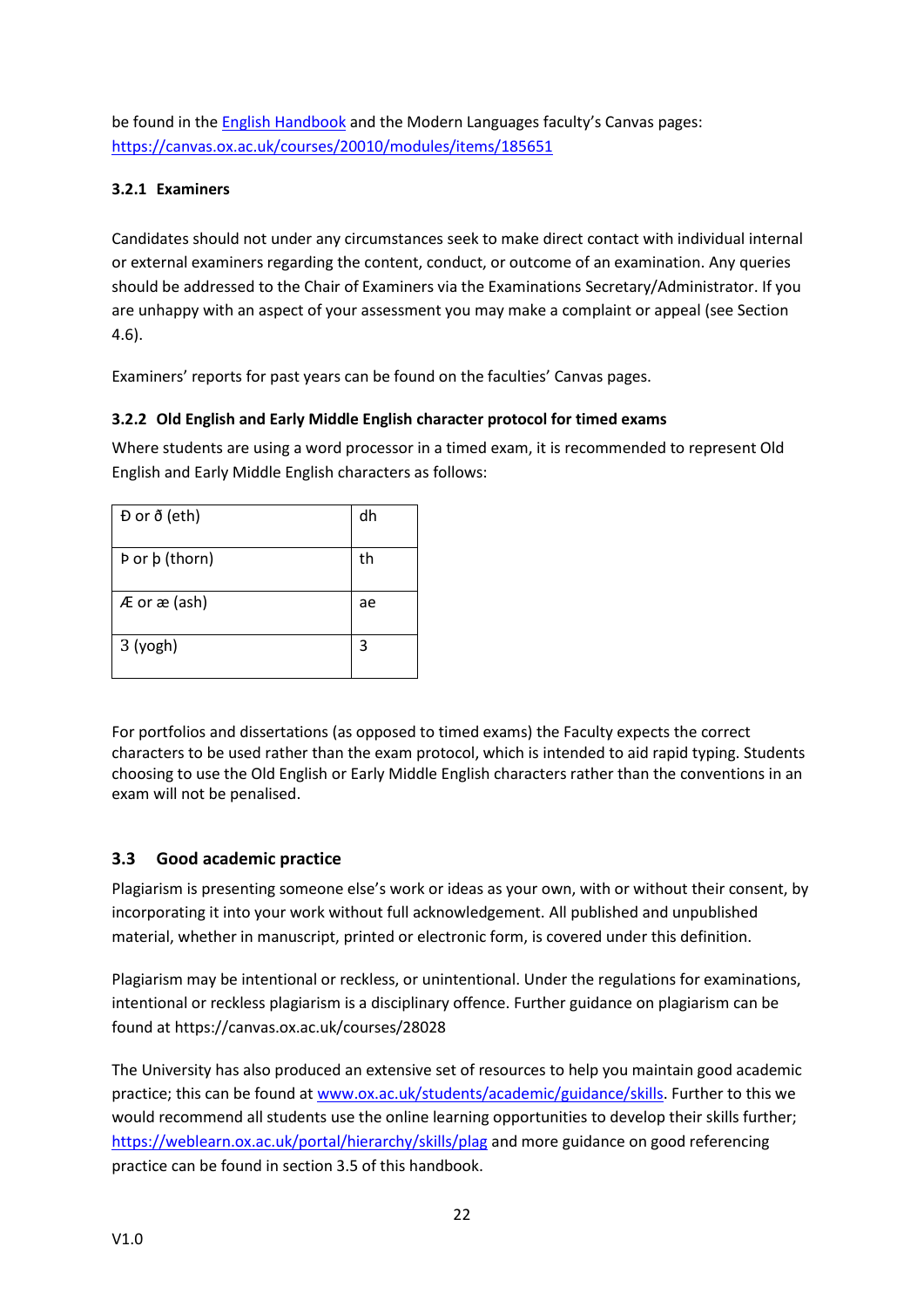## <span id="page-23-0"></span>**3.4 Presentation of portfolio essays**

Portfolio essays will be submitted online. The body of your essays should be one and a half or double-spaced. Short quotations of a sentence or less should not be set in a paragraph by themselves. Longer quotations should be set in a separate paragraph, indented and single-spaced. Do not indent the first line of the first paragraph, or the first paragraph of a new section of the essays. Indent all subsequent paragraphs. Please remember to number the pages of your essays.

Copies of the texts or passages used must be included as an appendix to the portfolio, and the combined length of all texts you have chosen must not exceed 70 lines in total.

#### <span id="page-23-1"></span>**3.5 References and Bibliography**

Neither the English Faculty nor the Modern Languages Faculty imposes a mandatory referencing system, though your tutors may communicate their own preferences to you in the matter of style. It is compulsory, however, to present your work in a form that complies with academic standards of precision, clarity, and fullness of reference. Whatever system you employ, please remember these three essentials:

#### i) **Consistency**

Ensure that you are using the same style and format for your references throughout your work.

#### ii) **Clarity**

Remember that references are included primarily as a guide for the reader. The more explicit you make your citations, the easier it is for anyone reading your work to find your sources.

#### iii) **Common sense**

You will at some stage have to deal with a citation or a reference from a source which does not easily fit into a prescribed system. On these occasions, employing your own judgement will probably enable you to generate a reference in line with the others in your document.

An introduction to a common referencing system, MHRA (Modern Humanities Research Association), is included below. This is intended for guidance only, and you are free to adopt other scholarly systems if you prefer. Paying close attention to the referencing systems used in the academic publications you read is another good way to familiarise yourself with habits of scholarly presentation.

A small sample bibliography of style handbooks is also given here, and you will find copies of these in the Bodleian and the EFL, as well as many other Oxford libraries. Style handbooks will go into much greater detail about formatting and writing habits than this Faculty handbook, which only covers methods of referencing.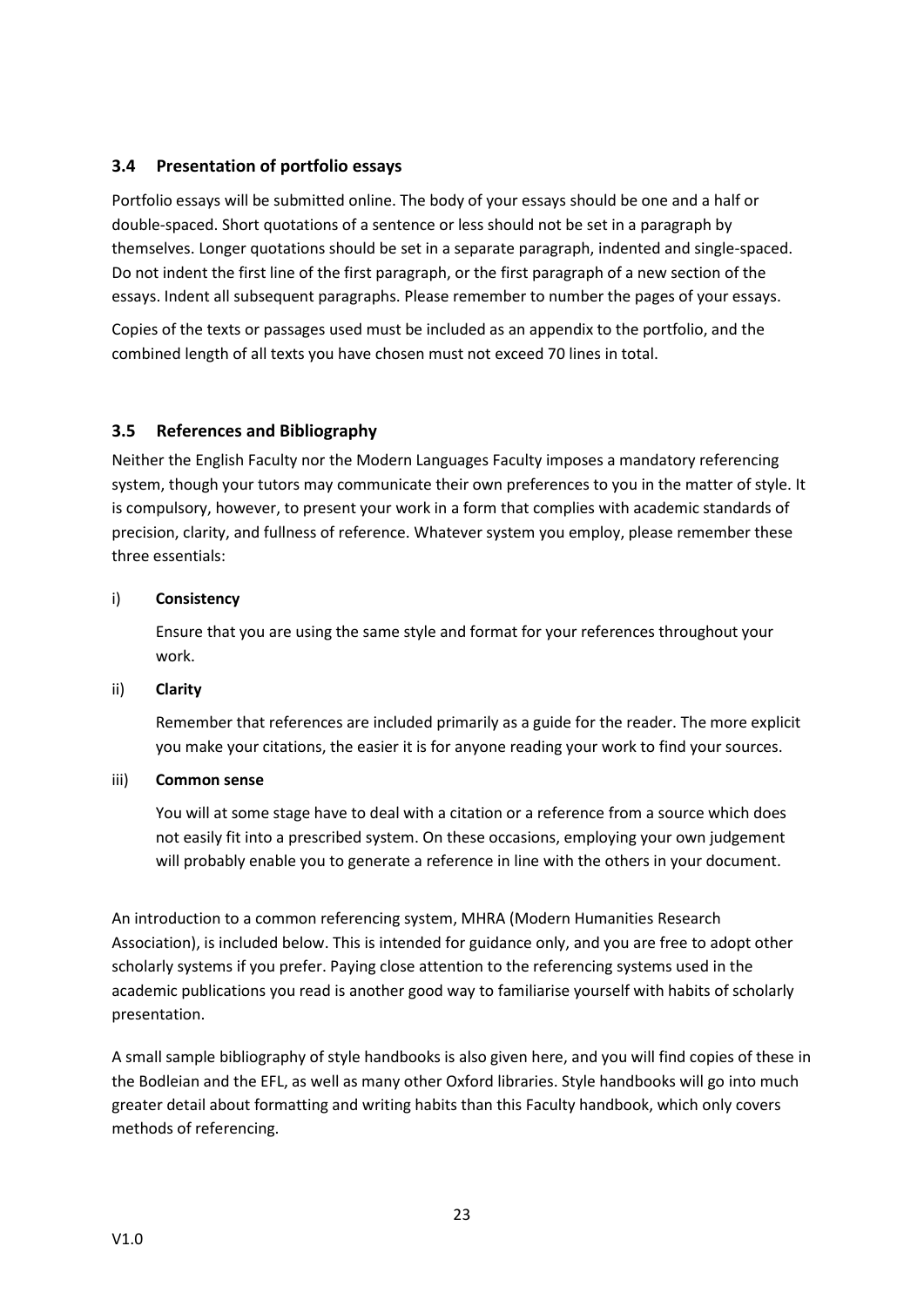#### <span id="page-24-0"></span>**3.5.1 Sample bibliography of style handbooks**

Details given here are of first editions except where noted; many of these guides have since been republished in new incarnations and you may like to seek out the most recent edition.

Gibaldi, Joseph *MLA Style Manual and Guide to Scholarly Publishing* (New York: Modern Language Association of America, 1998)

Gibaldi, Joseph, *MLA Handbook for Writers of Research Papers* (New York: Modern Language Association of America, 1984)

Price, Glanville and Brian Richardson, *MHRA Style Guide: a Handbook for Authors, Editors and Writers of Theses* (London: Modern Humanities Research Association, 2002)

This handbook is also available for free download from the MHRA website at [http://www.mhra.org.uk/Publications/Books/StyleGuide/index.html.](http://www.mhra.org.uk/Publications/Books/StyleGuide/index.html)

*The Chicago Manual of Style*, 16<sup>th</sup> edn (Chicago; London: University of Chicago Press, 2010)

Turabian, Kate L., *A Manual for Writers of Research Papers, Theses, and Dissertations*, rev. by Wayne C. Booth, Gregory Colomb and Joseph M. Williams, 8<sup>th</sup> edn (Chicago; London: University of Chicago Press, 2013)

#### <span id="page-24-1"></span>**3.5.2 Modern Humanities Research Association (MHRA) referencing**

Below is a brief explanation of two MHRA approved referencing systems:

- 1. MHRA (general)
- 2. The author-date system

Both of the systems explained below have two points of reference. Firstly, each time you use a quotation, or any other information taken directly from your source, you must place a reference within the text (in parentheses) or in a footnote. Secondly, at the end of your work you will need to include a full bibliography detailing all sources. This is the case even for a system like the first which also provides full bibliographic detail within the text.

A guide to drawing up your bibliography is also provided below; see 3.5.6. Your bibliography will not count towards any word limits for assessed work, but references in the text and in footnotes will count, so you might like to consider a system (like the author-date system) which reduces the number of words contained in the reference.

# *3.5.2.1 MHRA (general)*

The general MHRA system requires that the first reference to every book, article or other publication in your document should be given in full. Thereafter, references to the same publication may take an abbreviated, but easily identifiable, form (see below, Abbreviated references).

# **Books**

In general, a full reference to a book would appear in a footnote and be presented in the following order, with each piece of information separated from the next by a comma. (It may not be necessary to include all of this information for every book you refer to):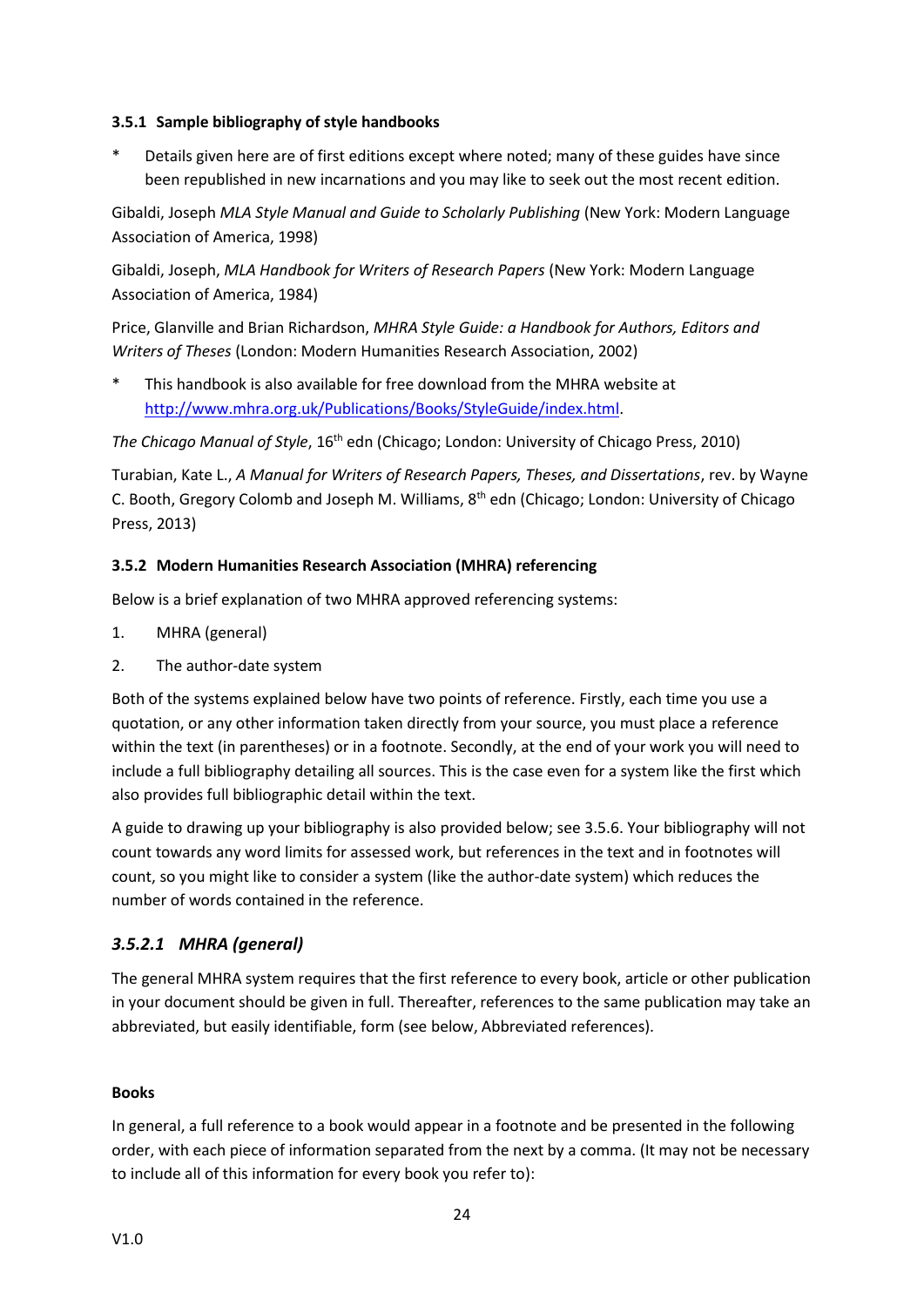- 1. *Author*: in the form given on the title page, and with first name preceding surname. When referring to an edition of a primary work which contains the author's name in the title, as with *The Sermons of John Donne*, it is not essential to repeat 'John Donne' before the title.
- 2. *Title*: in full and in italics. The initial letters of all principal words should be capitalised.
- 3. *Editor / translator, etc.*: in the form 'ed. by', 'trans. by', 'rev. by'.
- 4. *Series*: if the book belongs in a series, give the series title and volume number.
- 5. *Edition*: if other than the first edition, specify '2<sup>nd</sup> edn', 'rev. edn' etc.
- 6. *Number of volumes*: if the work is in several volumes, state this in the form '4 vols'.
- 7. *Details of publication*: these should be enclosed in round brackets, and take the form (Place of publication: Publisher, Year).
- 8. *Volume number*: in roman numerals. Where necessary, include the publication date of the volume in brackets after the volume number.
- 9. *Page numbers*: preceded by 'p.' or 'pp.', unless you have included a volume number.

Here are some examples of first references to books under the MHRA system:

Edmund Spenser, *The Shorter Poems*, ed. by Richard McCabe (London: Penguin, 1999), p. 221

Patrick Collinson, *The Religion of Protestants: the Church in English Society 1559-1625* (Oxford: Oxford University Press, 1982), pp.7-12

Francis Bacon, *The Advancement of Learning*, ed. and with introduction, notes and commentary by Michael Kiernan, The Oxford Francis Bacon, IV (Oxford: Clarendon Press, 2000), p. 66

*The Book of Margery Kempe*, ed. by Barry Windeatt (London: Longman, 2000), pp. 41 – 50

Paul Strohm, *Social Chaucer*, 2nd edn (Cambridge, Mass: Harvard University Press, 1994), pp. 47 - 83

#### **Chapters or articles in books**

Information about a chapter or an article published in a book should be presented in the following order:

- 1. *Author*
- 2. *Article title*: in single quotation marks and not italicised.
- 3. *'in'*: preceded by a comma
- 4. *Title, editor and publication details of the book* as described above
- 5. *First and last pages of article*: preceded by 'pp.'
- 6. *Page number of reference*: in parentheses and preceded by 'p.' or 'pp.'

E.g.:

Mark Thornton Burnett, '"We are the makers of manners": The Branagh Phenomenon', in *Shakespeare After Mass Media*, ed. by Richard Burt (Basingstoke: Palgrave, 2002), pp. 83–105 (p. 91).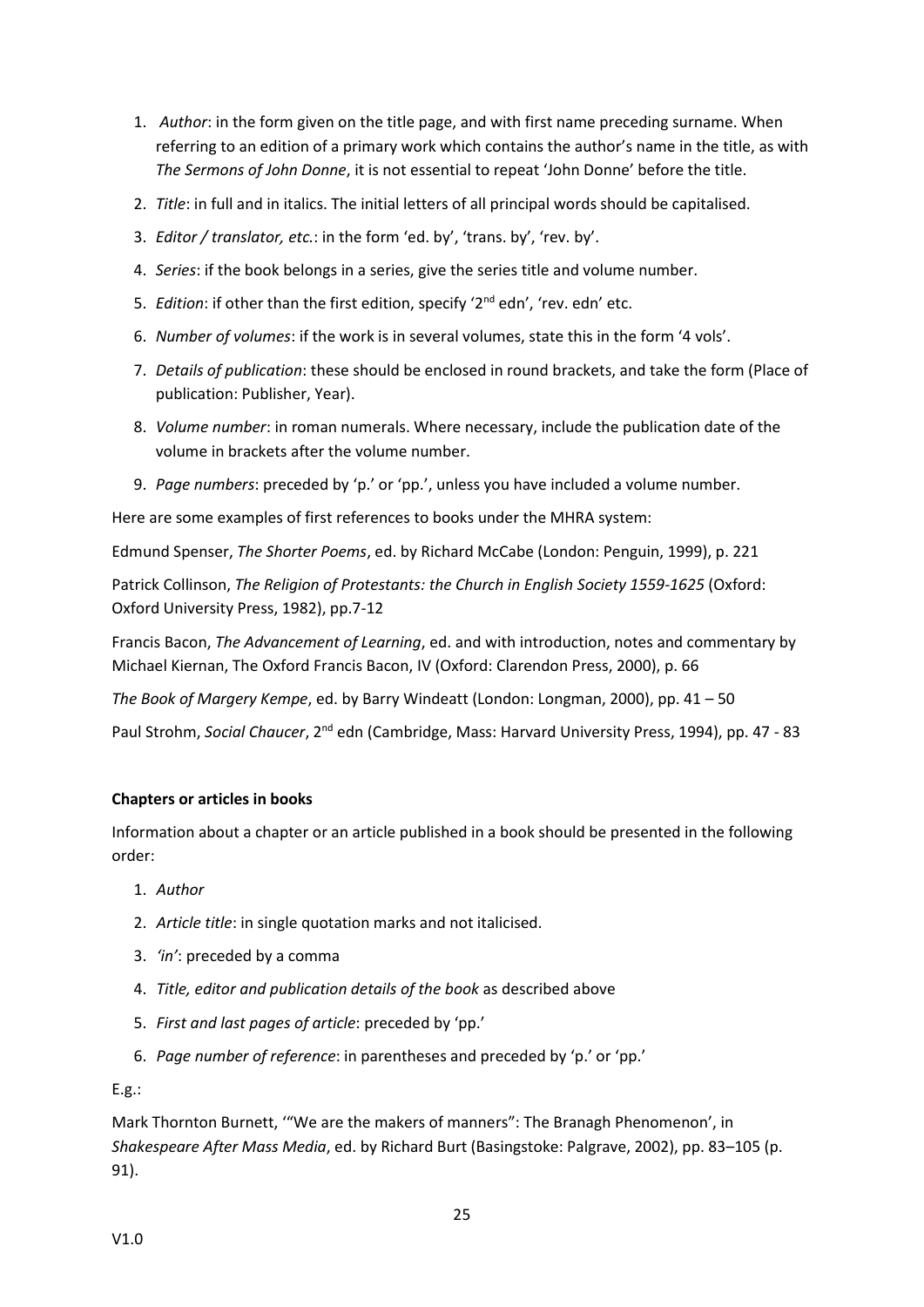Virginia Woolf, 'A Letter to a Young Poet', in *The Essays of Virginia Woolf: Volume 5, 1929-1932*, ed. by Stuart N. Clarke (London: Hogarth Press, 2009), pp. 306–323.

#### **Journal articles**

A reference to a journal article should be composed as follows:

- 1. *Author*
- 2. *Article title*: in single quotation marks and not italicised
- 3. *Journal title*: in italics
- 3. *Series number*: in Arabic numerals, not Roman
- 4. *Volume number*: in Arabic numerals, not Roman
- 5. *Year of publication*: in parentheses
- 6. *First and last pages of article*: without 'pp.'
- 7. *Page number of reference*: in parentheses and preceded by 'p.' or 'pp.'

#### E.g.:

Brean Hammond, 'Joseph Addison's Opera *Rosamond*: Britishness in the Early Eighteenth Century', *ELH*, 73.3 (Fall 2006), 601 – 629 (p. 616).

Sylvia Federico, 'Chaucer and the Matter of Spain', *The Chaucer Review*, 45.3 (2011), 299–320 (pp. 301–307).

#### **Online resources**

An increasingly large amount of academic information can be found online. When choosing whether to use an online resource, you should use your judgement in determining the quality of the material. Who has created it, and why? Is it appropriate for academic citation?

When referencing an online source, you should keep as closely as possible to the guidelines given above for printed sources. Information should be supplied in the following order:

- 1. *Author*
- 2. *Title*
- 3. *Title of complete work / resource*: this might be the name of the website or an online database, or might be the bibliographic details for an online journal or text
- 4. *Publication details*: where known, supply the volume and date
- 5. *Full web address, URL or DOI*: in angle brackets < >. If you can find a stable URL or the DOI listed, this is better than the sometimes very lengthy web address you will have in your browser window. Avoid using TinyURL or similar for academic citation.
- 6. *Date of consultation*: in square brackets
- 7. *Location of reference*: for example, the paragraph number or page number where supplied. Include in parentheses.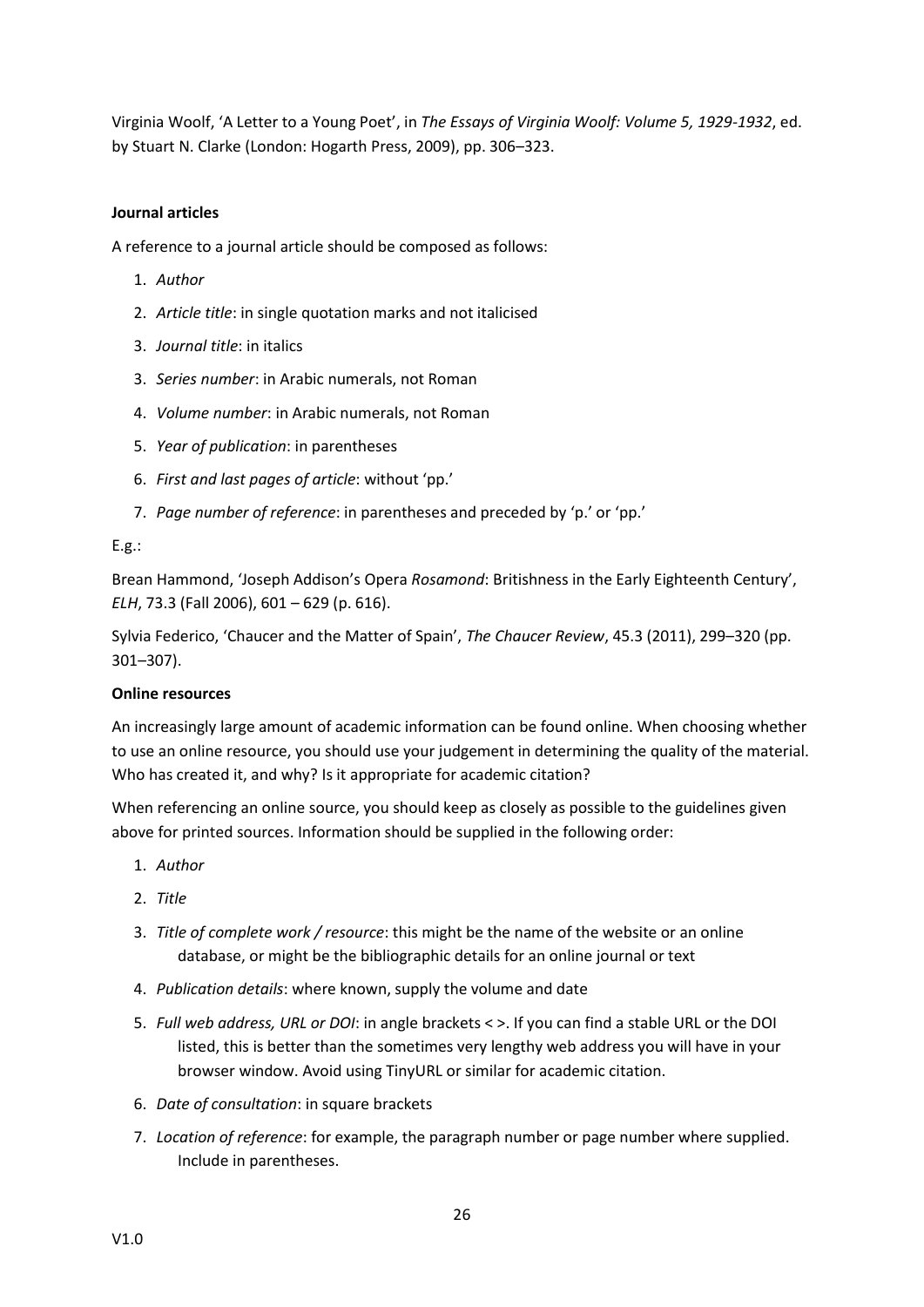#### E.g.:

Rosemary O'Day, 'Family Galleries: Women and Art in the Seventeenth and Eighteenth Centuries', *Huntingdon Library Quarterly*, 71.2 (June 2008),

[<http://www.jstor.org/stable/10.1525/hlq.2008.71.2.323>,](http://www.jstor.org/stable/10.1525/hlq.2008.71.2.323%3e,) [accessed 14 March 2011] (p. 332)

Hans J. Hillebrand, 'Reformation', in *Encyclopedia of Religion*, [<http://go.galegroup.com/ps/i.do?&id=GALE%7CCX3424502608&v=2.1&u=oxford&it=r&p=GVRL&s](http://go.galegroup.com/ps/i.do?&id=GALE%7CCX3424502608&v=2.1&u=oxford&it=r&p=GVRL&sw=w) [w=w>](http://go.galegroup.com/ps/i.do?&id=GALE%7CCX3424502608&v=2.1&u=oxford&it=r&p=GVRL&sw=w), [accessed 6 November 2010] (p. 7657)

Melvyn New, 'Sterne, Lawrence (1713 – 1768)', in *Oxford Dictionary of National Biography*,  $\text{~khtp://www.oxforddhb.com/view/article/26412>}$ , [accessed 22 May 2011] (para. 12 – 16)

As more resources are accessed online, academic sites and databases regularly provide users with detailed bibliographic information about their content (often located at the very end of an article), which can be very useful when composing your footnotes.

#### **Abbreviated references**

After your initial, full reference, you can save space in the rest of your document by using abbreviated references to repeated sources. These abbreviated references can either be included as further footnotes, or can be placed in parentheses in the body of your document. In addition, it is permissible to include all abbreviated references to primary sources in parentheses and all abbreviated references to secondary sources as footnotes if you so choose.

Abbreviated references will normally consist of the author's name followed by the page reference (and the volume reference where necessary) as: (Strohm, 91).

Where more than one work by an author has been cited, you may also need to include a short version of the title, in addition to author, volume and page:

MHRA discourages the use of 'op. cit.', 'loc. cit.' and 'ibid.'

If you are writing an essay which consistently refers to a set of primary texts by the same author you may like to adopt a system of abbreviation. Following your first (full) citation of each text, you might say at the end of a footnote "All subsequent references are to this edition and incorporated into the body of the essay". Thereafter, you can place page numbers in parentheses within the text. If there is any ambiguity as to which primary text you are referring to, include a short title.

Alternatively, if you are consistently referring to a set of original primary sources such as manuscripts, or again, you are relying on a particular group of texts which you need to refer to repeatedly in your work, you may include a section in your bibliography that shows the abbreviations you will use for each source. For example, if you were writing an essay about Bacon's *Advancement of Learning* and you were using the Michael Kiernan edition cited above as your primary text, you might enter it into your list of abbreviations as follows:

*AL* Francis Bacon, *The Advancement of Learning*, ed. and with introduction, notes and commentary by Michael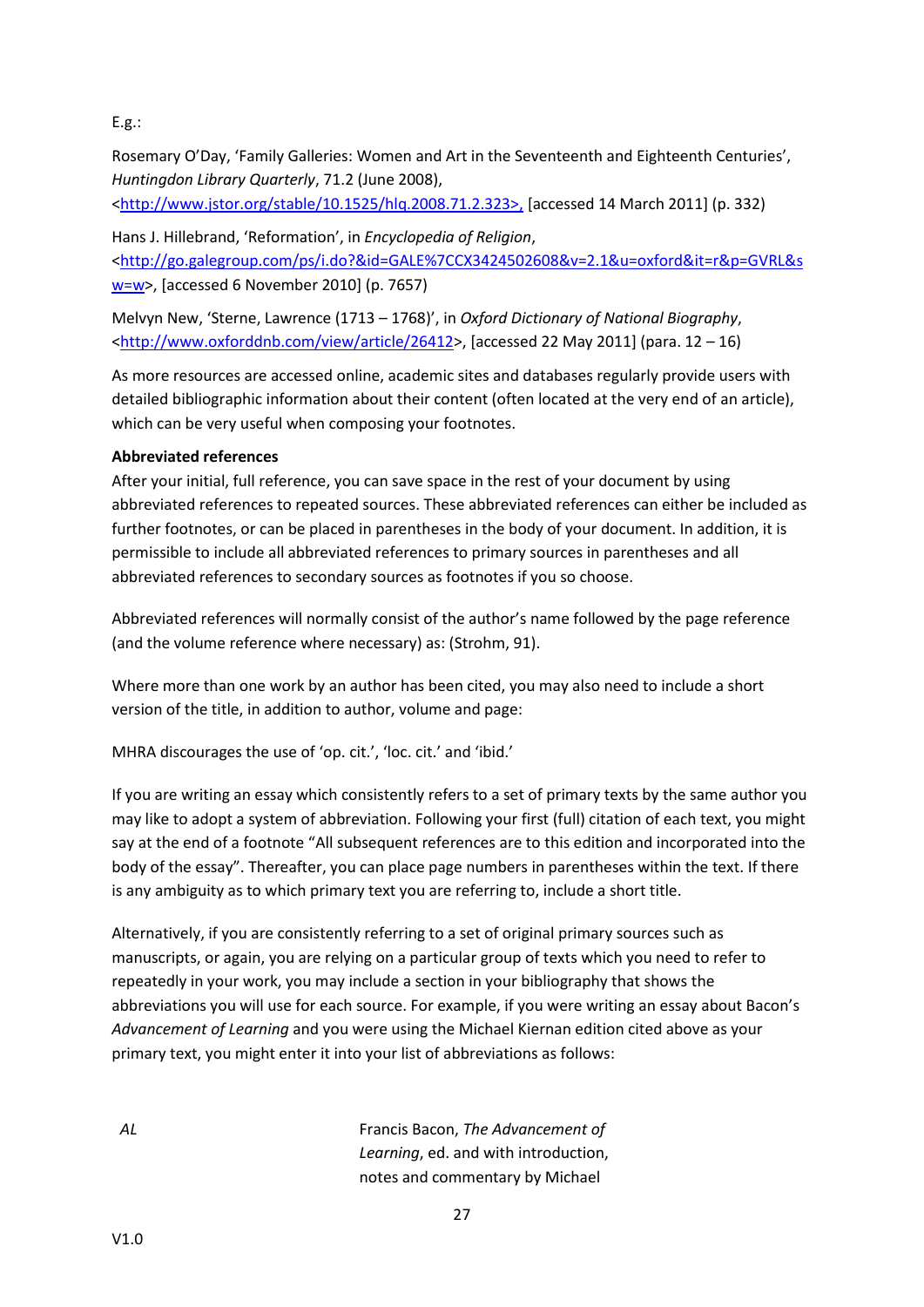# Kiernan, *The Oxford Francis Bacon, IV* (Oxford: Clarendon Press, 2000)

You would then label all references to the text with *AL* and the page number (again, you can do this in parentheses or in footnotes).

# *3.5.2.2 MHRA (author – date system)*

This system can save you space when you are working to a word limit. Instead of including full references in the document, all source information is contained in a comprehensive bibliography at the end of your document. Such a bibliography would not be included in any word counts.

Your bibliography should be arranged in alphabetical order by author surname, and multiple works by one author should be arranged by date of publication. If two or more works by the same author share a publication date, you should distinguish between them by marking them e.g. '1995a' and '1995b'. The form of each entry should follow the guidelines below in the section on Bibliographies.

When you need to make a reference in your document, you should include it in the body of the text in parentheses. It should give the author's surname, the date of publication and the page reference, in the following form: (Colclough, 2001: 105). If your text already mentions the author's name, as in "Colclough suggests that...", you may omit the name from the reference in parentheses.

# <span id="page-28-0"></span>**3.5.3 Citing the OED**

*OED Online* ([www.oed.com](http://www.oed.com/)) is an online resource whose content changes every three months, when new and revised entries (along with other editorial and discursive material) are uploaded to the website. When you cite *OED Online* as your authority for a definition, or for any other information in an entry (etymology, pronunciation, range and date of illustrative quotations, etc), you need to specify two things:

(1) The date at which you accessed the website - simply attach the words 'accessed MONTH DAY YEAR' as appropriate to whatever information you cite from the dictionary (2) The date at which the content you cite was published.

Currently, every entry on the website is displayed with an additional central bar, bearing either red or blue rubric, which specifies the first date and origin of the entry. Blue rubric indicates the entry has been revised since 2000 and is up-to-date. Red rubric warns you that the entry was first inserted in the dictionary many years ago and may not have been fully updated.

The noun *relic*, for example, is accompanied by blue rubric stating 'This entry has been updated (OED Third Edition, December 2009)'. So it is a reliable up-to-date entry, and when citing it you should specify the word itself, its grammatical form, the date at which the entry was updated, and your date of access, along with (if relevant) the sense number of the definition you're referring to:

e.g. *relic*, n., sense 3d: 'An old, outmoded, or outdated person or thing; someone or something left over from an earlier era, or having the characteristics of a former time', *OED Online* (revised entry Sept 2009, accessed MONTH DAY YEAR).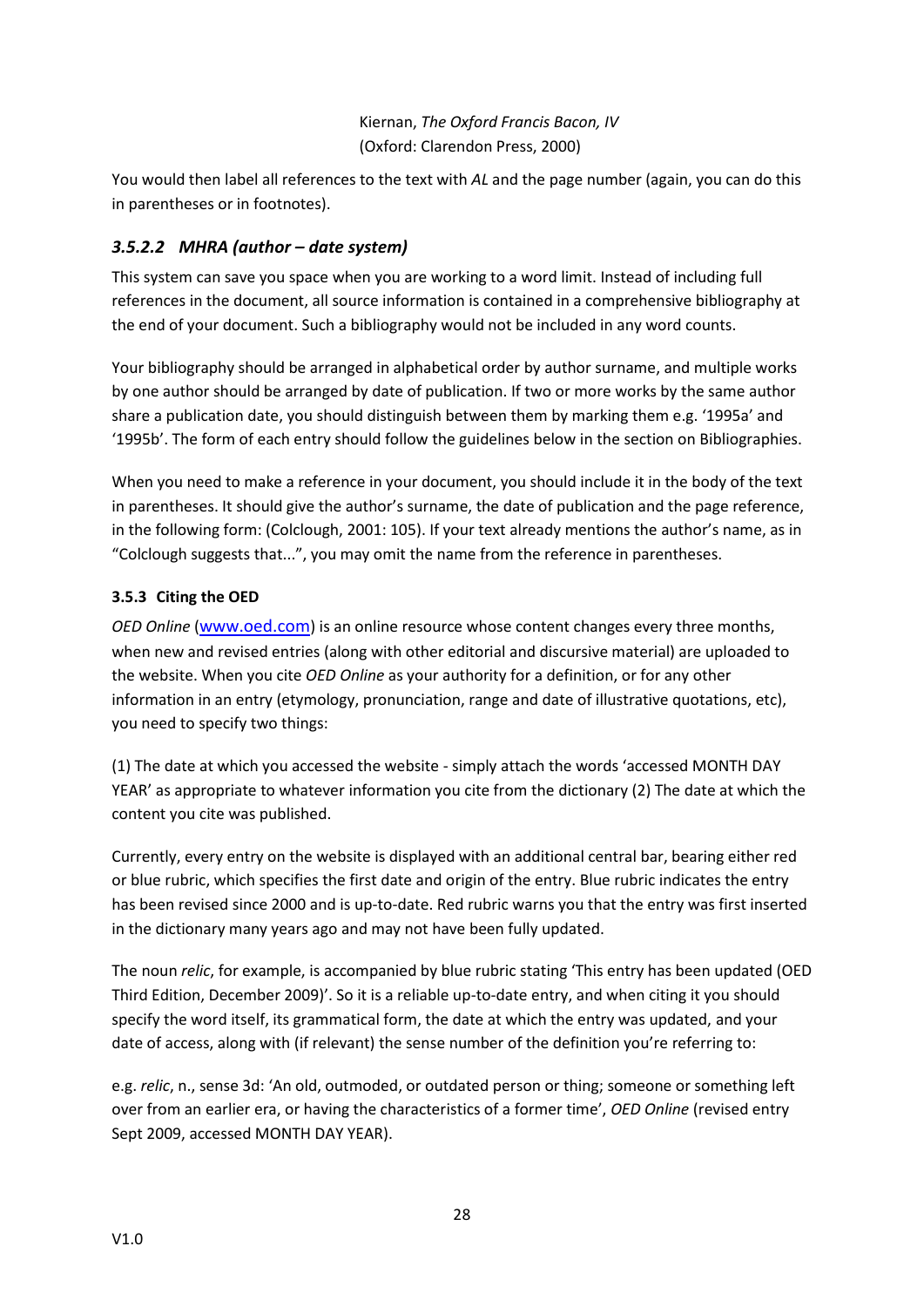You may also find it relevant to quote or otherwise take note of the accompanying label, in this case '*colloq.* (*humorous* or *derogatory*)'. Note that there is no need to cite the URL.

By contrast, slang n<sup>3</sup> is marked with red rubric stating 'This entry has not yet been fully updated (first published 1911)'. This alerts you that the entry may be significantly out of date. The definition of sense 1 reads 'The special vocabulary used by any set of persons of a low or disreputable character; language of a low and vulgar type'. No dictionary of English published today would intentionally incorporate value judgements in its definitions, and this definition (and its vocabulary) is significantly out of line with current linguistic thinking about slang and its users. For an up-to-date definition of *slang* you need to use either a good quality recently published print dictionary or a reliable online equivalent (to find this via *OED Online* itself, see the link below the red rubric to *Oxford Dictionaries Online* ([http://oxforddictionaries.com](http://oxforddictionaries.com/)), which defines the word as follows: 'a type of language consisting of words and phrases that are regarded as very informal, are more common in speech than writing, and are typically restricted to a particular context or group of people'.

When citing red rubric entries you should be sure to specify the date of first publication, e.g.

slang n<sup>3</sup>, sense 1a: 'The special vocabulary used by any set of persons of a low or disreputable character; language of a low and vulgar type', *OED Online* (entry first published 1911, accessed MONTH DAY YEAR)

As before, there is no need to cite the URL.

#### <span id="page-29-0"></span>**3.5.4 Guidelines for Citation of Objects in Written Work**

Illustrations may be gathered in one place at the end of the work, or, if you prefer, incorporated with the text. Captions within the text, and 'List of Illustrations' at the end of the essay, should contain the same information but captions should minimally include the following:

- 1. artist/architect/maker/manufacturer (e.g. Meissen)
- 2. title of work/name of building/object description (e.g. teapot)
- 3. date of production (date range or century acceptable)
- 4. present location
- 5. brief reference for the source of the illustration

The 'List of Illustrations' should include the following information, in the recommended order:

- 1. artist/architect/maker
- 2. title of work/name of building/object description
- 3. size (metric)
- 4. medium (e.g. engraving; ceramic; textile; mixed media)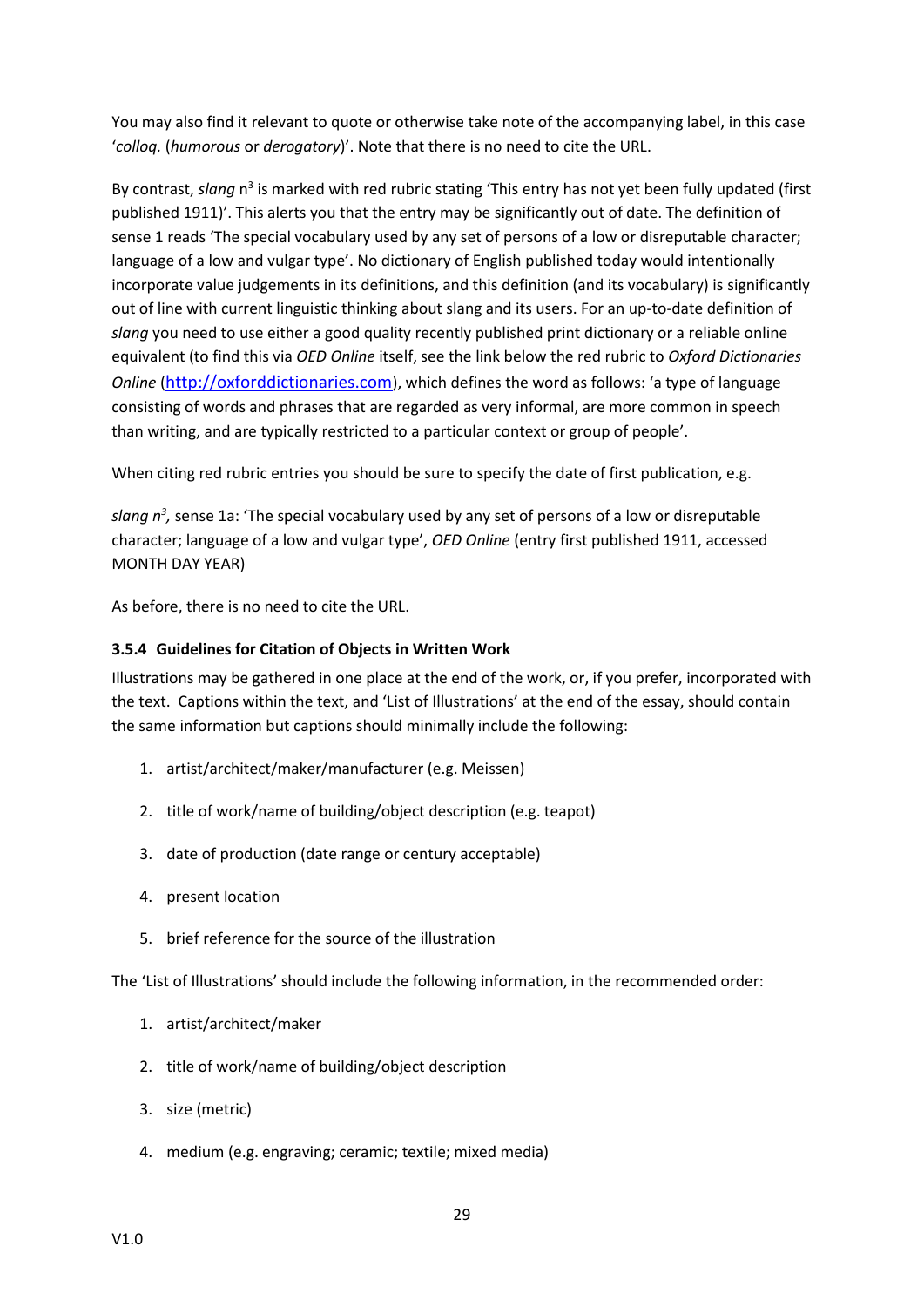- 5. date of production
- 6. present location
- 7. brief reference for the source of the illustration (e.g., your own photograph, a museum photograph, copied from a book or the internet – if the last, give URL as you would for written work).

You should illustrate your work carefully since good illustrations can be vital to supporting your arguments. Wherever possible, you should use good quality, high-resolution illustrations of images, objects or buildings discussed at any length in the text. Illustrations can be in black and white; colour illustrations are only necessary if used to support a specifically 'colour-related' point in your argument or discussion. Captions can simply be numbered sequentially as Fig. 1, Fig. 2, etc., since the reader will be able to refer to the 'List of Illustrations' for the full information. Make sure you refer to your illustrations at appropriate points in your text and argument, with the relevant figure number in brackets, thus: (Fig. 10)."

Captions and lists of illustrations do not count as part of the overall word limit; neither do illustrations themselves.

#### <span id="page-30-0"></span>**3.5.5 Text Analysis Tools**

When citing text analysis tools it is sufficient to simply state the tool which has been used, in the body of the text in parentheses.

For example: ….this passage has a Gunning Fog Index of 18.2 (LexTutor)

#### <span id="page-30-1"></span>**3.5.6 Bibliographies**

As with referencing, the format of your bibliography may vary according to the system you employ. Again, the most important thing is to maintain consistency in the way you present your sources in your bibliography.

If you have been using the MHRA referencing system outlined above, each item in your bibliography can be presented in much the same way as for the first full reference. The principal difference is that it is general practice to reverse the author's surname and first name, as in the example below. When a work has more than one author or editor, you need only invert the first named author.

#### E.g.:

Berg, Christian, Frank Durieux, and Geert Lernout, eds., *The Turn of the Century: Modernism and Modernity in Literature and the Arts*, (Antwerp: DeGruyter, 1995)

Caws, Mary Ann, ed., *Mallarmé in Prose*, trans. by Rosemary Lloyd and Mary Ann Caws, (New York: New Directions, 2001)

Page numbers are not required in a bibliography unless you are listing an article or chapter that appears within another publication.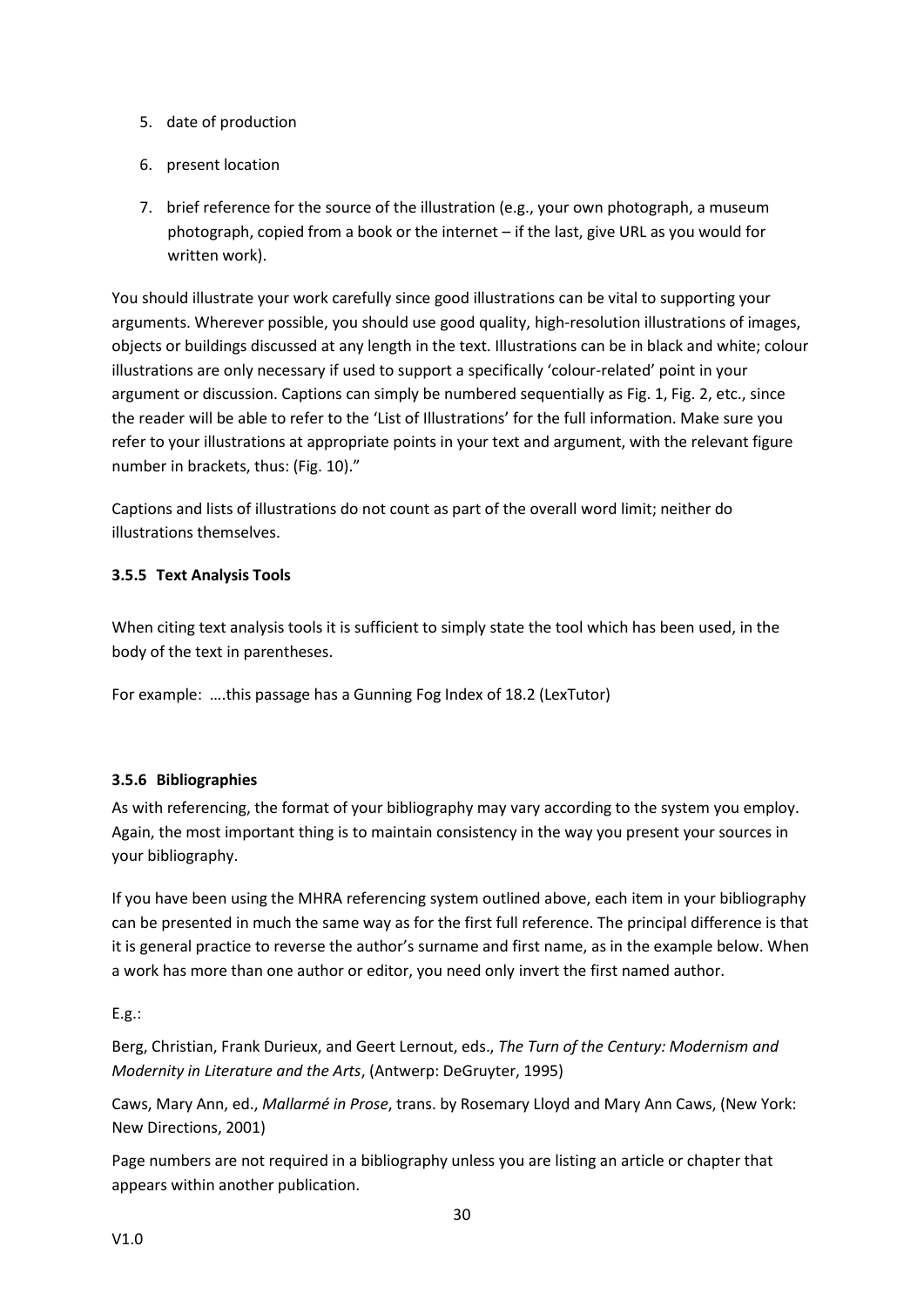Your bibliography should be ordered alphabetically and thereafter by date of publication. Do not include full stops after each item in the list.

It is common, but not required, to divide your sources into primary and secondary works.

#### <span id="page-31-0"></span>**3.5.7 Online Resources**

The English Faculty Library (EFL) has produced an online guide covering referencing and bibliography. It should be used as a supplement to the information given in this handbook.

https://libguides.bodleian.ox.ac.uk/english/referencing

The EFL also runs training sessions on referencing, which will be advertised.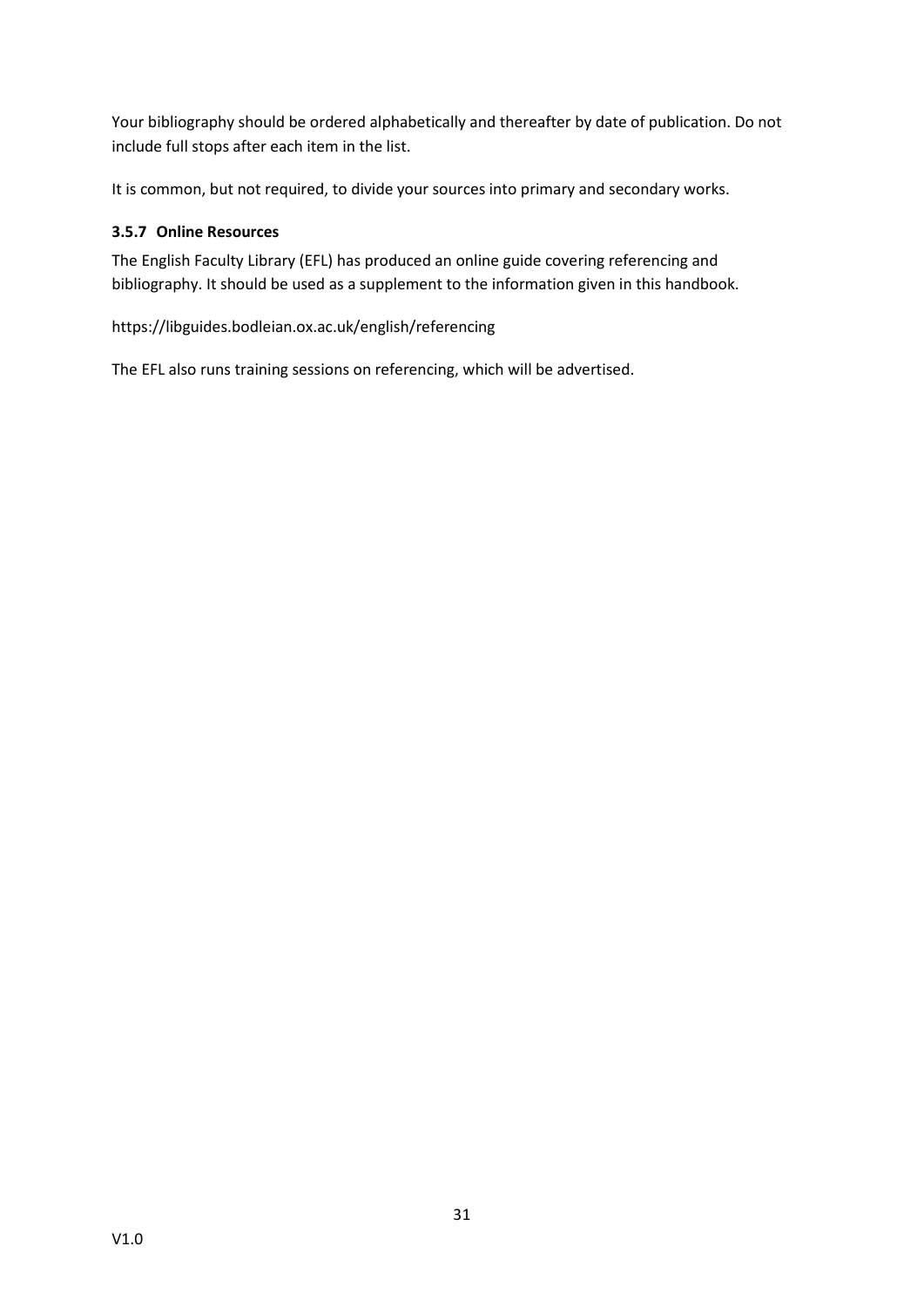# <span id="page-32-0"></span>**4 ABOUT THE FACULTIES**

# <span id="page-32-1"></span>**4.1 The Faculty Offices and Key Contacts**

These notes of guidance will provide you with information about the English and Modern Languages Prelims course, but if you do have any enquiries, a good first point of contact is the Undergraduate Office at both the English and the Modern Languages Faculties.

If your query or concern relates to the Joint School of English and Modern Languages itself, rather than one of the parent faculties, contact the Chair of the Joint Standing Committee (Professor Matthew Reynolds, matthew.reynolds@ell.ox.ac.uk)

The English Faculty Office is located in the St Cross Building, beneath the Library. During term-time (including week 0 and week 9) the office is open every weekday from 9.00 to 5.30 (4.30 on Fridays). In the vacations, the office is open 9.00 to 5.00 (4.30 on Fridays). You can also call the office on 01865 271 055 or e-mai[l english.office@ell.ox.ac.uk.](mailto:english.office@ell.ox.ac.uk)

Students with a disability, as well as students who develop any health issues during the course of their studies, are invited to make contact with Andy Davice, the Academic Administrator and Disability Coordinator at the English Faculty, if they have any questions or concerns.

The Modern Languages Faculty Office is located at 41 Wellington Square. It is open every weekday between 8.30 and 5.15. You can call on 01865 270 750 or e-mail[: office@mod-langs.ox.ac.uk](mailto:office@mod-langs.ox.ac.uk) .

The following people are also on hand to help you with any queries:

- Your college tutors
- Lis Allen, Academic Administration Officer, 01865 (2) 71540, [undergrad@ell.ox.ac.uk](mailto:undergrad@ell.ox.ac.uk)
- Andy Davice, Academic Administrator and Disability Coordinator English Faculty, 01865 (2)71930[, andy.davice@ell.ox.ac.uk](mailto:andy.davice@ell.ox.ac.uk)
- Catherine Pillonel, Modern Languages Undergraduates Studies and Examinations Officer, and Disability Coordinator 01865 (2)70736, [catherine.pillonel@mod-langs.ox.ac.uk](mailto:catherine.pillonel@mod-langs.ox.ac.uk)
- Professor Adam Smyth, Director of Undergraduate Studies (English), [adam.smyth@ell.ox.ac.uk](mailto:rebecca.beasley@ell.ox.ac.uk)
- Professor Geraldine Hazbun, Director of Undergraduate Studies (ML)[, dus@mod](mailto:michael.hawcroft@mod-langs.ox.ac.uk)[langs.ox.ac.uk](mailto:michael.hawcroft@mod-langs.ox.ac.uk)
- Dr Nicholas Perkins, Director of Diversity and Equality, [nicholas.perkins@st-hughs.ox.ac.uk](mailto:nicholas.perkins@st-hughs.ox.ac.uk)

Other useful contact numbers:

| English Faculty Library - efl-enquiries@bodleian.ox.ac.uk | (2)71050 |
|-----------------------------------------------------------|----------|
| Modern Languages Faculty Library (Taylor Institution) $-$ | (2)78158 |
| tay anguirias@hadlaian ay as uk                           |          |

[tay-enquiries@bodleian.ox.ac.uk](mailto:tay-enquiries@bodleian.ox.ac.uk)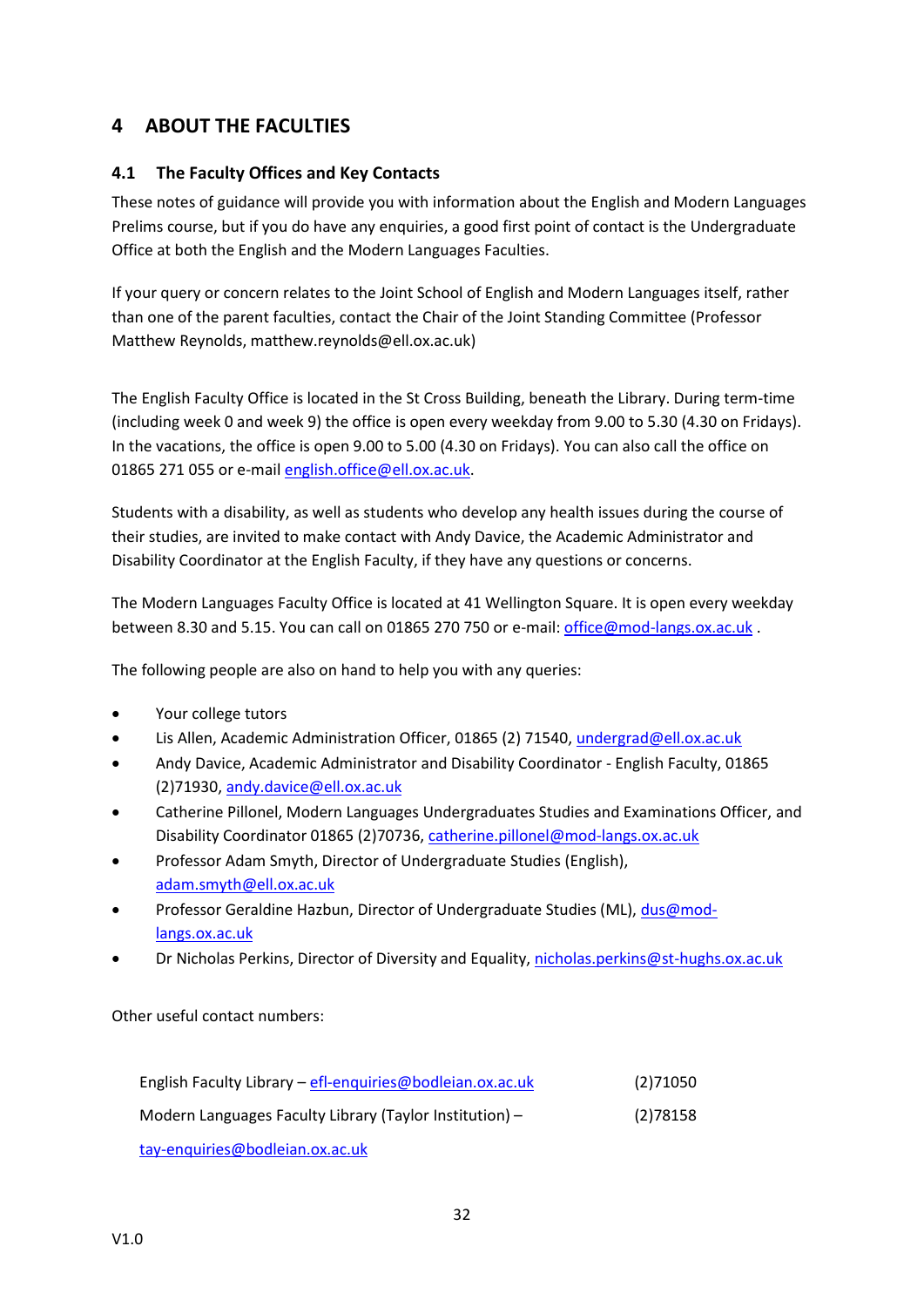| Bodleian Main Desk - reader.services@bodleian.ox.ac.uk       | (2)77162 |
|--------------------------------------------------------------|----------|
| English Faculty Building Porters' Lodge (for lost property)  | (2)71481 |
| Modern Languages Faculty Building Porter (for lost property) | (2)78143 |
| Oxford University IT Services – contact@it.ox.ac.uk          | (2)73200 |
| Oxford SU (Student Union) – advice@oxfordsu.ox.ac.uk         | (2)88452 |
| University Counselling Service - counselling@admin.ox.ac.uk  | (2)70300 |
| Nightline (student run service)                              | (2)70270 |
| Samaritans (external number)                                 | 722122   |

#### **Harassment Advisors**

Dr Stefano-Maria Evangelista, [stefano-maria.evangelista@trinity.ox.ac.uk](mailto:stefano-maria.evangelista@trinity.ox.ac.uk) Dr Annie Sutherland, annie.sutherland@ell.ox.ac.uk

#### **Modern Languages Harassment Advisors**

Prof Seth Whidden, seth.whidden@mod-langs.ox.ac.uk Prof Annette Volfing, annette.volfing@mod-langs.ox.ac.uk

The Faculties are committed to creating a happy and healthy working environment, where everyone is treated with respect and dignity. We do not tolerate any form of harassment or bullying.

The Harassment Advisors offer confidential support to all members of the Faculty. Seeking support from one of our Advisors is not the same as making a complaint – this is an informal opportunity to seek confidential advice. In some instances, this may be enough to resolve the issue. In other cases, should you decide to make a complaint, the Harassment Advisor can be a valuable source of support and guidance. Alternatively, if you do not feel comfortable talking to someone from within the Faculty, you can access the University's anonymous Harassment Line.

Email: [harassment.line@admin.ox.ac.uk](mailto:harassment.line@admin.ox.ac.uk)

Telephone 01865 (2)70760

#### <span id="page-33-0"></span>**4.2 Committees and Decision-making within the Faculties**

The Modern Languages and English Faculties follow similar decision making procedures, as outlined below: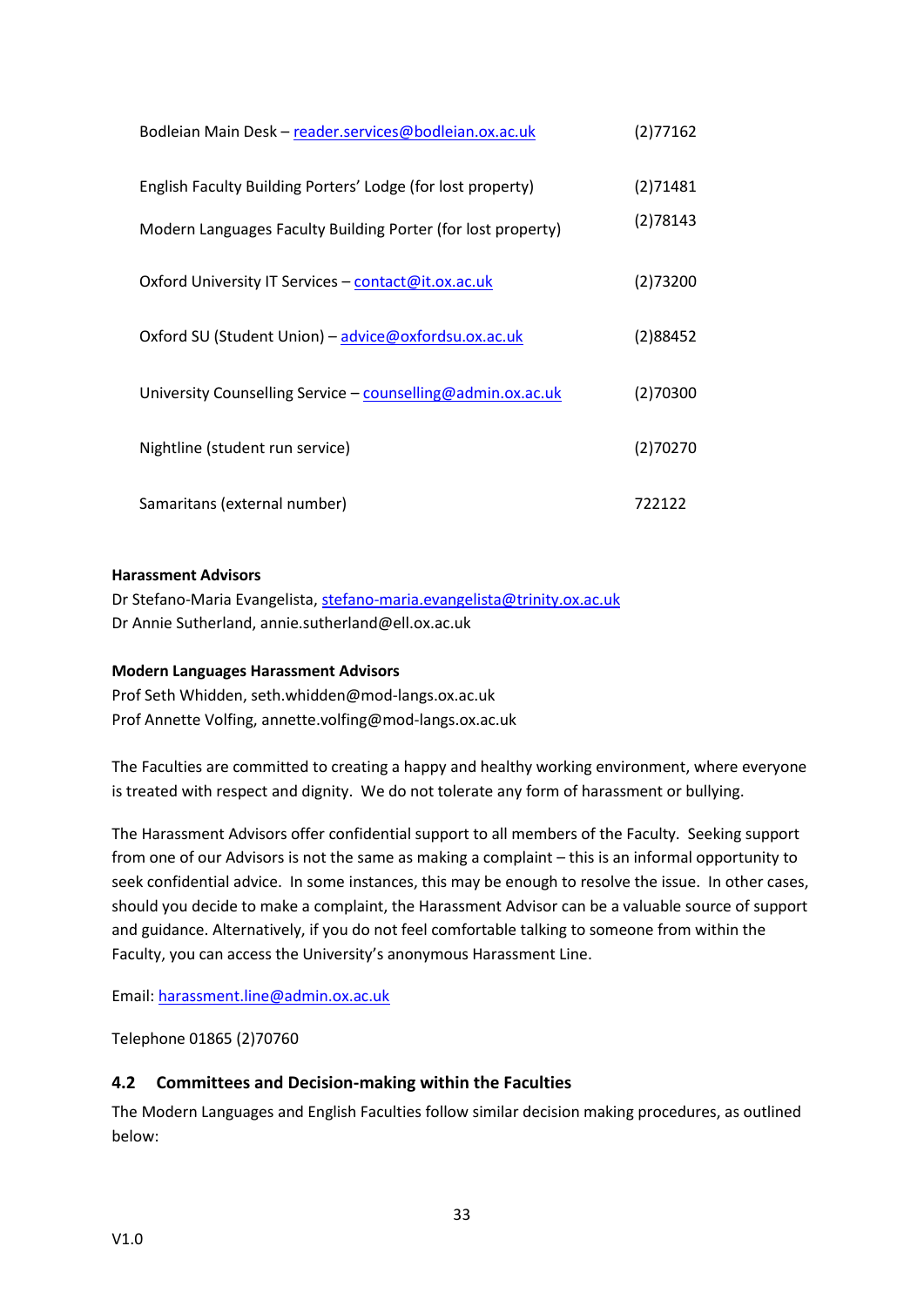Strategic decisions are taken by the Faculty Boards (which meet twice a term), in consultation with the Faculty (in the case of Modern Languages, mainly in consultation with language-based Subfaculties), and all other committees report to the Faculty Boards. Each Faculty Board is made up of elected representatives of all members of the Faculty, including a graduate and an undergraduate junior member.

There are a number of standing committees that report to the Faculty Boards. In addition to these, there are two joint consultative committees (made up of academics and students) – one for graduates and one for undergraduates*. See section 4.3 below.*

Changes to the English or Modern Languages courses are typically discussed at the Teaching Committee (English) or at Sub-Faculty meetings and Undergraduate Studies Committee (Modern Languages), and then referred to the Faculty Boards for approval. All significant changes to courses must be agreed by the University's Education Committee, published in the *Gazette* and amended in the *Examination Regulations*.

On a day to day basis, the Faculties are managed by the Chairs of the Faculty Boards and the Faculty Heads of Administration and Finance.

Changes to the English and Modern Languages course specifically are primarily dealt with by the English and Modern Languages Joint Schools Standing Committee, which meets once a term. All decisions by this committee are then passed on to the Undergraduate Studies Committee (for MML), to Teaching Committee (for English), and follow the normal procedure from then on.

The English academic officers 2021-22 are:

Professor Marion Turner (Jesus), Chair of the Faculty Board Professor Emma Smith (Hertford), Director of Teaching Professor Adam Smyth (Balliol), Director of Undergraduate Studies Dr Patrick Hayes (St John's), Director of Taught Graduate Studies Dr Lynn Robson (Regent's Park), Director of Undergraduate Admissions Professor Lloyd Pratt (St John's), Director of Doctoral Studies The Modern Languages academic officers 2021-22 are: Prof Almut Suerbaum (Somerville), Chair of the Faculty Board Prof Geraldine Hazbun (St Anne's), Director of Undergraduate Studies

Professor Barry Murnane (St John's), Director of Graduate Studies

Professor Andrew Counter (New), Director of Masters Courses

# <span id="page-34-0"></span>**4.3 The Undergraduate Joint Consultative Committee (JCC)**

The Joint Consultative Committee for each Faculty meets once a term. The Committees comprise a number of Faculty post-holders and two undergraduate representatives from each college.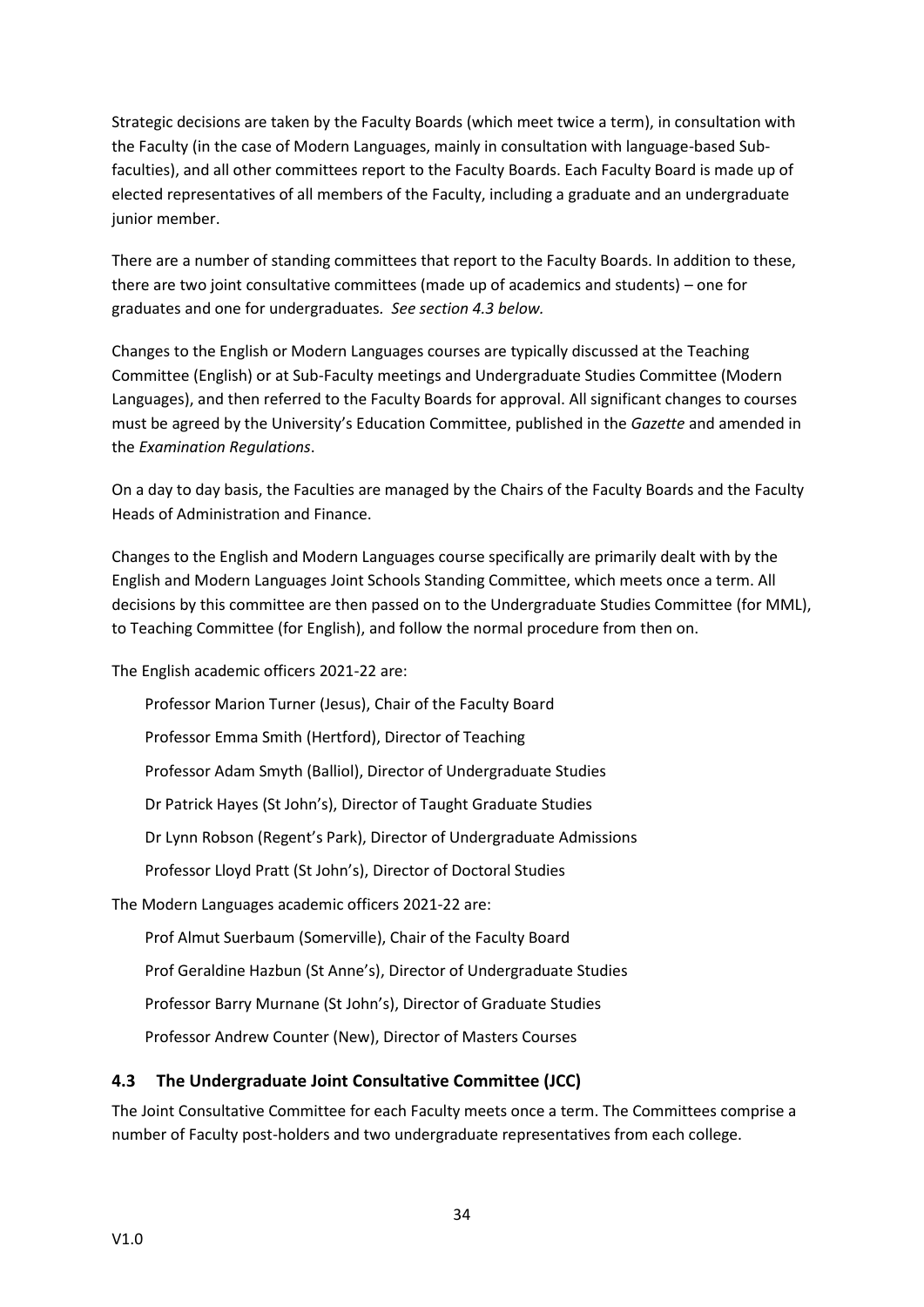The Committee considers all aspects of Faculty activity that affects Undergraduates, for example: syllabus, teaching and examining arrangements and library facilities (though there is also a committee for library provision which deals in greater detail with the latter). The JCC also provides members for the various other committees and bodies on which students are represented (the relevant Faculty Board and Undergraduate Studies Committee, the joint schools' committees and the Committee for Library Provision). The JCC will have various items of discussion referred to it by Faculty Board and other committees for consideration, but JCC members, and the students whom they represent, can also ask for items to be put on the agenda for consideration. If you wish to serve on the English JCC, you should talk to the senior English tutor in your college – they will usually be able to advise you on how nominations are made in your college. For the Modern Languages JCC, you should contact the Undergraduate Studies and Examinations Officer (catherine.pillonel@modlangs.ox.ac.uk).

# <span id="page-35-0"></span>**4.4 Evaluation and feedback**

Students on full-time and part-time matriculated courses are surveyed once per year on all aspects of their course (learning, living, pastoral support, college) through the Student Barometer. Previous results can be viewed by students, staff and the general public at:

[https://public.tableau.com/views/UniversityofOxford-](https://public.tableau.com/views/UniversityofOxford-StudentBarometer/ReadMe?:embed=y&:display_count=yes&:showTabs=y&:showVizHome=no)

[StudentBarometer/ReadMe?:embed=y&:display\\_count=yes&:showTabs=y&:showVizHome=no](https://public.tableau.com/views/UniversityofOxford-StudentBarometer/ReadMe?:embed=y&:display_count=yes&:showTabs=y&:showVizHome=no)

Final year undergraduate students are surveyed instead through the National Student Survey. Results from previous NSS can be found at *[www.unistats.com](http://www.unistats.com/)*.

# <span id="page-35-1"></span>**4.5 Building Access**

The accessible entrance to the St Cross Building (English Faculty) is via an access ramp at the front of the building, with a lift connecting all floors. For full information, see [https://www.admin.ox.ac.uk/access/dandt/socialsciences/stcrossbuilding-englishandlaw.](https://www.admin.ox.ac.uk/access/dandt/socialsciences/stcrossbuilding-englishandlaw) Any students with access queries, or needing assistance from a porter, can contact the Facilities Manager on 01865 271 486.

Information about accessibility for Modern Languages buildings can be found at <https://www.admin.ox.ac.uk/access/dandt/humanities/medievalandmodernlanguages/>

# <span id="page-35-2"></span>**4.6 Complaints**

# **Complaints and academic appeals within the faculty of English**

If you have a complaint, an informal discussion with the person immediately responsible for the issue that you wish to complain about (and who may not be one of the individuals identified below) is often the simplest way to achieve a satisfactory resolution.

Many sources of advice are available from colleges, faculties/departments and bodies like the Counselling Service or the Oxford SU Student Advice Service, which have extensive experience in advising students. You may wish to take advice from one of those sources before pursuing your complaint.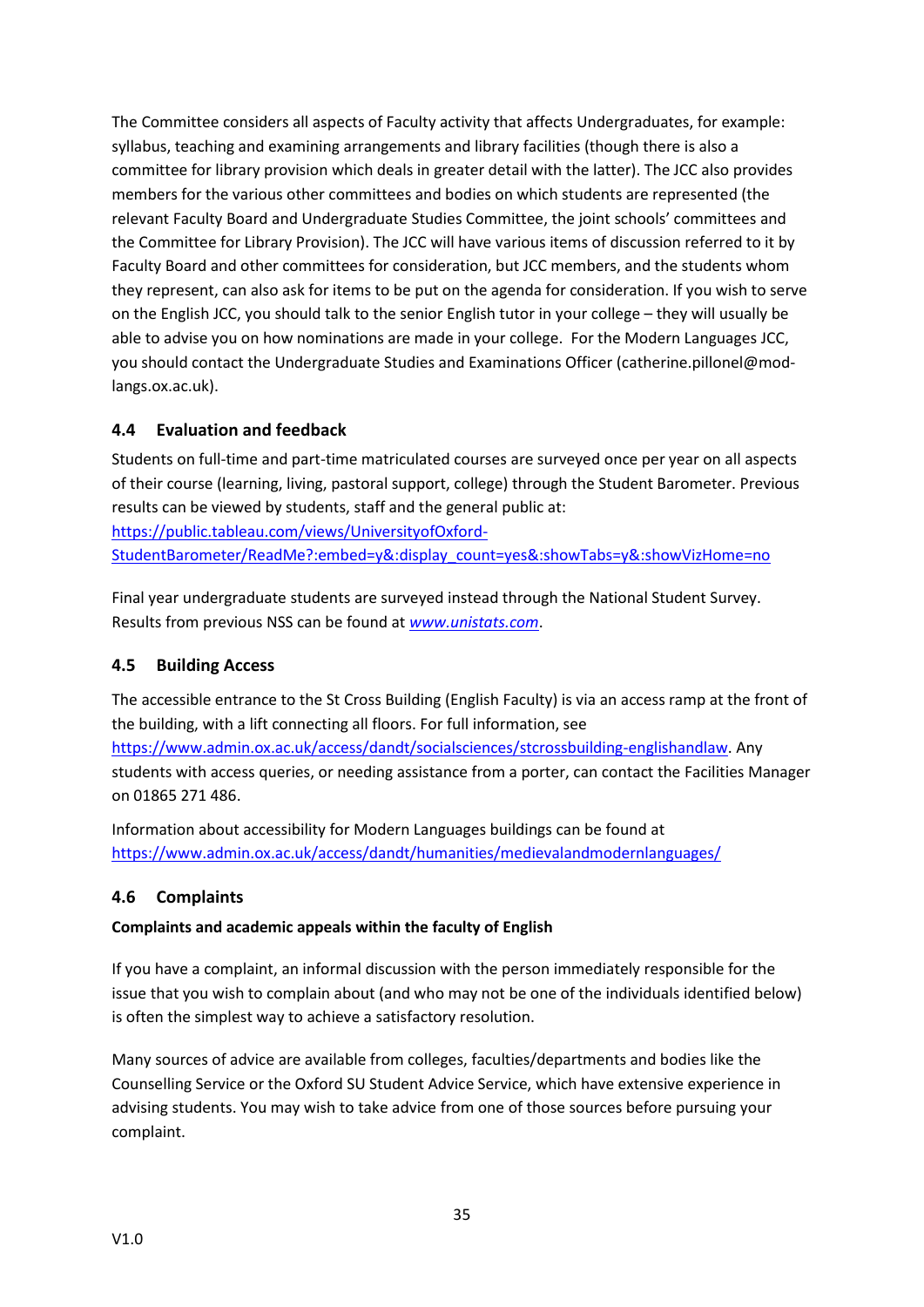General areas of concern about provision affecting students as a whole should be raised through Joint Consultative Committees or via student representation on the faculty/department's committees.

#### **Complaints**

If your concern or complaint relates to teaching or other provision made by the English faculty, then you should raise it with Director of Undergraduate Studies (Dr Marion Turner). Complaints about departmental facilities should be made to the Departmental administrator (Ms Sadie Slater). If you feel unable to approach one of those individuals, you may contact the Head of Faculty (Professor Ros Ballaster). The officer concerned will attempt to resolve your concern/complaint informally.

Please see the Modern Languages Undergraduate course handbook regarding complaints or academic appeals within the Faculty of Modern Languages.

If your issue relates to the course overall, contact the Chair of the Joint Standing Committee (Professor Nicholas Halmi nicholas.halmi@ell.ox.ac.uk)

If you are dissatisfied with the outcome, you may take your concern further by making a formal complaint to the Proctors under the University Student Complaints Procedure [\(https://www.ox.ac.uk/students/academic/complaints\)](https://www.ox.ac.uk/students/academic/complaints).

If your concern or complaint relates to teaching or other provision made by your college, you should raise it either with your tutor or with one of the college officers, Senior Tutor, Tutor for Graduates (as appropriate). Your college will also be able to explain how to take your complaint further if you are dissatisfied with the outcome of its consideration.

#### **Academic appeals**

An academic appeal is an appeal against the decision of an academic body (e.g. boards of examiners, transfer and confirmation decisions etc.), on grounds such as procedural error or evidence of bias. There is no right of appeal against academic judgement.

If you have any concerns about your assessment process or outcome it is advisable to discuss these first informally with your subject or college tutor, Senior Tutor, course director, director of studies, supervisor or college or departmental administrator as appropriate. They will be able to explain the assessment process that was undertaken and may be able to address your concerns. Queries must not be raised directly with the examiners.

If you still have concerns you can make a formal appeal to the Proctors who will consider appeals under the University Academic Appeals Procedure [\(https://www.ox.ac.uk/students/academic/complaints\)](https://www.ox.ac.uk/students/academic/complaints).

# <span id="page-36-0"></span>**4.7 Career development**

A number of English graduates (about 7 %) choose to undertake research, while many more use the communication and analytical skills they develop at Oxford in a range of careers including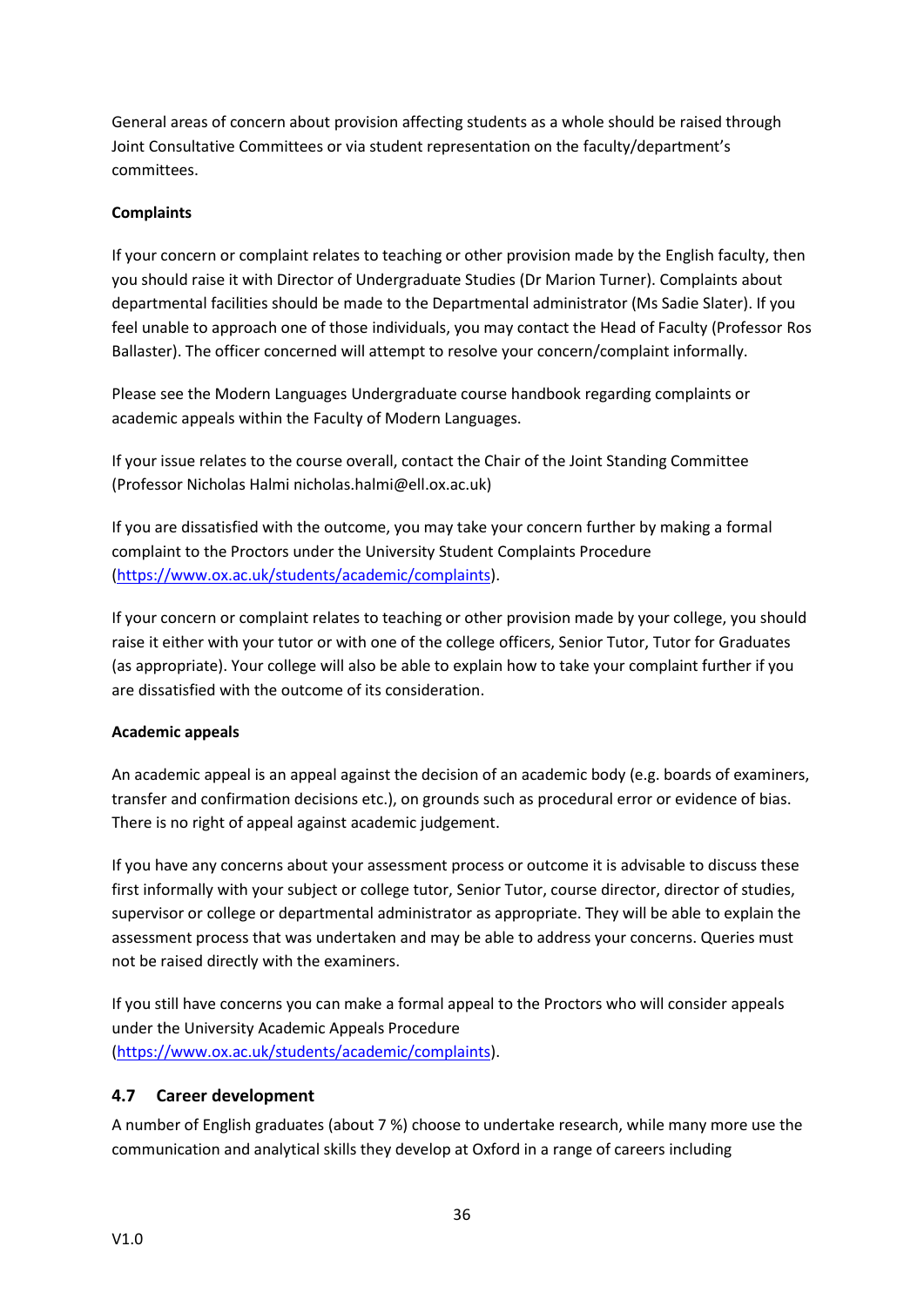advertising, acting, publishing, teaching, librarianship, public relations, journalism, the legal profession, management consultancy and finance.

Please see the Modern Languages Undergraduate Course handbook for further information on career development for linguists.

Comprehensive careers advice and guidance is available from the Oxford University Careers Service, and not just while you are here: our careers support is for life. We offer tailored individual advice, job fairs and workshops to inform your job search and application process, whether your next steps are within academia or beyond. You will also have access to thousands of UK-based and international internships, work experience and job vacancies available on the Careers Service website [\(www.careers.ox.ac.uk\)](http://www.careers.ox.ac.uk/).

Supplementary talks and events will be advertised as appropriate.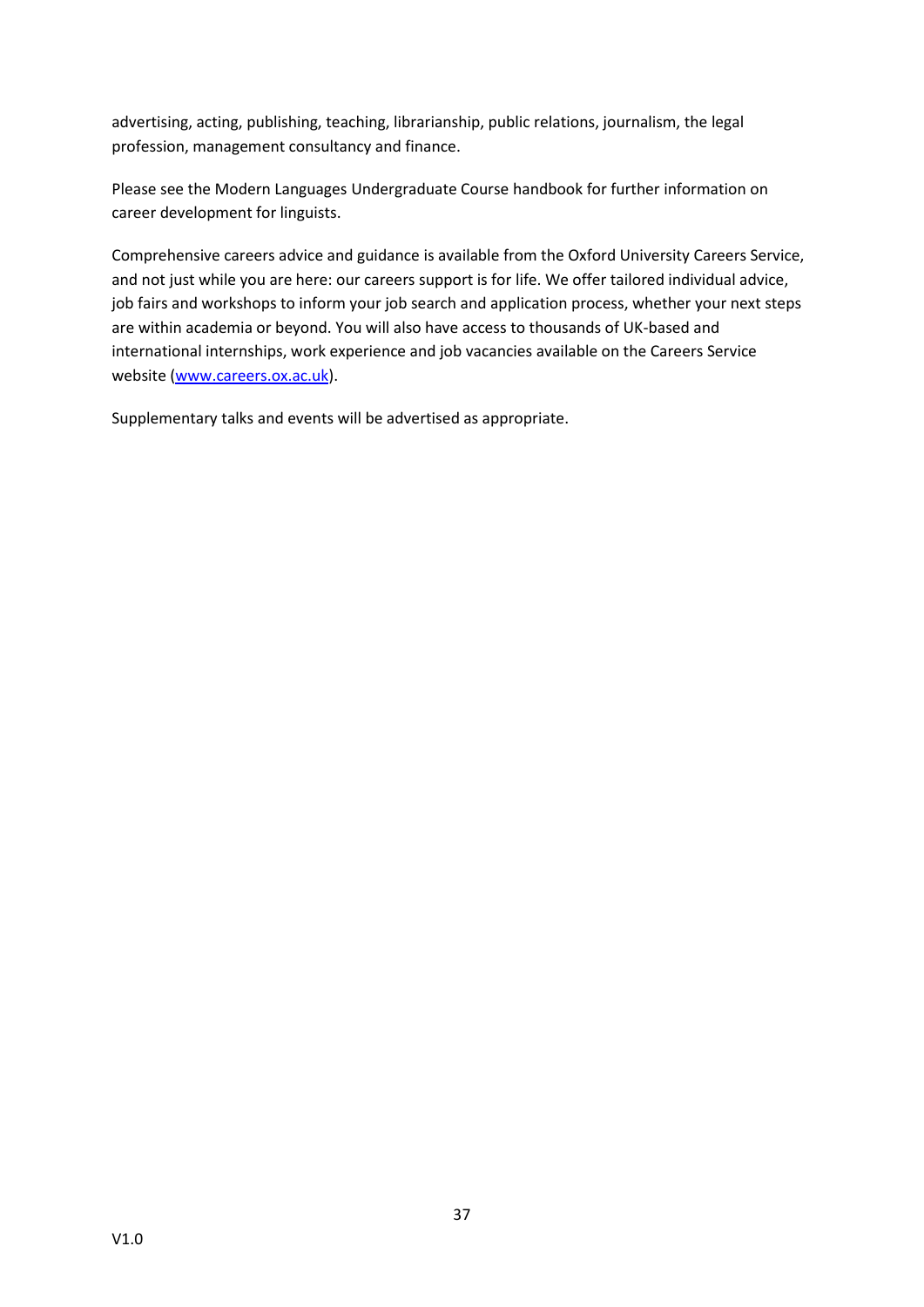# <span id="page-38-0"></span>**5 APPENDICES**

Remember that further helpful information can be found on the Faculty Weblearn and Canvas sites via: [weblearn.ox.ac.uk/portal/hierarchy/humdiv/engfac/undergradu](https://weblearn.ox.ac.uk/portal/hierarchy/humdiv/engfac/undergradu) and [https://login.canvas.ox.ac.uk/.](https://login.canvas.ox.ac.uk/)

# <span id="page-38-1"></span>**5.1 Lecture Recording**

*The provision of online lectures this year is a response to an exceptional situation. Please note that these recordings and all attendant online materials may be used only for your personal and private study, and must not be passed on to any other person (except for transcription purposes, if required due to the nature of a disability, in which case they can only be provided to the transcriber), nor reproduced or published in any form (this includes, but is not limited to, the internet and hard copy publication). Any breach of this agreement or the University's policy on the recording of lectures and other formal teaching sessions will be regarded as a disciplinary offence.* 

*When social distancing measures no longer prevent the delivery of live, in person lectures, the Faculty will return to its former position on lecture recording, which is provided here for your information:*

The Faculty supports the primary function of the lecture as a live teaching and learning event, and recognizes that the presence of the lecturer and students together has clear pedagogical benefits.

An important exception to this is where students require lectures to be recorded as part of their Student Support Plan (under the Equality Act). In these cases, lecturers will be informed in advance. The recording is only available to the individual student, who can view it via Canvas on Panopto. The lecture is deleted at the start of the following term.

If Faculty members choose to have their lectures captured and available to all students, then the lectures will be available on Panopto for one week only. They cannot be downloaded. Faculty members are under no obligation to do this.

Students are forbidden to download, share, copy, record, or otherwise re-broadcast a recorded lecture. The lecturer maintains intellectual property rights.

# <span id="page-38-2"></span>*5.1.1 EULA (End User Licencing Agreement)*

# *5.1.1.1 About this licence*

*This user licence sets out the terms on which you may use a recorded lecture made available via the lecture capture service on the English Faculty Panopto pages (the service). By continuing to view lectures recorded and provided by the English Faculty, you are agreeing to this user licence and its conditions.*

# *5.1.1.2 Permitted use*

*All rights in a lecture made available on or through the service are reserved. You may access recorded lectures only for the purposes of your own private study and non-commercial research, provided you*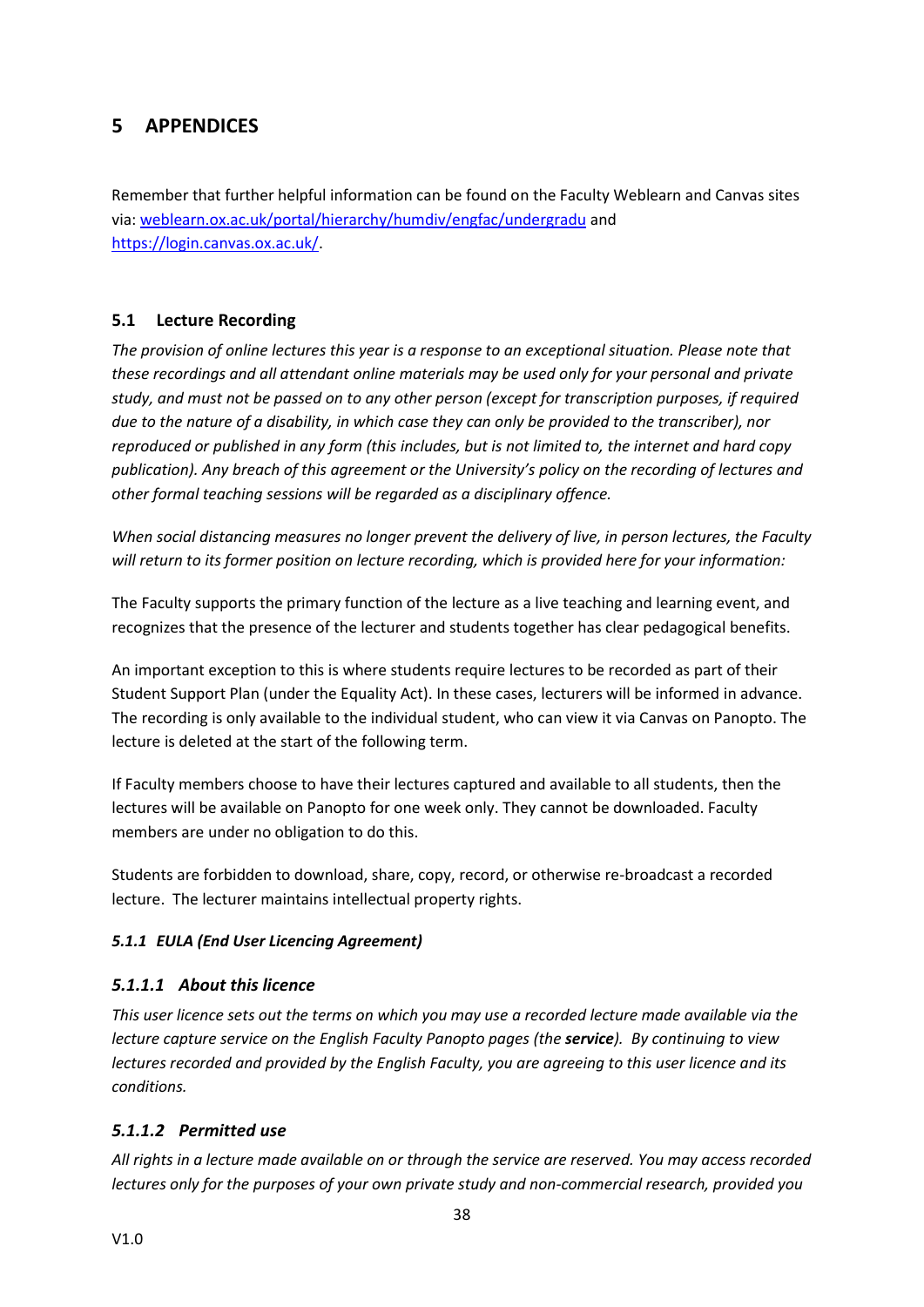*acknowledge any use of the lecture in accordance with academic custom and any rules or guidance issued by the University. You must not download, broadcast or copy any lecture, or make copies or access details available to another person, or make an adaptation of a lecture, unless specifically authorised in writing or permitted under applicable intellectual property laws.* 

*No other personal recording of lectures is permitted except by authorisation of the lecturer, or by recommendation in a Student Support Plan (SSP) from the Disability Advisory Service.*

# *5.1.1.3 Disclaimer*

*The views expressed in any lecture are those of the people making them, and do not necessarily reflect the views of the University or the English Faculty. The English Faculty does not guarantee that the service, or any content on it, will always be available or be uninterrupted. Access to the service is permitted on a temporary basis. The English Faculty may suspend, withdraw, discontinue or change all or any part of the service without notice. The English Faculty will not be liable to you if for any reason the site is unavailable at any time or for any period.*

*If you have any questions or concerns about this licence, please contact [undergrad@ell.ox.ac.uk](mailto:undergrad@ell.ox.ac.uk)*

# <span id="page-39-0"></span>**5.1.2 Notice of Recording**

*Please be aware that lectures may be recorded in audio format. These recordings may be used by the Faculty of English and accessed via Panopto by students.*

*At no time will audience members be intentionally recorded, but recordings will generally start and stop automatically on the hour – so conversations held next to the desk, immediately before or after a lecture, may be picked up. Audio pickup is limited by the reach of the microphone at the desk; this may include some questions from the audience.*

*No other personal recording of lectures is permitted except by authorisation of the lecturer, or by recommendation in a Student Support Plan (SSP) from the Disability Advisory Service.*

*For more information about lecture recording at the Faculty of English, please contact [undergrad@ell.ox.ac.uk.](mailto:undergrad@ell.ox.ac.uk)*